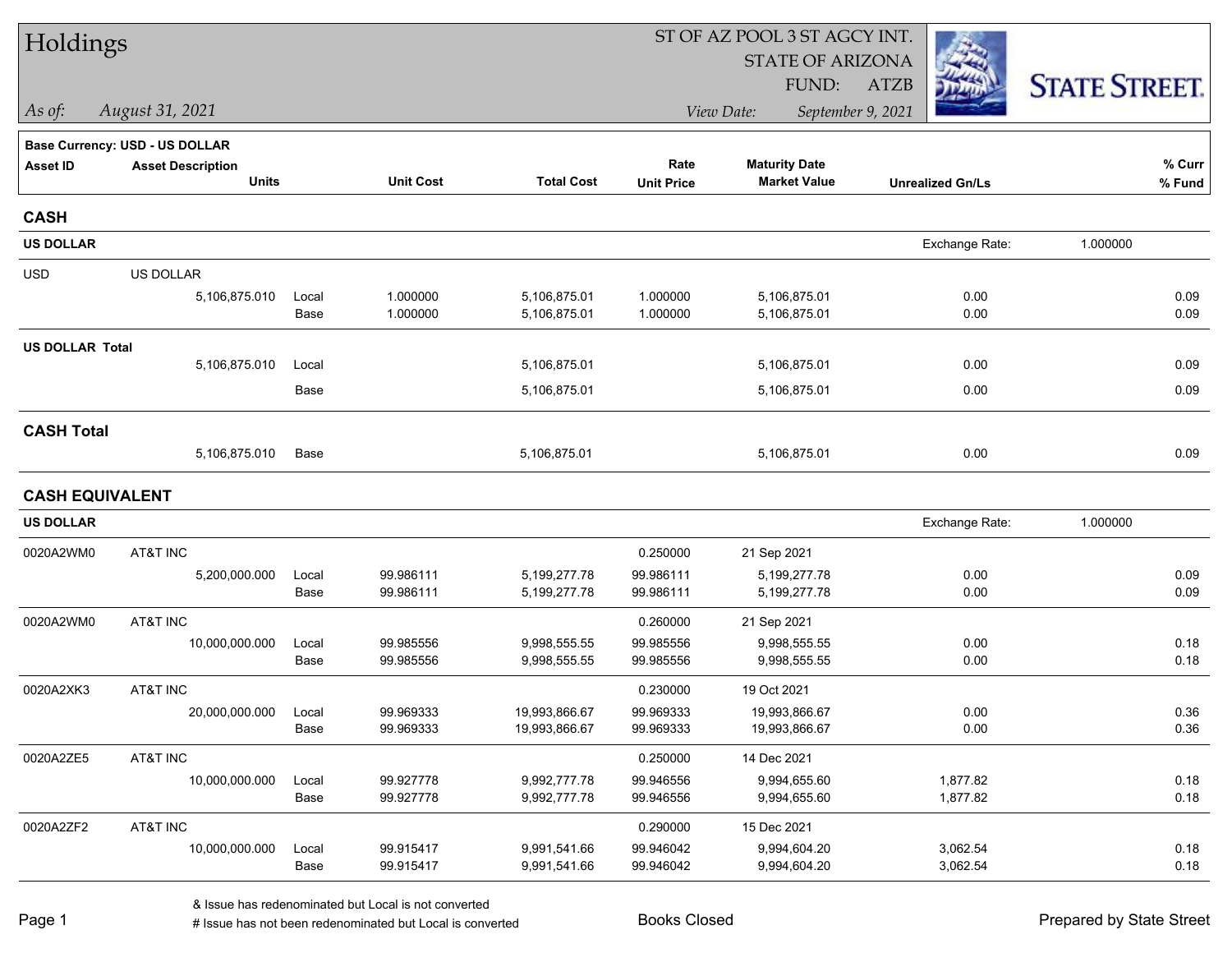| Holdings |
|----------|
|----------|

STATE OF ARIZONA FUND:

ATZB



*August 31, 2021 As of: View Date: September 9, 2021*

|                 | <b>Base Currency: USD - US DOLLAR</b>          |       |                  |                   |                   |                      |                         |        |
|-----------------|------------------------------------------------|-------|------------------|-------------------|-------------------|----------------------|-------------------------|--------|
| <b>Asset ID</b> | <b>Asset Description</b>                       |       |                  |                   | Rate              | <b>Maturity Date</b> |                         | % Curr |
|                 | <b>Units</b>                                   |       | <b>Unit Cost</b> | <b>Total Cost</b> | <b>Unit Price</b> | <b>Market Value</b>  | <b>Unrealized Gn/Ls</b> | % Fund |
| 0020A2ZF2       | AT&T INC                                       |       |                  |                   | 0.420000          | 15 Dec 2021          |                         |        |
|                 | 10,000,000.000                                 | Local | 99.877500        | 9,987,750.00      | 99.946042         | 9,994,604.20         | 6,854.20                | 0.18   |
|                 |                                                | Base  | 99.877500        | 9,987,750.00      | 99.946042         | 9,994,604.20         | 6,854.20                | 0.18   |
| 0020A2ZH8       | AT&T INC                                       |       |                  |                   | 0.250000          | 17 Dec 2021          |                         |        |
|                 | 20,000,000.000                                 | Local | 99.925694        | 19,985,138.89     | 99.945311         | 19,989,062.20        | 3,923.31                | 0.36   |
|                 |                                                | Base  | 99.925694        | 19,985,138.89     | 99.945311         | 19,989,062.20        | 3,923.31                | 0.36   |
| 02314PZ12       | AMAZON COM INC DISC COML                       |       |                  |                   | 0.060000          | 01 Dec 2021          |                         |        |
|                 | 10,000,000.000                                 | Local | 99.984833        | 9,998,483.34      | 99.984833         | 9,998,483.34         | 0.00                    | 0.18   |
|                 |                                                | Base  | 99.984833        | 9,998,483.34      | 99.984833         | 9,998,483.34         | 0.00                    | 0.18   |
| 02314QBP3       | AMAZON COM INC DISC COML                       |       |                  |                   | 0.060000          | 23 Feb 2022          |                         |        |
|                 | 25,000,000.000                                 | Local | 99.970833        | 24,992,708.33     | 99.970833         | 24,992,708.33        | 0.00                    | 0.45   |
|                 |                                                | Base  | 99.970833        | 24,992,708.33     | 99.970833         | 24,992,708.33        | 0.00                    | 0.45   |
| 02665JW71       | AMERICAN HONDA FINAN                           |       |                  |                   | 0.170000          | 07 Sep 2021          |                         |        |
|                 | 40,000,000.000                                 | Local | 99.997167        | 39,998,866.67     | 99.997167         | 39,998,866.67        | 0.00                    | 0.72   |
|                 |                                                | Base  | 99.997167        | 39,998,866.67     | 99.997167         | 39,998,866.67        | 0.00                    | 0.72   |
| 02665WDC2       | AMERICAN HONDA FINANCE SR UNSECURED 01/23 2.05 |       |                  |                   | 2.050000          | 10 Jan 2023          |                         |        |
|                 | 5,000,000.000                                  | Local | 99.984933        | 4,999,246.63      | 102.422479        | 5,121,123.95         | 121,877.32              | 0.09   |
|                 |                                                | Base  | 99.984933        | 4,999,246.63      | 102.422479        | 5,121,123.95         | 121,877.32              | 0.09   |
| 03785DY18       | <b>APPLE INC</b>                               |       |                  |                   | 0.060000          | 01 Nov 2021          |                         |        |
|                 | 45,000,000.000                                 | Local | 99.989833        | 44,995,425.00     | 99.989833         | 44,995,425.00        | 0.00                    | 0.81   |
|                 |                                                | Base  | 99.989833        | 44,995,425.00     | 99.989833         | 44,995,425.00        | 0.00                    | 0.81   |
| 05253AXS4       | <b>AUST &amp; NEW ZEA</b>                      |       |                  |                   | 0.070000          | 26 Oct 2021          |                         |        |
|                 | 15,000,000.000                                 | Local | 99.989306        | 14,998,395.84     | 99.989306         | 14,998,395.84        | 0.00                    | 0.27   |
|                 |                                                | Base  | 99.989306        | 14,998,395.84     | 99.989306         | 14,998,395.84        | 0.00                    | 0.27   |
| 05253AYN4       | <b>AUST &amp; NEW ZEA</b>                      |       |                  |                   | 0.100000          | 22 Nov 2021          |                         |        |
|                 | 15,000,000.000                                 | Local | 99.977222        | 14,996,583.33     | 99.977222         | 14,996,583.33        | 0.00                    | 0.27   |
|                 |                                                | Base  | 99.977222        | 14,996,583.33     | 99.977222         | 14,996,583.33        | 0.00                    | 0.27   |
| 06367CFG7       | <b>BANK OF MONTREAL-</b>                       |       |                  |                   | 0.220000          | 18 May 2022          |                         |        |
|                 | 10,000,000.000                                 | Local | 100.000000       | 10,000,000.00     | 100.032972        | 10,003,297.20        | 3,297.20                | 0.18   |
|                 |                                                | Base  | 100.000000       | 10,000,000.00     | 100.032972        | 10,003,297.20        | 3,297.20                | 0.18   |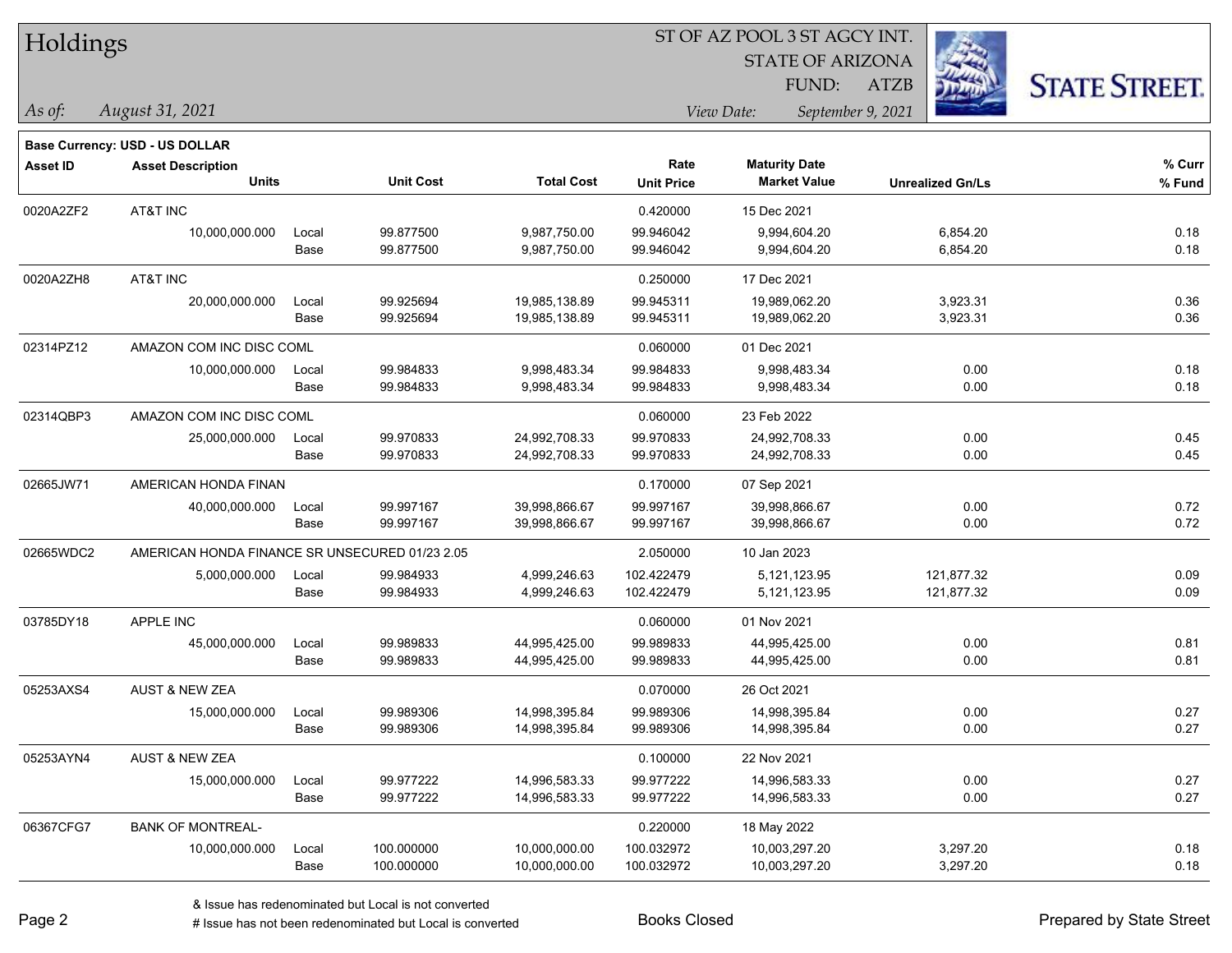| Holdings |
|----------|
|          |

STATE OF ARIZONA

ATZB



**Base Currency: USD - US DOLLAR**

| <b>Asset ID</b> | <b>Asset Description</b>       |       |                  |                   | Rate              | <b>Maturity Date</b> |                         | % Curr |
|-----------------|--------------------------------|-------|------------------|-------------------|-------------------|----------------------|-------------------------|--------|
|                 | <b>Units</b>                   |       | <b>Unit Cost</b> | <b>Total Cost</b> | <b>Unit Price</b> | <b>Market Value</b>  | <b>Unrealized Gn/Ls</b> | % Fund |
| 06367CJQ1       | <b>BANK OF MONTREAL-</b>       |       |                  |                   | 0.200000          | 02 Sep 2022          |                         |        |
|                 | 10,000,000.000                 | Local | 100.000000       | 10,000,000.00     | 100.000000        | 10,000,000.00        | 0.00                    | 0.18   |
|                 |                                | Base  | 100.000000       | 10,000,000.00     | 100.000000        | 10,000,000.00        | 0.00                    | 0.18   |
| 06417KEA3       | <b>BANK OF NOVA SCOTIA/THE</b> |       |                  |                   | 0.200000          | 10 May 2022          |                         |        |
|                 | 14,000,000.000                 | Local | 99.860556        | 13,980,477.78     | 99.894719         | 13,985,260.66        | 4,782.88                | 0.25   |
|                 |                                | Base  | 99.860556        | 13,980,477.78     | 99.894719         | 13,985,260.66        | 4,782.88                | 0.25   |
| 06417KF20       | <b>BANK OF NOVA SCOTIA/THE</b> |       |                  |                   | 0.160000          | 02 Jun 2022          |                         |        |
|                 | 25,000,000.000                 | Local | 99.878222        | 24,969,555.55     | 99.878222         | 24,969,555.55        | 0.00                    | 0.45   |
|                 |                                | Base  | 99.878222        | 24,969,555.55     | 99.878222         | 24,969,555.55        | 0.00                    | 0.45   |
| 06742XDM6       | <b>BARCLAYS BK PLC</b>         |       |                  |                   | 0.010000          | 13 Sep 2021          |                         |        |
|                 | 4,700,000.000                  | Local | 99.994000        | 4,699,718.00      | 99.994000         | 4,699,718.00         | 0.00                    | 0.08   |
|                 |                                | Base  | 99.994000        | 4,699,718.00      | 99.994000         | 4,699,718.00         | 0.00                    | 0.08   |
| 07644AZ72       | BEDFORD ROW FDG CORP           |       |                  |                   | 0.140000          | 07 Dec 2021          |                         |        |
|                 | 15,000,000.000                 | Local | 99.962278        | 14,994,341.66     | 99.969822         | 14,995,473.30        | 1,131.64                | 0.27   |
|                 |                                | Base  | 99.962278        | 14,994,341.66     | 99.969822         | 14,995,473.30        | 1,131.64                | 0.27   |
| 13608AZ17       | <b>CANADIAN IMPERIAL BK</b>    |       |                  |                   | 0.140000          | 01 Dec 2021          |                         |        |
|                 | 51,450,000.000                 | Local | 99.964611        | 51,431,792.42     | 99.974722         | 51,436,994.47        | 5,202.05                | 0.92   |
|                 |                                | Base  | 99.964611        | 51,431,792.42     | 99.974722         | 51,436,994.47        | 5,202.05                | 0.92   |
| 138994009       | CANTOR FITZGERALD REPO REPO    |       |                  |                   | 0.220000          | 01 Sep 2021          |                         |        |
|                 | 15,000,000.000                 | Local | 100.000000       | 15,000,000.00     | 100.000000        | 15,000,000.00        | 0.00                    | 0.27   |
|                 |                                | Base  | 100.000000       | 15,000,000.00     | 100.000000        | 15,000,000.00        | 0.00                    | 0.27   |
| 138994009       | CANTOR FITZGERALD REPO REPO    |       |                  |                   | 0.200000          | 08 Sep 2021          |                         |        |
|                 | 50,000,000.000                 | Local | 100.000000       | 50,000,000.00     | 100.000000        | 50,000,000.00        | 0.00                    | 0.90   |
|                 |                                | Base  | 100.000000       | 50,000,000.00     | 100.000000        | 50,000,000.00        | 0.00                    | 0.90   |
| 138994009       | CANTOR FITZGERALD REPO REPO    |       |                  |                   | 0.300000          | 01 Nov 2021          |                         |        |
|                 | 10,000,000.000                 | Local | 100.000000       | 10,000,000.00     | 100.000000        | 10,000,000.00        | 0.00                    | 0.18   |
|                 |                                | Base  | 100.000000       | 10,000,000.00     | 100.000000        | 10,000,000.00        | 0.00                    | 0.18   |
| 138994009       | CANTOR FITZGERALD REPO REPO    |       |                  |                   | 0.280000          | 08 Nov 2021          |                         |        |
|                 | 15,000,000.000                 | Local | 100.000000       | 15,000,000.00     | 100.000000        | 15,000,000.00        | 0.00                    | 0.27   |
|                 |                                | Base  | 100.000000       | 15,000,000.00     | 100.000000        | 15,000,000.00        | 0.00                    | 0.27   |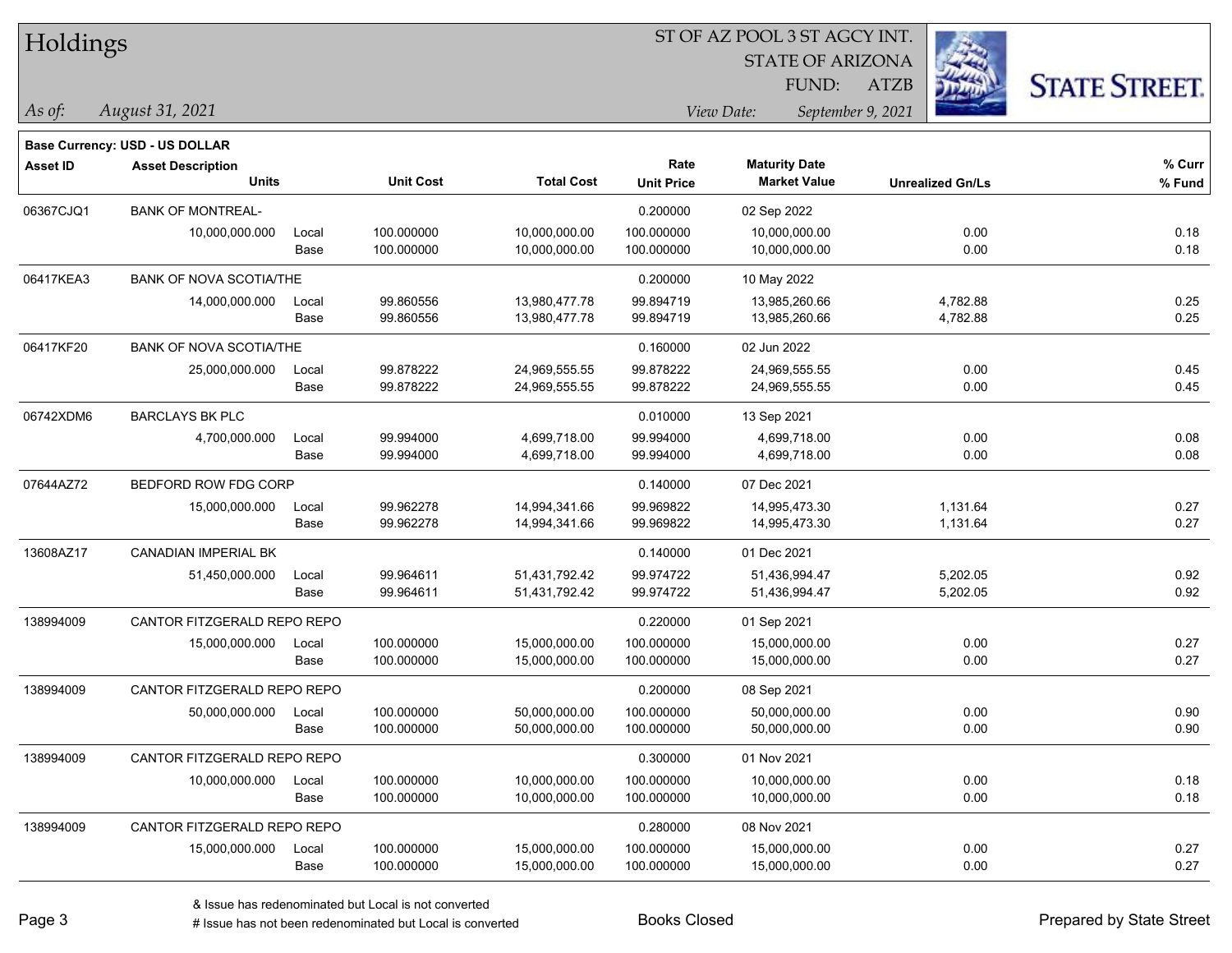| Holdings |  |
|----------|--|
|----------|--|

STATE OF ARIZONA

ATZB



**Base Currency: USD - US DOLLAR**

| <b>Asset ID</b> | <b>Asset Description</b>  |       |                  |                   | Rate              | <b>Maturity Date</b> |                         | % Curr |
|-----------------|---------------------------|-------|------------------|-------------------|-------------------|----------------------|-------------------------|--------|
|                 | <b>Units</b>              |       | <b>Unit Cost</b> | <b>Total Cost</b> | <b>Unit Price</b> | <b>Market Value</b>  | <b>Unrealized Gn/Ls</b> | % Fund |
| 15963TX53       | <b>CHARIOT FNDG LLC</b>   |       |                  |                   | 0.110000          | 05 Oct 2021          |                         |        |
|                 | 25,000,000.000            | Local | 99.989611        | 24,997,402.78     | 99.989611         | 24,997,402.78        | 0.00                    | 0.45   |
|                 |                           | Base  | 99.989611        | 24,997,402.78     | 99.989611         | 24,997,402.78        | 0.00                    | 0.45   |
| 16677JWW2       | CHEVRON CORP              |       |                  |                   | 0.050000          | 30 Sep 2021          |                         |        |
|                 | 25,000,000.000            | Local | 99.995972        | 24,998,993.05     | 99.995972         | 24,998,993.05        | 0.00                    | 0.45   |
|                 |                           | Base  | 99.995972        | 24,998,993.05     | 99.995972         | 24,998,993.05        | 0.00                    | 0.45   |
| 19121BH10       | COCA-COLA COMPANY         |       |                  |                   | 0.120000          | 01 Aug 2022          |                         |        |
|                 | 10,000,000.000            | Local | 99.888667        | 9,988,866.67      | 99.888667         | 9,988,866.67         | 0.00                    | 0.18   |
|                 |                           | Base  | 99.888667        | 9,988,866.67      | 99.888667         | 9,988,866.67         | 0.00                    | 0.18   |
| 22599G006       | CREDIT AGRICOLE REPO REPO |       |                  |                   | 0.040000          | 01 Sep 2021          |                         |        |
|                 | 51,806,834.980            | Local | 100.000000       | 51,806,834.98     | 100.000000        | 51,806,834.98        | 0.00                    | 0.93   |
|                 |                           | Base  | 100.000000       | 51,806,834.98     | 100.000000        | 51,806,834.98        | 0.00                    | 0.93   |
| 24023GWV5       | DCAT, LLC                 |       |                  |                   | 0.070000          | 29 Sep 2021          |                         |        |
|                 | 10,000,000.000            | Local | 99.994556        | 9,999,455.55      | 99.994556         | 9,999,455.55         | 0.00                    | 0.18   |
|                 |                           | Base  | 99.994556        | 9,999,455.55      | 99.994556         | 9,999,455.55         | 0.00                    | 0.18   |
| 2546R2XF8       | <b>WALT DISNEY CO</b>     |       |                  |                   | 0.250000          | 15 Oct 2021          |                         |        |
|                 | 5,000,000.000             | Local | 99.969444        | 4,998,472.22      | 99.969444         | 4,998,472.22         | 0.00                    | 0.09   |
|                 |                           | Base  | 99.969444        | 4,998,472.22      | 99.969444         | 4,998,472.22         | 0.00                    | 0.09   |
| 2546R3AJ3       | DISNEY (WALT) CO THE      |       |                  |                   | 0.200000          | 18 Jan 2022          |                         |        |
|                 | 25,000,000.000            | Local | 99.922778        | 24,980,694.45     | 99.937064         | 24,984,266.00        | 3,571.55                | 0.45   |
|                 |                           | Base  | 99.922778        | 24,980,694.45     | 99.937064         | 24,984,266.00        | 3,571.55                | 0.45   |
| 2546R3DV3       | DISNEY (WALT) CO THE      |       |                  |                   | 0.270000          | 29 Apr 2022          |                         |        |
|                 | 10,000,000.000            | Local | 99.820000        | 9,982,000.00      | 99.860000         | 9,986,000.00         | 4,000.00                | 0.18   |
|                 |                           | Base  | 99.820000        | 9,982,000.00      | 99.860000         | 9,986,000.00         | 4,000.00                | 0.18   |
| 2546R3FW9       | DISNEY (WALT) CO THE      |       |                  |                   | 0.210000          | 30 Jun 2022          |                         |        |
|                 | 20,000,000.000            | Local | 99.823833        | 19,964,766.67     | 99.823833         | 19,964,766.67        | 0.00                    | 0.36   |
|                 |                           | Base  | 99.823833        | 19,964,766.67     | 99.823833         | 19,964,766.67        | 0.00                    | 0.36   |
| 2546R3GF5       | DISNEY (WALT) CO THE      |       |                  |                   | 0.240000          | 15 Jul 2022          |                         |        |
|                 | 20,000,000.000            | Local | 99.788667        | 19,957,733.34     | 99.788667         | 19,957,733.34        | 0.00                    | 0.36   |
|                 |                           | Base  | 99.788667        | 19,957,733.34     | 99.788667         | 19,957,733.34        | 0.00                    | 0.36   |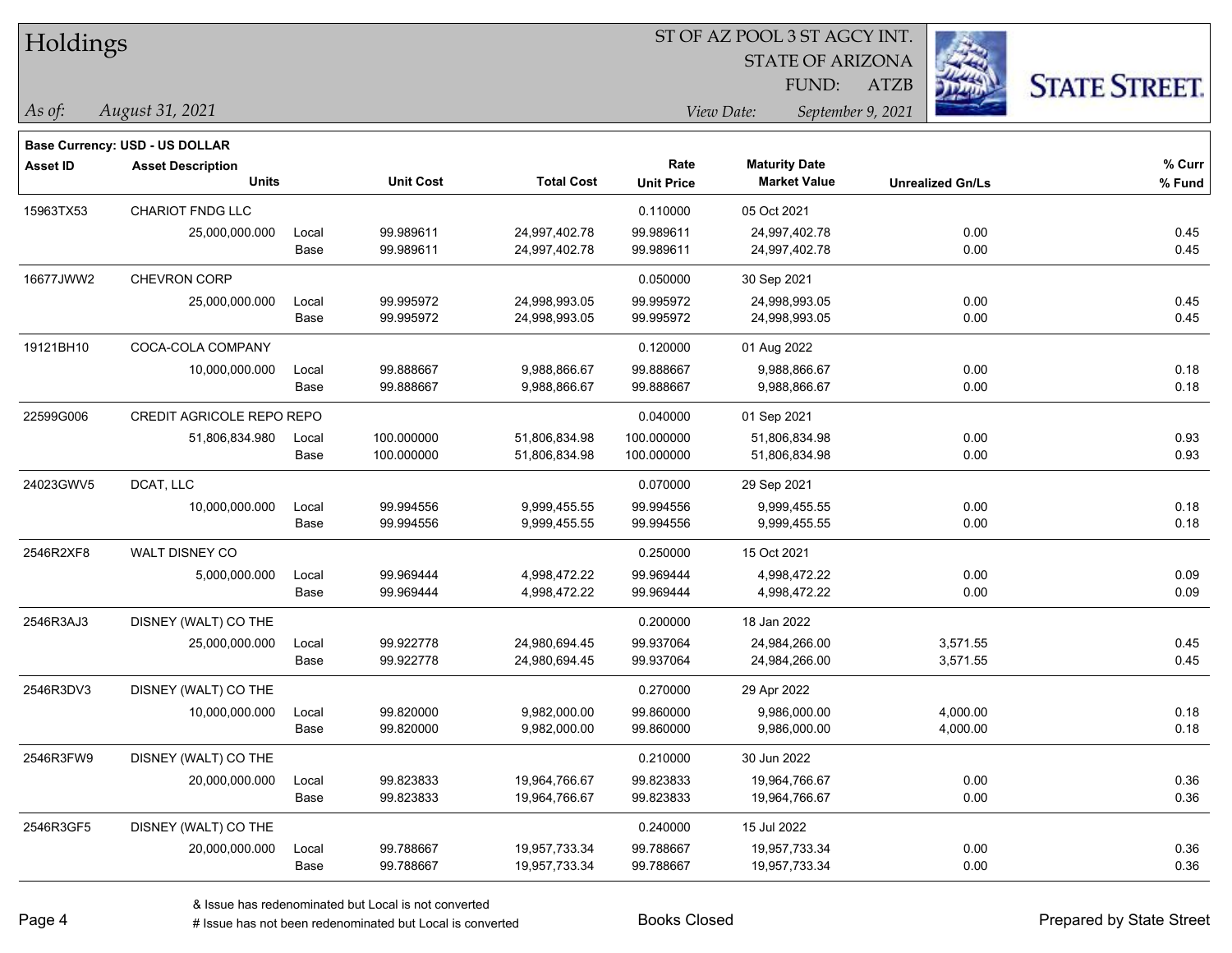|  | <b>Holdings</b> |
|--|-----------------|
|  |                 |

**Base Currency: USD - US DOLLAR**

#### ST OF AZ POOL 3 ST AGCY INT.

STATE OF ARIZONA

ATZB



| <b>Asset Description</b> |       |                                             |                  | Rate                                                                           | <b>Maturity Date</b> |                     | % Curr                  |
|--------------------------|-------|---------------------------------------------|------------------|--------------------------------------------------------------------------------|----------------------|---------------------|-------------------------|
|                          |       |                                             |                  |                                                                                |                      |                     | % Fund                  |
| DUKE ENERGY CORP         |       |                                             |                  | 0.120000                                                                       | 07 Sep 2021          |                     |                         |
| 25,000,000.000           | Local | 99.998000                                   | 24,999,500.00    | 99.998000                                                                      | 24,999,500.00        | 0.00                | 0.45                    |
|                          | Base  | 99.998000                                   | 24,999,500.00    | 99.998000                                                                      | 24,999,500.00        | 0.00                | 0.45                    |
| <b>DUKE ENERGY CORP</b>  |       |                                             |                  | 0.140000                                                                       | 07 Oct 2021          |                     |                         |
| 20,000,000.000           | Local | 99.986000                                   | 19,997,200.00    | 99.986000                                                                      | 19,997,200.00        | 0.00                | 0.36                    |
|                          | Base  | 99.986000                                   | 19,997,200.00    | 99.986000                                                                      | 19,997,200.00        | 0.00                | 0.36                    |
| <b>EXXON MOBIL CORP</b>  |       |                                             |                  | 0.050000                                                                       | 13 Sep 2021          |                     |                         |
| 25,000,000.000           | Local | 99.998333                                   | 24,999,583.33    | 99.998333                                                                      | 24,999,583.33        | 0.00                | 0.45                    |
|                          | Base  | 99.998333                                   | 24,999,583.33    | 99.998333                                                                      | 24,999,583.33        | 0.00                | 0.45                    |
| <b>EXXON MOBIL CORP</b>  |       |                                             |                  | 0.070000                                                                       | 16 Nov 2021          |                     |                         |
| 25,000,000.000           | Local | 99.985222                                   | 24,996,305.55    | 99.985222                                                                      | 24,996,305.55        | 0.00                | 0.45                    |
|                          | Base  | 99.985222                                   | 24,996,305.55    | 99.985222                                                                      | 24,996,305.55        | 0.00                | 0.45                    |
| EXXON MOBIL CORP         |       |                                             |                  | 0.100000                                                                       | 16 Nov 2021          |                     |                         |
| 20,000,000.000           | Local | 99.978889                                   | 19,995,777.78    | 99.978889                                                                      | 19,995,777.78        | 0.00                | 0.36                    |
|                          | Base  | 99.978889                                   | 19,995,777.78    | 99.978889                                                                      | 19,995,777.78        | 0.00                | 0.36                    |
| <b>EXXON MOBIL CORP</b>  |       |                                             |                  | 0.100000                                                                       | 01 Mar 2022          |                     |                         |
| 10,000,000.000           | Local | 99.949722                                   | 9,994,972.22     | 99.949722                                                                      | 9,994,972.22         | 0.00                | 0.18                    |
|                          | Base  | 99.949722                                   | 9,994,972.22     | 99.949722                                                                      | 9,994,972.22         | 0.00                | 0.18                    |
|                          |       |                                             |                  | 0.130000                                                                       | 28 Jan 2022          |                     |                         |
| 20,000,000.000           | Local | 99.946194                                   | 19,989,238.89    | 99.946194                                                                      | 19,989,238.89        | 0.00                | 0.36                    |
|                          | Base  | 99.946194                                   | 19,989,238.89    | 99.946194                                                                      | 19,989,238.89        | 0.00                | 0.36                    |
|                          |       |                                             |                  | 0.000000                                                                       | 01 Sep 2021          |                     |                         |
| 10,057,482.670           | Local | 100.000000                                  | 10,057,482.67    | 100.000000                                                                     | 10,057,482.67        | 0.00                | 0.18                    |
|                          | Base  | 100.000000                                  | 10,057,482.67    | 100.000000                                                                     | 10,057,482.67        | 0.00                | 0.18                    |
| <b>GEN DYNAMICS CORP</b> |       |                                             |                  | 0.170000                                                                       | 07 Oct 2021          |                     |                         |
| 25,000,000.000           | Local | 99.983000                                   | 24,995,750.00    | 99.983000                                                                      | 24,995,750.00        | 0.00                | 0.45                    |
|                          | Base  | 99.983000                                   | 24,995,750.00    | 99.983000                                                                      | 24,995,750.00        | 0.00                | 0.45                    |
| <b>GEN DYNAMICS CORP</b> |       |                                             |                  | 0.170000                                                                       | 18 Nov 2021          |                     |                         |
| 24,600,000.000           | Local | 99.963167                                   | 24,590,939.00    | 99.963167                                                                      | 24,590,939.00        | 0.00                | 0.44                    |
|                          | Base  | 99.963167                                   | 24,590,939.00    | 99.963167                                                                      | 24,590,939.00        | 0.00                | 0.44                    |
|                          |       | <b>Units</b><br><b>FAIRWAY FINANCE CORP</b> | <b>Unit Cost</b> | <b>Total Cost</b><br>FIDELITY GOVERNMENT PORTFOLIO FIDELITY INV MMKT GOVT INST | <b>Unit Price</b>    | <b>Market Value</b> | <b>Unrealized Gn/Ls</b> |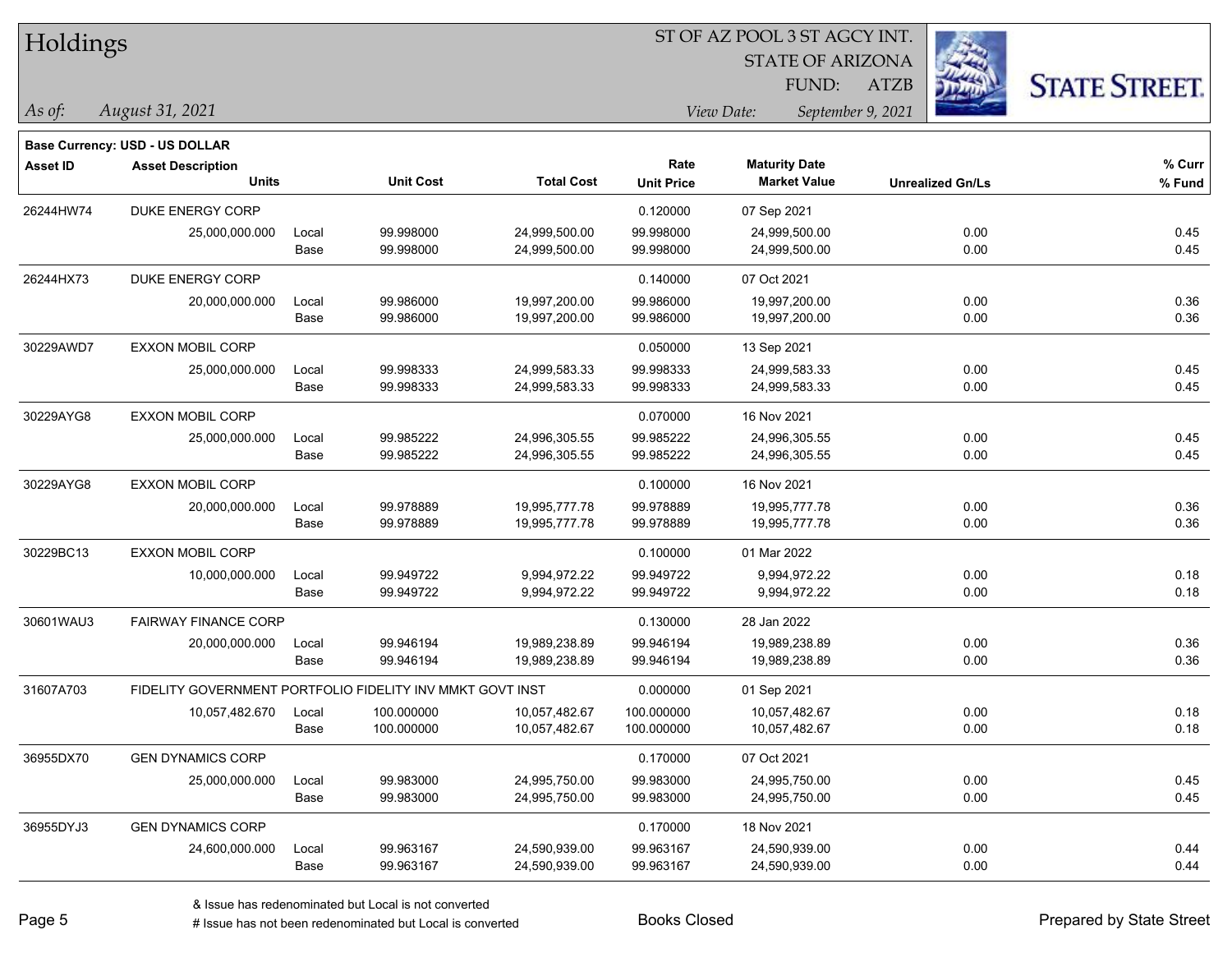Holdings

#### ST OF AZ POOL 3 ST AGCY INT.

STATE OF ARIZONA

ATZB



**Base Currency: USD - US DOLLAR**

*August 31, 2021 As of: View Date: September 9, 2021* FUND:

| <b>Asset ID</b> | <b>Asset Description</b>      |                                                         |                  |                   | Rate              | <b>Maturity Date</b> |                         | % Curr |
|-----------------|-------------------------------|---------------------------------------------------------|------------------|-------------------|-------------------|----------------------|-------------------------|--------|
|                 | <b>Units</b>                  |                                                         | <b>Unit Cost</b> | <b>Total Cost</b> | <b>Unit Price</b> | <b>Market Value</b>  | <b>Unrealized Gn/Ls</b> | % Fund |
| 38141W273       |                               | GOLDMAN SACHS FINANCIAL SQUARE GLDMN SCHS FIN SQ GV FST |                  |                   | 0.000000          | 01 Sep 2021          |                         |        |
|                 | 50,009,985.450                | Local                                                   | 100.000000       | 50,009,985.45     | 100.000000        | 50,009,985.45        | 0.00                    | 0.90   |
|                 |                               | Base                                                    | 100.000000       | 50,009,985.45     | 100.000000        | 50,009,985.45        | 0.00                    | 0.90   |
| 38346LYA8       | <b>GOTHAM FDG CORP</b>        |                                                         |                  |                   | 0.110000          | 10 Nov 2021          |                         |        |
|                 | 10,000,000.000                | Local                                                   | 99.978611        | 9,997,861.11      | 99.978611         | 9,997,861.11         | 0.00                    | 0.18   |
|                 |                               | Base                                                    | 99.978611        | 9,997,861.11      | 99.978611         | 9,997,861.11         | 0.00                    | 0.18   |
| 40588LW13       | <b>HALKIN FINANCE LLC USC</b> |                                                         |                  |                   | 0.090000          | 01 Sep 2021          |                         |        |
|                 | 25,000,000.000                | Local                                                   | 100.000000       | 25,000,000.00     | 100.000000        | 25,000,000.00        | 0.00                    | 0.45   |
|                 |                               | Base                                                    | 100.000000       | 25,000,000.00     | 100.000000        | 25,000,000.00        | 0.00                    | 0.45   |
| 43851TW28       | HONEYWELL INTERNATN'          |                                                         |                  |                   | 0.200000          | 02 Sep 2021          |                         |        |
|                 | 10,000,000.000                | Local                                                   | 99.999444        | 9,999,944.44      | 99.999444         | 9,999,944.44         | 0.00                    | 0.18   |
|                 |                               | Base                                                    | 99.999444        | 9,999,944.44      | 99.999444         | 9,999,944.44         | 0.00                    | 0.18   |
| 43851TWF9       | HONEYWELL INTERNATN'          |                                                         |                  |                   | 0.190000          | 15 Sep 2021          |                         |        |
|                 | 15,000,000.000                | Local                                                   | 99.992611        | 14,998,891.66     | 99.992611         | 14,998,891.66        | 0.00                    | 0.27   |
|                 |                               | Base                                                    | 99.992611        | 14,998,891.66     | 99.992611         | 14,998,891.66        | 0.00                    | 0.27   |
| 43851TXE1       | HONEYWELL INTERNATN'          |                                                         |                  |                   | 0.200000          | 14 Oct 2021          |                         |        |
|                 | 30,000,000.000                | Local                                                   | 99.976111        | 29,992,833.33     | 99.976111         | 29,992,833.33        | 0.00                    | 0.54   |
|                 |                               | Base                                                    | 99.976111        | 29,992,833.33     | 99.976111         | 29,992,833.33        | 0.00                    | 0.54   |
| 43851UEG4       | HONEYWELL INTERNATN'          |                                                         |                  |                   | 0.160000          | 16 May 2022          |                         |        |
|                 | 25,000,000.000                | Local                                                   | 99.885778        | 24,971,444.45     | 99.895772         | 24,973,943.00        | 2,498.55                | 0.45   |
|                 |                               | Base                                                    | 99.885778        | 24,971,444.45     | 99.895772         | 24,973,943.00        | 2,498.55                | 0.45   |
| 43851UHK2       | HONEYWELL INTERNATN'          |                                                         |                  |                   | 0.110000          | 19 Aug 2022          |                         |        |
|                 | 20,000,000.000                | Local                                                   | 99.892444        | 19,978,488.89     | 99.892444         | 19,978,488.89        | 0.00                    | 0.36   |
|                 |                               | Base                                                    | 99.892444        | 19,978,488.89     | 99.892444         | 19,978,488.89        | 0.00                    | 0.36   |
| 45685QW13       | ING US FUNDING LLC            |                                                         |                  |                   | 0.170000          | 01 Sep 2021          |                         |        |
|                 | 15,000,000.000                | Local                                                   | 100.000000       | 15,000,000.00     | 100.000000        | 15,000,000.00        | 0.00                    | 0.27   |
|                 |                               | Base                                                    | 100.000000       | 15,000,000.00     | 100.000000        | 15,000,000.00        | 0.00                    | 0.27   |
| 45779PX60       | <b>INSTITUTIONAL SECURED</b>  |                                                         |                  |                   | 0.150000          | 06 Oct 2021          |                         |        |
|                 | 10,000,000.000                | Local                                                   | 99.985417        | 9,998,541.67      | 99.985417         | 9,998,541.67         | 0.00                    | 0.18   |
|                 |                               | Base                                                    | 99.985417        | 9,998,541.67      | 99.985417         | 9,998,541.67         | 0.00                    | 0.18   |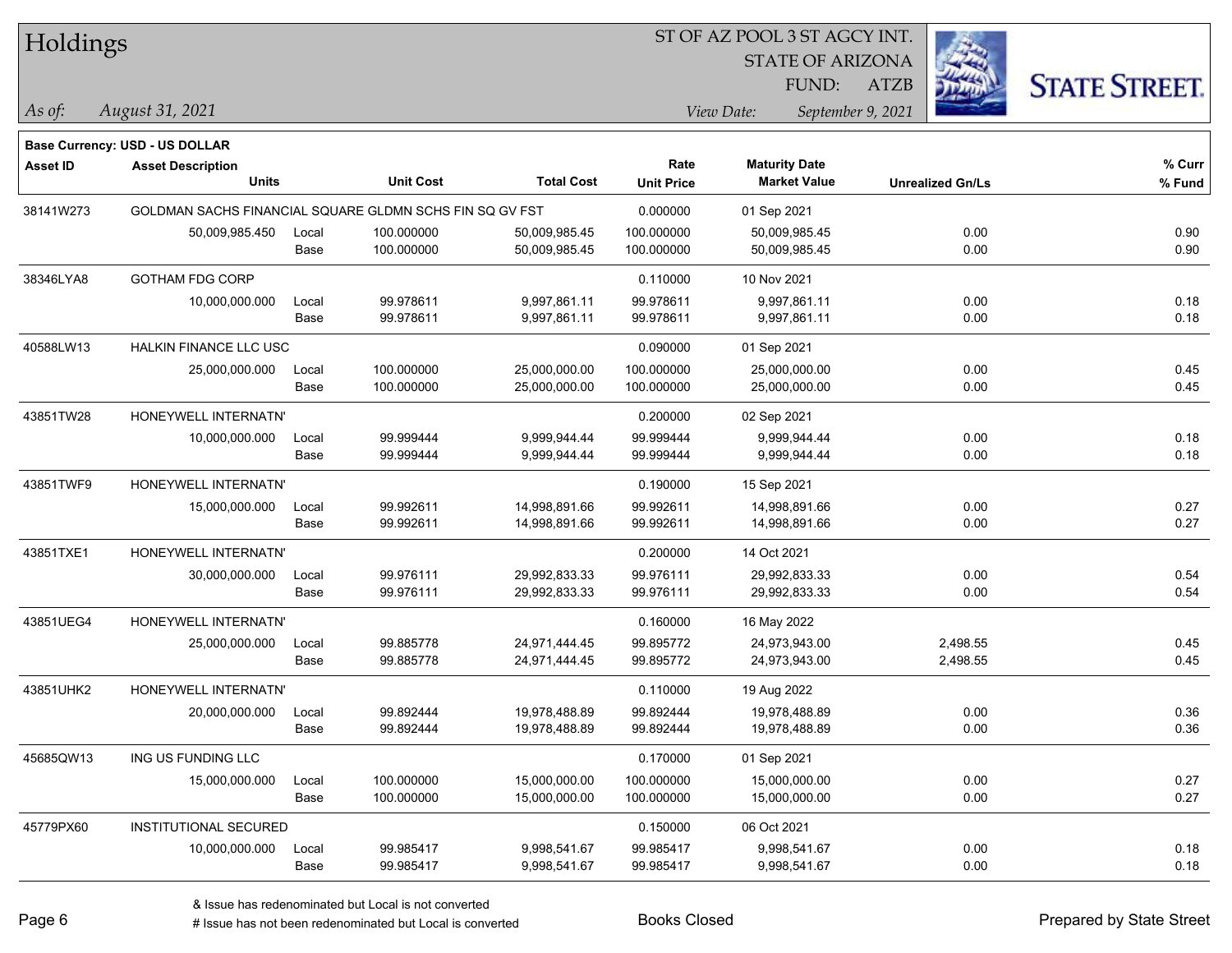| Holdings |  |  |
|----------|--|--|
|          |  |  |

STATE OF ARIZONA FUND:

ATZB



*As of: View Date: September 9, 2021*

| As of: | August 31, 2021 |
|--------|-----------------|
|        |                 |

|                 | Base Currency: USD - US DOLLAR                       |               |                          |                                  |                           |                                             |                         |                  |
|-----------------|------------------------------------------------------|---------------|--------------------------|----------------------------------|---------------------------|---------------------------------------------|-------------------------|------------------|
| <b>Asset ID</b> | <b>Asset Description</b><br><b>Units</b>             |               | <b>Unit Cost</b>         | <b>Total Cost</b>                | Rate<br><b>Unit Price</b> | <b>Maturity Date</b><br><b>Market Value</b> | <b>Unrealized Gn/Ls</b> | % Curr<br>% Fund |
| 45920FWT1       | <b>INTL BUS MACH CORP</b>                            |               |                          |                                  | 0.090000                  | 27 Sep 2021                                 |                         |                  |
|                 | 15,000,000.000                                       | Local<br>Base | 99.993500<br>99.993500   | 14,999,025.00<br>14,999,025.00   | 99.993500<br>99.993500    | 14,999,025.00<br>14,999,025.00              | 0.00<br>0.00            | 0.27<br>0.27     |
| 45920FWW4       | INTL BUS MACH CORP                                   |               |                          |                                  | 0.090000                  | 30 Sep 2021                                 |                         |                  |
|                 | 25,000,000.000                                       | Local<br>Base | 99.992750<br>99.992750   | 24,998,187.50<br>24,998,187.50   | 99.992750<br>99.992750    | 24,998,187.50<br>24,998,187.50              | 0.00<br>0.00            | 0.45<br>0.45     |
| 46514TZN1       | <b>ISRAEL ST 05/26 0</b>                             |               |                          |                                  | 1.830000                  | 01 May 2026                                 |                         |                  |
|                 | 1,500,000.000                                        | Local<br>Base | 100.000000<br>100.000000 | 1,500,000.00<br>1,500,000.00     | 100.000000<br>100.000000  | 1,500,000.00<br>1,500,000.00                | 0.00<br>0.00            | 0.03<br>0.03     |
| 46590EG85       | <b>J.P. MORGAN SECURITIES</b>                        |               |                          |                                  | 0.200000                  | 08 Jul 2022                                 |                         |                  |
|                 | 40,000,000.000                                       | Local<br>Base | 99.827778<br>99.827778   | 39,931,111.11<br>39,931,111.11   | 99.827778<br>99.827778    | 39,931,111.11<br>39,931,111.11              | 0.00<br>0.00            | 0.72<br>0.72     |
| 47816FZ87       | JOHNSON & JOHNSON                                    |               |                          |                                  | 0.060000                  | 08 Dec 2021                                 |                         |                  |
|                 | 10,000,000.000                                       | Local<br>Base | 99.983667<br>99.983667   | 9,998,366.67<br>9,998,366.67     | 99.983667<br>99.983667    | 9,998,366.67<br>9,998,366.67                | 0.00<br>0.00            | 0.18<br>0.18     |
| 4812CA561       | JPMORGAN US GOVERNMENT MONEY M JPMORGAN US GOVT MMKT |               |                          |                                  | 0.000000                  | 01 Sep 2021                                 |                         |                  |
|                 | 200,060,013.050                                      | Local<br>Base | 100.000000<br>100.000000 | 200,060,013.05<br>200,060,013.05 | 100.000000<br>100.000000  | 200,060,013.05<br>200,060,013.05            | 0.00<br>0.00            | 3.59<br>3.59     |
| 4820P2W27       | <b>JUPITER SECT CO LLC</b>                           |               |                          |                                  | 0.090000                  | 02 Sep 2021                                 |                         |                  |
|                 | 25,000,000.000                                       | Local<br>Base | 99.999750<br>99.999750   | 24,999,937.50<br>24,999,937.50   | 99.999750<br>99.999750    | 24,999,937.50<br>24,999,937.50              | 0.00<br>0.00            | 0.45<br>0.45     |
| 56274LW18       | MANHATTAN ASSET FDG.                                 |               |                          |                                  | 0.080000                  | 01 Sep 2021                                 |                         |                  |
|                 | 17,000,000.000                                       | Local<br>Base | 100.000000<br>100.000000 | 17,000,000.00<br>17,000,000.00   | 100.000000<br>100.000000  | 17,000,000.00<br>17,000,000.00              | 0.00<br>0.00            | 0.30<br>0.30     |
| 57576JX56       | MASSACHUSETTS MUT LIFE INS CO                        |               |                          |                                  | 0.100000                  | 05 Oct 2021                                 |                         |                  |
|                 | 25,000,000.000                                       | Local<br>Base | 99.990556<br>99.990556   | 24,997,638.89<br>24,997,638.89   | 99.990556<br>99.990556    | 24,997,638.89<br>24,997,638.89              | 0.00<br>0.00            | 0.45<br>0.45     |
| 59157TW74       | METLIFE SHORT TERM FDG                               |               |                          |                                  | 0.060000                  | 07 Sep 2021                                 |                         |                  |
|                 | 20,000,000.000                                       | Local<br>Base | 99.999000<br>99.999000   | 19,999,800.00<br>19,999,800.00   | 99.999000<br>99.999000    | 19,999,800.00<br>19,999,800.00              | 0.00<br>0.00            | 0.36<br>0.36     |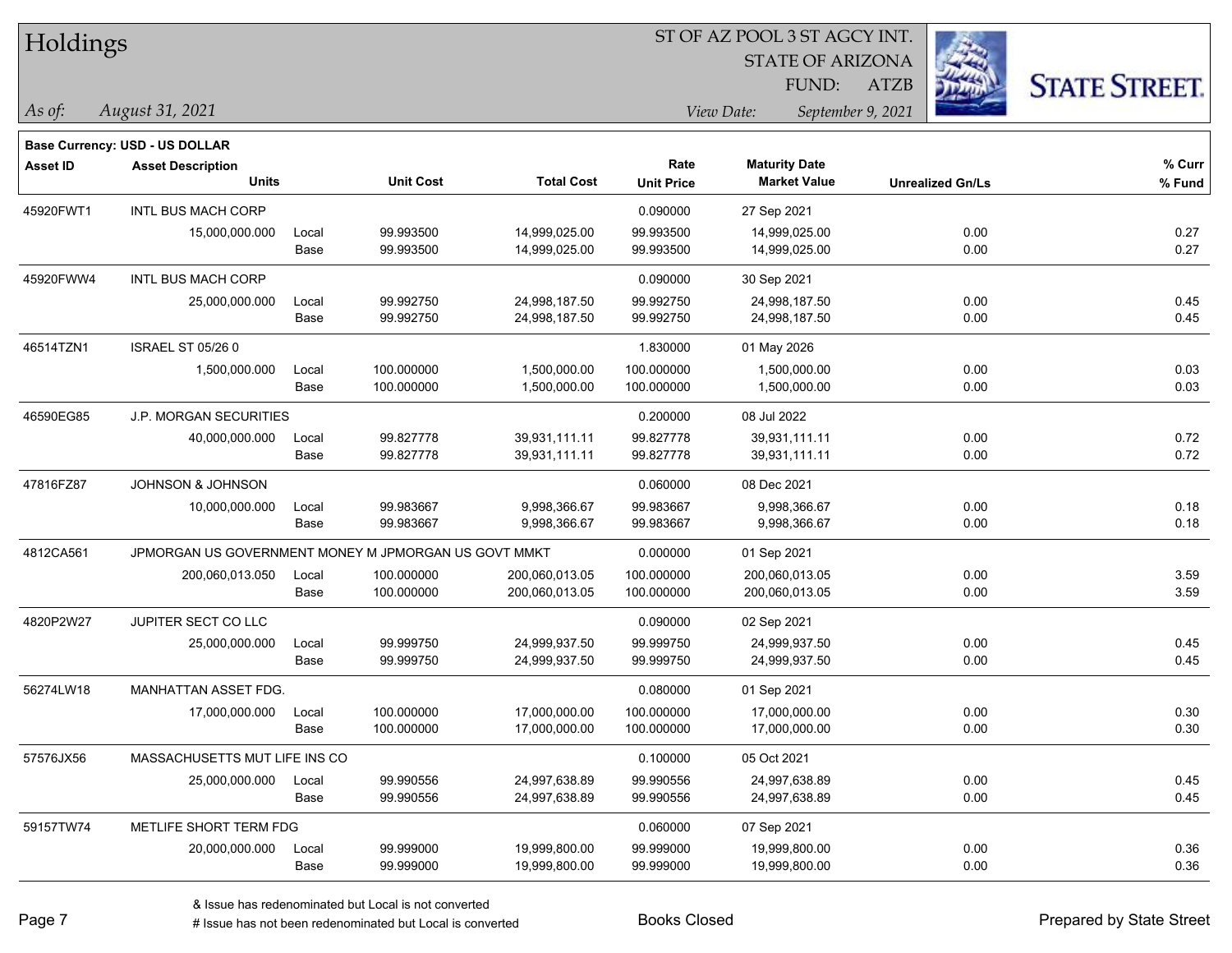| Holdings        |                                                  |       |                  |                   |                   | ST OF AZ POOL 3 ST AGCY INT.<br><b>STATE OF ARIZONA</b> |                   |                         |                      |
|-----------------|--------------------------------------------------|-------|------------------|-------------------|-------------------|---------------------------------------------------------|-------------------|-------------------------|----------------------|
|                 |                                                  |       |                  |                   |                   | FUND:                                                   | <b>ATZB</b>       |                         |                      |
| As of:          | August 31, 2021                                  |       |                  |                   |                   | View Date:                                              | September 9, 2021 |                         | <b>STATE STREET.</b> |
|                 |                                                  |       |                  |                   |                   |                                                         |                   |                         |                      |
|                 | Base Currency: USD - US DOLLAR                   |       |                  |                   | Rate              | <b>Maturity Date</b>                                    |                   |                         | % Curr               |
| <b>Asset ID</b> | <b>Asset Description</b><br><b>Units</b>         |       | <b>Unit Cost</b> | <b>Total Cost</b> | <b>Unit Price</b> | <b>Market Value</b>                                     |                   | <b>Unrealized Gn/Ls</b> | % Fund               |
| 59157TX40       | METLIFE SHORT TERM FDG                           |       |                  |                   | 0.070000          | 04 Oct 2021                                             |                   |                         |                      |
|                 | 20,000,000.000                                   | Local | 99.993583        | 19,998,716.67     | 99.993583         | 19,998,716.67                                           |                   | 0.00                    | 0.36                 |
|                 |                                                  | Base  | 99.993583        | 19,998,716.67     | 99.993583         | 19,998,716.67                                           |                   | 0.00                    | 0.36                 |
| 61747C707       | MSILF GOVERNMENT PORTFOLIO MSILF GOVERNMENT INST |       |                  |                   | 0.000000          | 01 Sep 2021                                             |                   |                         |                      |
|                 | 40,002,748.320                                   | Local | 100.000000       | 40,002,748.32     | 100.000000        | 40,002,748.32                                           |                   | 0.00                    | 0.72                 |
|                 |                                                  | Base  | 100.000000       | 40,002,748.32     | 100.000000        | 40,002,748.32                                           |                   | 0.00                    | 0.72                 |
| 63254EX13       | NATL AUSTRALIA BK LT                             |       |                  |                   | 0.090000          | 01 Oct 2021                                             |                   |                         |                      |
|                 | 10,000,000.000                                   | Local | 99.992500        | 9,999,250.00      | 99.992500         | 9,999,250.00                                            |                   | 0.00                    | 0.18                 |
|                 |                                                  | Base  | 99.992500        | 9,999,250.00      | 99.992500         | 9,999,250.00                                            |                   | 0.00                    | 0.18                 |
| 63307MG52       | NATIONAL BK OF CANAD                             |       |                  |                   | 0.180000          | 05 Jul 2022                                             |                   |                         |                      |
|                 | 25,000,000.000                                   | Local | 99.846500        | 24,961,625.00     | 99.846500         | 24,961,625.00                                           |                   | 0.00                    | 0.45                 |
|                 |                                                  | Base  | 99.846500        | 24,961,625.00     | 99.846500         | 24,961,625.00                                           |                   | 0.00                    | 0.45                 |
| 64105GXV1       | NESTLE CAP CORP                                  |       |                  |                   | 0.170000          | 29 Oct 2021                                             |                   |                         |                      |
|                 | 10,000,000.000                                   | Local | 99.972611        | 9,997,261.11      | 99.972611         | 9,997,261.11                                            |                   | 0.00                    | 0.18                 |
|                 |                                                  | Base  | 99.972611        | 9,997,261.11      | 99.972611         | 9,997,261.11                                            |                   | 0.00                    | 0.18                 |
| 64106GX16       | NESTLE FIN FRANCE S.                             |       |                  |                   | 0.070000          | 01 Oct 2021                                             |                   |                         |                      |
|                 | 25,000,000.000                                   | Local | 99.994167        | 24,998,541.67     | 99.994167         | 24,998,541.67                                           |                   | 0.00                    | 0.45                 |
|                 |                                                  | Base  | 99.994167        | 24,998,541.67     | 99.994167         | 24,998,541.67                                           |                   | 0.00                    | 0.45                 |
| 65339MXT8       | NEXTERA ENERGY CAP HLDGS INC                     |       |                  |                   | 0.160000          | 27 Oct 2021                                             |                   |                         |                      |
|                 | 25,000,000.000                                   | Local | 99.975111        | 24,993,777.78     | 99.975111         | 24,993,777.78                                           |                   | 0.00                    | 0.45                 |
|                 |                                                  | Base  | 99.975111        | 24,993,777.78     | 99.975111         | 24,993,777.78                                           |                   | 0.00                    | 0.45                 |
| 66844CWP5       | NORTHWESTERN UNIVERS                             |       |                  |                   | 0.060000          | 23 Sep 2021                                             |                   |                         |                      |
|                 | 20,000,000.000                                   | Local | 99.996333        | 19,999,266.66     | 99.996333         | 19,999,266.66                                           |                   | 0.00                    | 0.36                 |
|                 |                                                  | Base  | 99.996333        | 19,999,266.66     | 99.996333         | 19,999,266.66                                           |                   | 0.00                    | 0.36                 |
| 67983UBN2       | OLD LINE FUNDING LLC                             |       |                  |                   | 0.140000          | 22 Feb 2022                                             |                   |                         |                      |
|                 | 8,000,000.000                                    | Local | 99.932333        | 7,994,586.67      | 99.932333         | 7,994,586.67                                            |                   | 0.00                    | 0.14                 |
|                 |                                                  | Base  | 99.932333        | 7,994,586.67      | 99.932333         | 7,994,586.67                                            |                   | 0.00                    | 0.14                 |
| 7426M2ZL8       | PRIVATE EXP. FUNDING                             |       |                  |                   | 0.070000          | 20 Dec 2021                                             |                   |                         |                      |
|                 | 10,000,000.000                                   | Local | 99.978611        | 9,997,861.11      | 99.978611         | 9,997,861.11                                            |                   | 0.00                    | 0.18                 |
|                 |                                                  | Base  | 99.978611        | 9,997,861.11      | 99.978611         | 9,997,861.11                                            |                   | 0.00                    | 0.18                 |

 $\overline{\phantom{0}}$ 

 $\overline{\phantom{a}}$ 

 $\overline{\phantom{0}}$ 

 $\overline{\phantom{0}}$ 

 $\overline{\phantom{0}}$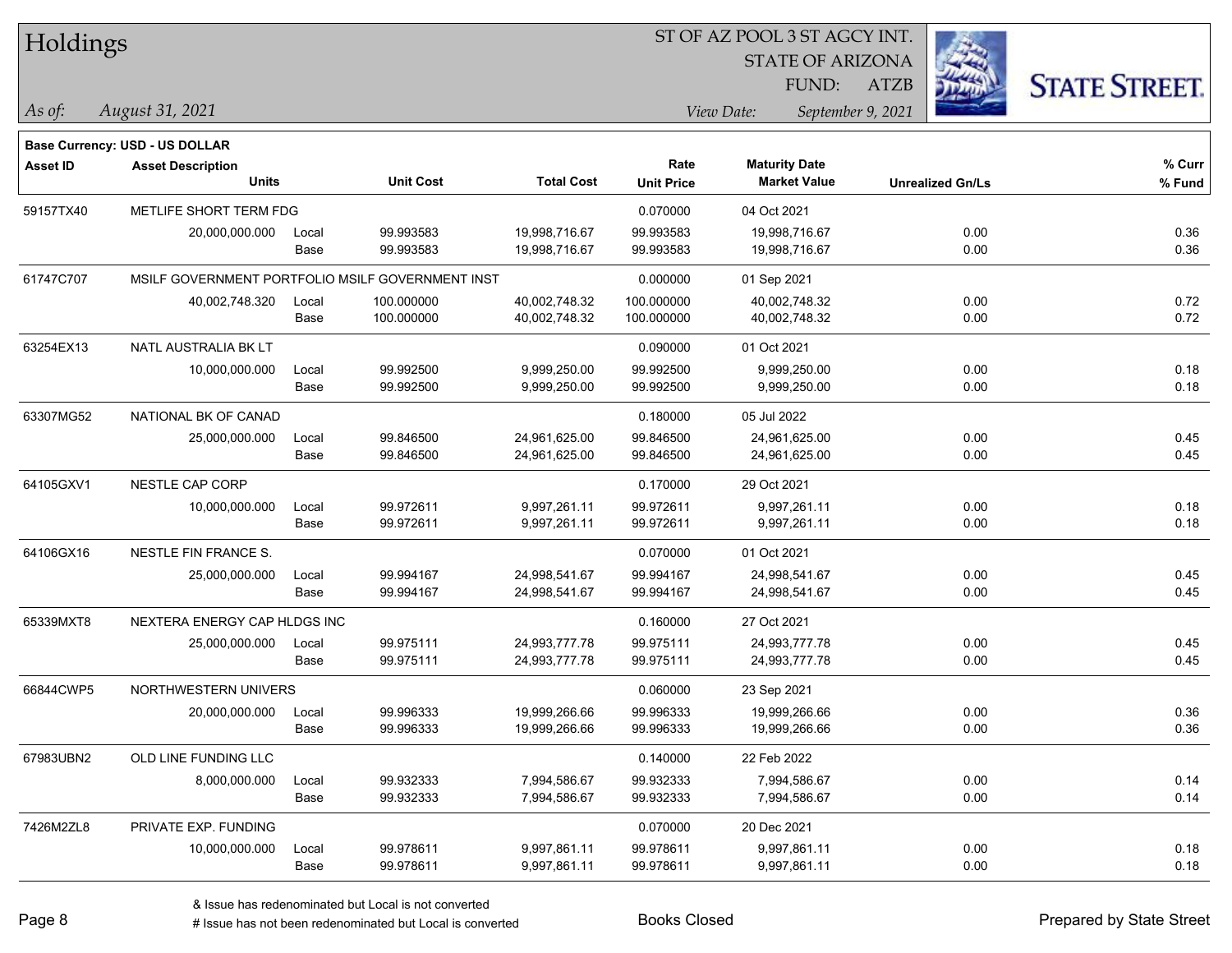|  | <b>Holdings</b> |
|--|-----------------|
|  |                 |

STATE OF ARIZONA

ATZB



**Base Currency: USD - US DOLLAR**

| <b>Asset ID</b> | <b>Asset Description</b>     |       |                  |                   | Rate              | <b>Maturity Date</b> |                         | % Curr |  |
|-----------------|------------------------------|-------|------------------|-------------------|-------------------|----------------------|-------------------------|--------|--|
|                 | <b>Units</b>                 |       | <b>Unit Cost</b> | <b>Total Cost</b> | <b>Unit Price</b> | <b>Market Value</b>  | <b>Unrealized Gn/Ls</b> | % Fund |  |
| 74271TXT5       | PROCTOR GAMBLE AND CO        |       |                  |                   | 0.050000          | 27 Oct 2021          |                         |        |  |
|                 | 22,500,000.000               | Local | 99.992222        | 22,498,250.00     | 99.992222         | 22,498,250.00        | 0.00                    | 0.40   |  |
|                 |                              | Base  | 99.992222        | 22,498,250.00     | 99.992222         | 22,498,250.00        | 0.00                    | 0.40   |  |
| 78009BC18       | ROYAL BK OF CANADA           |       |                  |                   | 0.120000          | 01 Mar 2022          |                         |        |  |
|                 | 25,000,000.000               | Local | 99.939667        | 24,984,916.67     | 99.939667         | 24,984,916.67        | 0.00                    | 0.45   |  |
|                 |                              | Base  | 99.939667        | 24,984,916.67     | 99.939667         | 24,984,916.67        | 0.00                    | 0.45   |  |
| 8225X2X17       | SHELL INTNL FNC B.V.         |       |                  |                   | 0.120000          | 01 Oct 2021          |                         |        |  |
|                 | 25,000,000.000               | Local | 99.990000        | 24,997,500.00     | 99.990000         | 24,997,500.00        | 0.00                    | 0.45   |  |
|                 |                              | Base  | 99.990000        | 24,997,500.00     | 99.990000         | 24,997,500.00        | 0.00                    | 0.45   |  |
| 83369X4B1       | SOCIETE GENERALE NY          |       |                  |                   | 0.160000          | 21 Mar 2022          |                         |        |  |
|                 | 25,000,000.000               | Local | 100.000000       | 25,000,000.00     | 100.000000        | 25,000,000.00        | 0.00                    | 0.45   |  |
|                 |                              | Base  | 100.000000       | 25,000,000.00     | 100.000000        | 25,000,000.00        | 0.00                    | 0.45   |  |
| 89114NZL2       | TORONTO-DOMINION             |       |                  |                   | 0.210000          | 04 Mar 2022          |                         |        |  |
|                 | 25,000,000.000               | Local | 100.000000       | 25,000,000.00     | 100.035153        | 25,008,788.25        | 8,788.25                | 0.45   |  |
|                 |                              | Base  | 100.000000       | 25,000,000.00     | 100.035153        | 25,008,788.25        | 8,788.25                | 0.45   |  |
| 89119AWA2       | TORONTO DOMINION BANK        |       |                  |                   | 0.080000          | 10 Sep 2021          |                         |        |  |
|                 | 40,000,000.000               | Local | 99.998000        | 39,999,200.00     | 99.998000         | 39,999,200.00        | 0.00                    | 0.72   |  |
|                 |                              | Base  | 99.998000        | 39,999,200.00     | 99.998000         | 39,999,200.00        | 0.00                    | 0.72   |  |
| 89119AWT1       | TORONTO DOMINION BANK        |       |                  |                   | 0.050000          | 27 Sep 2021          |                         |        |  |
|                 | 20,000,000.000               | Local | 99.996389        | 19,999,277.78     | 99.996389         | 19,999,277.78        | 0.00                    | 0.36   |  |
|                 |                              | Base  | 99.996389        | 19,999,277.78     | 99.996389         | 19,999,277.78        | 0.00                    | 0.36   |  |
| 89119AYA0       | <b>TORONTO DOMINION BANK</b> |       |                  |                   | 0.180000          | 10 Nov 2021          |                         |        |  |
|                 | 20,000,000.000               | Local | 99.965000        | 19,993,000.00     | 99.965000         | 19,993,000.00        | 0.00                    | 0.36   |  |
|                 |                              | Base  | 99.965000        | 19,993,000.00     | 99.965000         | 19,993,000.00        | 0.00                    | 0.36   |  |
| 89119AZ68       | <b>TORONTO DOMINION BANK</b> |       |                  |                   | 0.170000          | 06 Dec 2021          |                         |        |  |
|                 | 25,000,000.000               | Local | 99.954667        | 24,988,666.67     | 99.973333         | 24,993,333.25        | 4,666.58                | 0.45   |  |
|                 |                              | Base  | 99.954667        | 24,988,666.67     | 99.973333         | 24,993,333.25        | 4,666.58                | 0.45   |  |
| 90477DWE2       | UNILEVER CAPITAL CRP         |       |                  |                   | 0.060000          | 14 Sep 2021          |                         |        |  |
|                 | 25,000,000.000               | Local | 99.997833        | 24,999,458.33     | 99.997833         | 24,999,458.33        | 0.00                    | 0.45   |  |
|                 |                              | Base  | 99.997833        | 24,999,458.33     | 99.997833         | 24,999,458.33        | 0.00                    | 0.45   |  |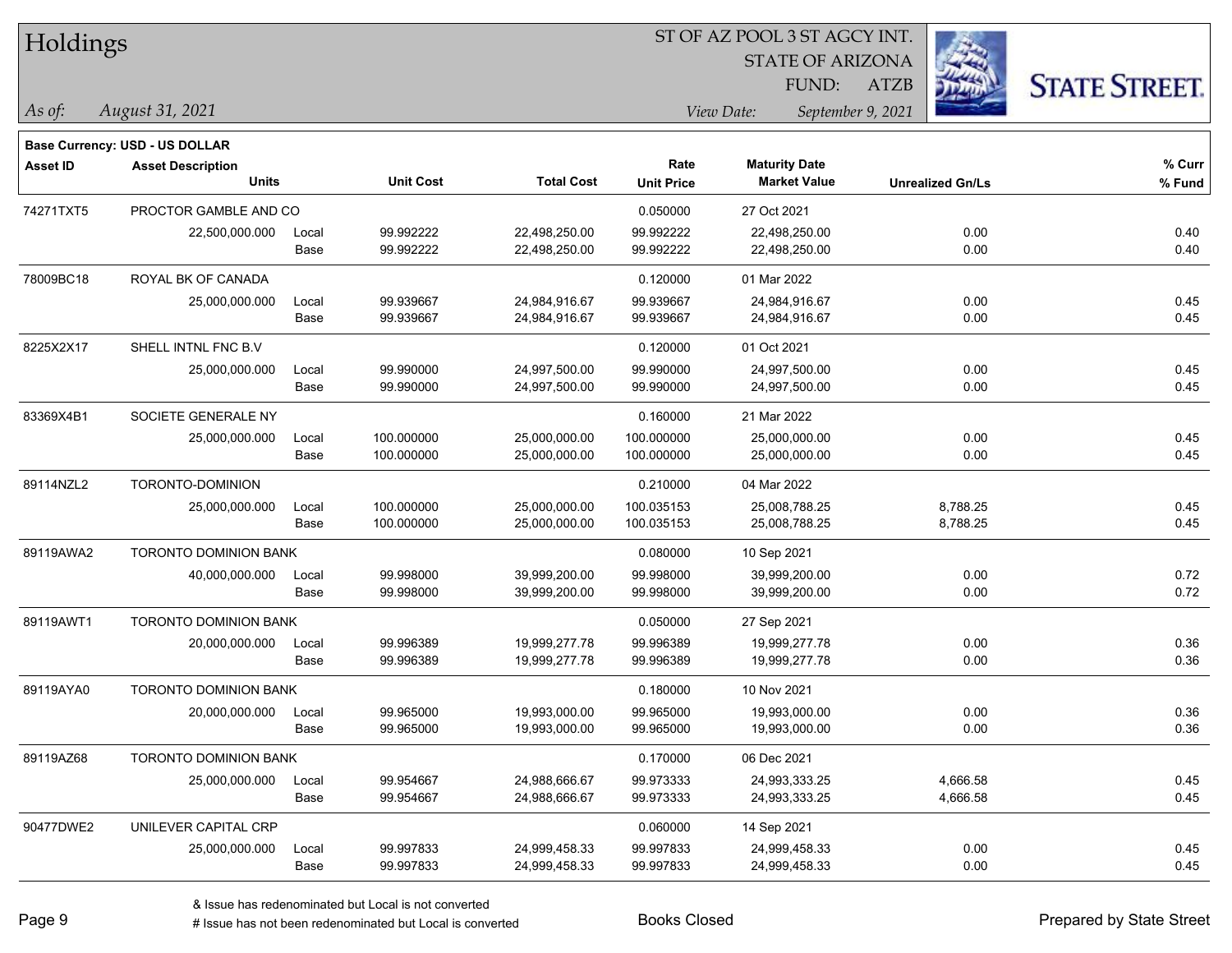| Holdings |
|----------|
|          |

STATE OF ARIZONA FUND:

ATZB



*As of: View Date: September 9, 2021*

| As of: | August 31, 2021 |  |
|--------|-----------------|--|
|        |                 |  |

|           | Base Currency: USD - US DOLLAR                  |       |                  |                   |                   |                      |                         |        |
|-----------|-------------------------------------------------|-------|------------------|-------------------|-------------------|----------------------|-------------------------|--------|
| Asset ID  | <b>Asset Description</b>                        |       |                  |                   | Rate              | <b>Maturity Date</b> |                         | % Curr |
|           | <b>Units</b>                                    |       | <b>Unit Cost</b> | <b>Total Cost</b> | <b>Unit Price</b> | <b>Market Value</b>  | <b>Unrealized Gn/Ls</b> | % Fund |
| 90477DWL6 | UNILEVER CAPITAL CRP                            |       |                  |                   | 0.070000          | 20 Sep 2021          |                         |        |
|           | 25,000,000.000                                  | Local | 99.996306        | 24,999,076.39     | 99.996306         | 24,999,076.39        | 0.00                    | 0.45   |
|           |                                                 | Base  | 99.996306        | 24,999,076.39     | 99.996306         | 24,999,076.39        | 0.00                    | 0.45   |
| 91842JWE5 | <b>VW CR INC</b>                                |       |                  |                   | 0.170000          | 14 Sep 2021          |                         |        |
|           | 25,000,000.000                                  | Local | 99.993861        | 24,998,465.28     | 99.993861         | 24,998,465.28        | 0.00                    | 0.45   |
|           |                                                 | Base  | 99.993861        | 24,998,465.28     | 99.993861         | 24,998,465.28        | 0.00                    | 0.45   |
| 91842JX87 | VW CR INC                                       |       |                  |                   | 0.150000          | 08 Oct 2021          |                         |        |
|           | 1,850,000.000                                   | Local | 99.984583        | 1,849,714.79      | 99.984583         | 1,849,714.79         | 0.00                    | 0.03   |
|           |                                                 | Base  | 99.984583        | 1,849,714.79      | 99.984583         | 1,849,714.79         | 0.00                    | 0.03   |
| 921FRK000 | BMO TRIPARTY MTGE CLAS/ISIT/RTRP MATU//20121224 |       |                  |                   | 0.040000          | 01 Sep 2021          |                         |        |
|           | 200,000,000.000                                 | Local | 100.000000       | 200,000,000.00    | 100.000000        | 200,000,000.00       | 0.00                    | 3.59   |
|           |                                                 | Base  | 100.000000       | 200,000,000.00    | 100.000000        | 200,000,000.00       | 0.00                    | 3.59   |
| 92646KX80 | <b>VICTORY RECEIVABLES</b>                      |       |                  |                   | 0.110000          | 08 Oct 2021          |                         |        |
|           | 19,533,000.000                                  | Local | 99.988694        | 19,530,791.69     | 99.988694         | 19.530.791.69        | 0.00                    | 0.35   |
|           |                                                 | Base  | 99.988694        | 19,530,791.69     | 99.988694         | 19,530,791.69        | 0.00                    | 0.35   |
| 926NKW009 | AMHERST PIERPONT 04/15 VAR                      |       |                  |                   | 0.060000          | 24 Sep 2021          |                         |        |
|           | 30,000,000.000                                  | Local | 100.000000       | 30,000,000.00     | 100.000000        | 30,000,000.00        | 0.00                    | 0.54   |
|           |                                                 | Base  | 100.000000       | 30,000,000.00     | 100.000000        | 30,000,000.00        | 0.00                    | 0.54   |
| 926NKW009 | AMHERST PIERPONT 04/15 VAR                      |       |                  |                   | 0.300000          | 18 Oct 2021          |                         |        |
|           | 15,000,000.000                                  | Local | 100.000000       | 15,000,000.00     | 100.000000        | 15,000,000.00        | 0.00                    | 0.27   |
|           |                                                 | Base  | 100.000000       | 15,000,000.00     | 100.000000        | 15,000,000.00        | 0.00                    | 0.27   |
| 94107MXD3 | <b>WASTE MANAGEMENT INC</b>                     |       |                  |                   | 0.170000          | 13 Oct 2021          |                         |        |
|           | 6,325,000.000                                   | Local | 99.980167        | 6,323,745.54      | 99.980167         | 6,323,745.54         | 0.00                    | 0.11   |
|           |                                                 | Base  | 99.980167        | 6,323,745.54      | 99.980167         | 6,323,745.54         | 0.00                    | 0.11   |
| 94107NH23 | WASTE MANAGEMENT INC                            |       |                  |                   | 0.310000          | 02 Aug 2022          |                         |        |
|           | 15,000,000.000                                  | Local | 99.711528        | 14,956,729.17     | 99.711528         | 14,956,729.17        | 0.00                    | 0.27   |
|           |                                                 | Base  | 99.711528        | 14,956,729.17     | 99.711528         | 14,956,729.17        | 0.00                    | 0.27   |
| 94107PAA7 | WASTE MANAGEMENT INC                            |       |                  |                   | 0.340000          | 28 Apr 2022          |                         |        |
|           | 25,000,000.000                                  | Local | 99.774278        | 24,943,569.44     | 99.650500         | 24,912,625.00        | $-30,944.44$            | 0.45   |
|           |                                                 | Base  | 99.774278        | 24,943,569.44     | 99.650500         | 24,912,625.00        | $-30,944.44$            | 0.45   |
|           |                                                 |       |                  |                   |                   |                      |                         |        |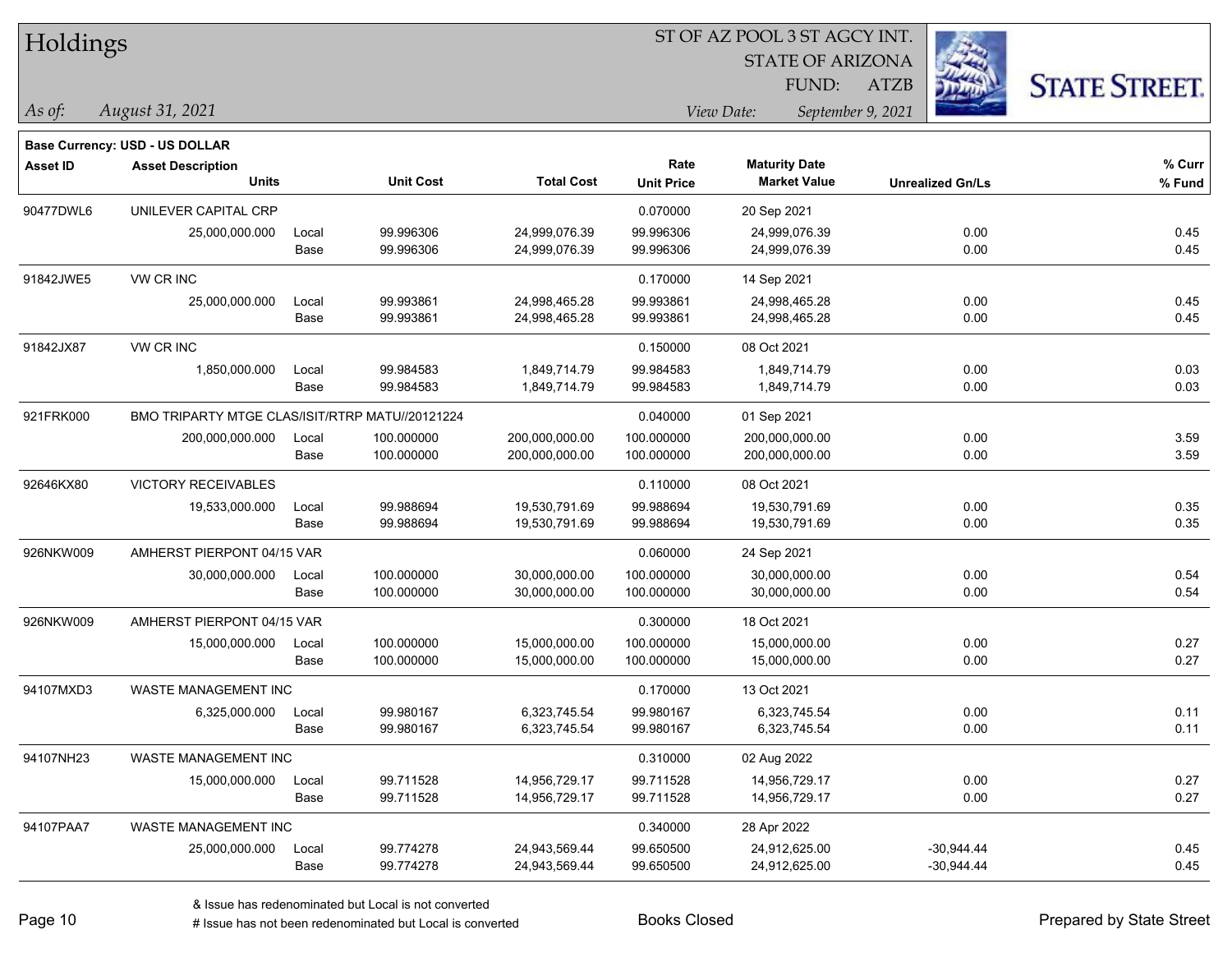| Holdings<br>As of:     | August 31, 2021                                                   |               |                          |                                  |                          | 51 OF AZ POOL 3 51 AGCY INT.<br><b>STATE OF ARIZONA</b><br>FUND:<br>View Date: | <b>ATZB</b><br>September 9, 2021 | <b>STATE STREET.</b> |
|------------------------|-------------------------------------------------------------------|---------------|--------------------------|----------------------------------|--------------------------|--------------------------------------------------------------------------------|----------------------------------|----------------------|
|                        |                                                                   |               |                          |                                  |                          |                                                                                |                                  |                      |
| <b>Asset ID</b>        | <b>Base Currency: USD - US DOLLAR</b><br><b>Asset Description</b> |               |                          |                                  | Rate                     | <b>Maturity Date</b>                                                           |                                  | % Curr               |
|                        | <b>Units</b>                                                      |               | <b>Unit Cost</b>         | <b>Total Cost</b>                | <b>Unit Price</b>        | <b>Market Value</b>                                                            | <b>Unrealized Gn/Ls</b>          | % Fund               |
| 9612C1ED5              | WESTPAC BANKING CORP.                                             |               |                          |                                  | 0.190000                 | 13 May 2022                                                                    |                                  |                      |
|                        | 15,000,000.000                                                    | Local<br>Base | 99.865944<br>99.865944   | 14,979,891.67<br>14,979,891.67   | 99.896283<br>99.896283   | 14,984,442.45<br>14,984,442.45                                                 | 4,550.78<br>4,550.78             | 0.27<br>0.27         |
| 9612C1GF8              | <b>WESTPAC BANKING CORP.</b>                                      |               |                          |                                  | 0.190000                 | 15 Jul 2022                                                                    |                                  |                      |
|                        | 20,000,000.000                                                    | Local<br>Base | 99.832694<br>99.832694   | 19,966,538.89<br>19,966,538.89   | 99.832694<br>99.832694   | 19,966,538.89<br>19,966,538.89                                                 | 0.00<br>0.00                     | 0.36<br>0.36         |
| 979QHR003              | SOUTH STREET REPO                                                 |               |                          |                                  | 0.030000                 | 01 Sep 2021                                                                    |                                  |                      |
|                        | 70,000,000.000                                                    | Local<br>Base | 100.000000<br>100.000000 | 70,000,000.00<br>70,000,000.00   | 100.000000<br>100.000000 | 70,000,000.00<br>70,000,000.00                                                 | 0.00<br>0.00                     | 1.26<br>1.26         |
| 979QHR003              | SOUTH STREET REPO                                                 |               |                          |                                  | 0.060000                 | 01 Sep 2021                                                                    |                                  |                      |
|                        | 526,418,870.150                                                   | Local<br>Base | 100.000000<br>100.000000 | 526,418,870.15<br>526,418,870.15 | 100.000000<br>100.000000 | 526,418,870.15<br>526,418,870.15                                               | 0.00<br>0.00                     | 9.44<br>9.44         |
| 985FHY004              | MITSUBISHI UFJ REPO                                               |               |                          |                                  | 0.040000                 | 01 Sep 2021                                                                    |                                  |                      |
|                        | 576,375,463.020                                                   | Local<br>Base | 100.000000<br>100.000000 | 576,375,463.02<br>576,375,463.02 | 100.000000<br>100.000000 | 576,375,463.02<br>576,375,463.02                                               | 0.00<br>0.00                     | 10.34<br>10.34       |
| <b>US DOLLAR Total</b> |                                                                   |               |                          |                                  |                          |                                                                                |                                  |                      |
|                        | 3,471,389,397.640                                                 | Local         |                          | 3,470,675,303.22                 |                          | 3,470,824,443.45                                                               | 149,140.23                       | 62.25                |
|                        |                                                                   | Base          |                          | 3,470,675,303.22                 |                          | 3,470,824,443.45                                                               | 149,140.23                       | 62.25                |
|                        | <b>CASH EQUIVALENT Total</b>                                      |               |                          |                                  |                          |                                                                                |                                  |                      |
|                        | 3,471,389,397.640                                                 | Base          |                          | 3,470,675,303.22                 |                          | 3,470,824,443.45                                                               | 149,140.23                       | 62.25                |
| <b>FIXED INCOME</b>    |                                                                   |               |                          |                                  |                          |                                                                                |                                  |                      |
| <b>US DOLLAR</b>       |                                                                   |               |                          |                                  |                          |                                                                                | Exchange Rate:                   | 1.000000             |
| 00206RMJ8              | AT+T INC SR UNSECURED 03/24 0.9                                   |               |                          |                                  | 0.900000                 | 25 Mar 2024                                                                    |                                  |                      |
|                        | 7,000,000.000                                                     | Local         | 99.946935                | 6,996,285.42                     | 100.186924               | 7,013,084.68                                                                   | 16,799.26                        | 0.13                 |
|                        |                                                                   | Base          | 99.946935                | 6,996,285.42                     | 100.186924               | 7,013,084.68                                                                   | 16,799.26                        | 0.13                 |
| 00206RML3              | AT+T INC SR UNSECURED 03/26 1.7                                   |               |                          |                                  | 1.700000                 | 25 Mar 2026                                                                    |                                  |                      |
|                        | 7,000,000.000                                                     | Local<br>Base | 99.869959<br>99.869959   | 6,990,897.13<br>6,990,897.13     | 101.320163<br>101.320163 | 7,092,411.41<br>7,092,411.41                                                   | 101,514.28<br>101,514.28         | 0.13<br>0.13         |
|                        |                                                                   |               |                          |                                  |                          |                                                                                |                                  |                      |

 $STOTAT$   $STQO$   $STQ$   $STQ$   $STQ$   $STQ$   $STQ$ 

& Issue has redenominated but Local is not converted

# Issue has not been redenominated but Local is converted Books Closed Prepared by State Street

٦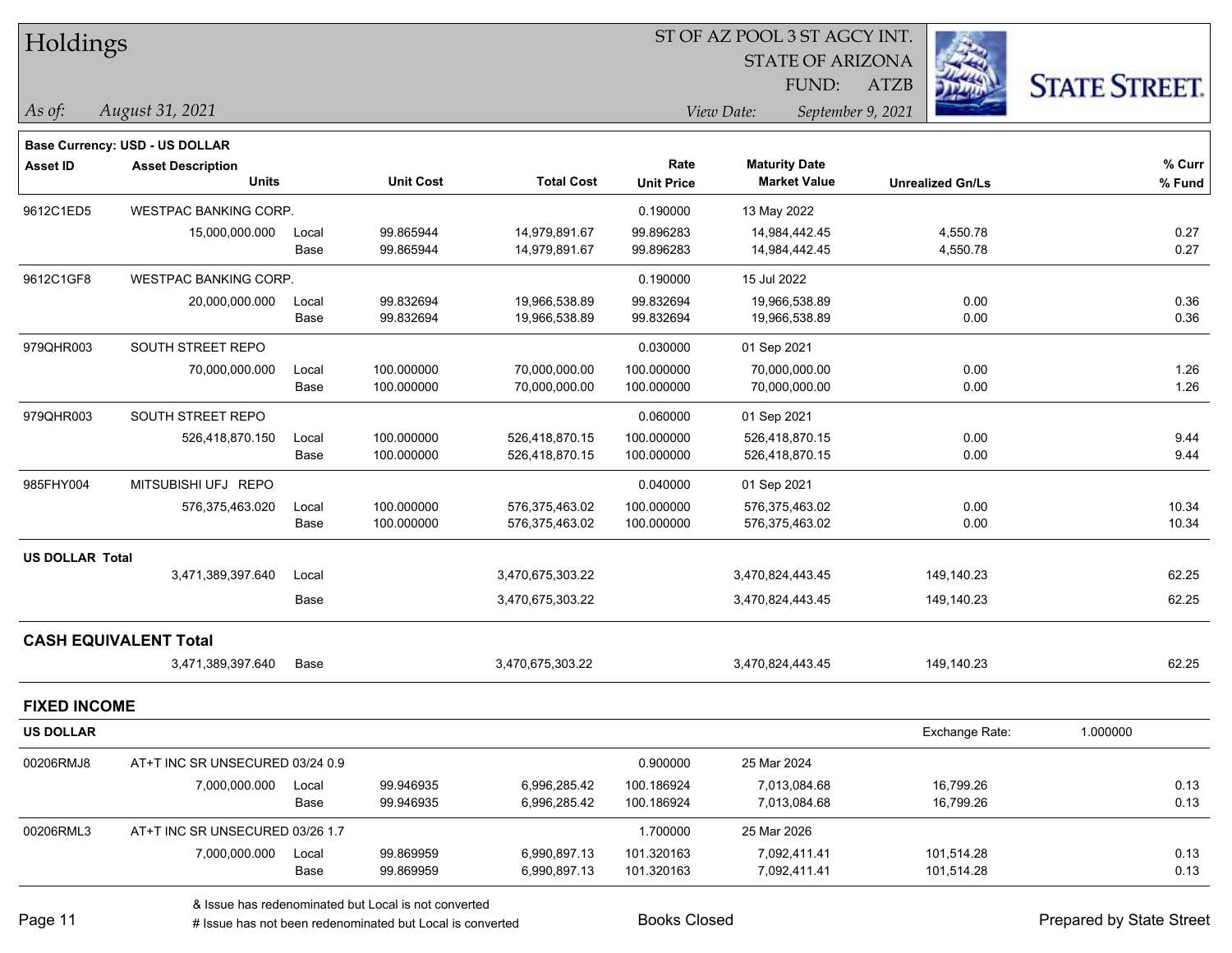| Holdings        |                                                |       |                  |                   |                                 | ST OF AZ POOL 3 ST AGCY INT. |                         |                      |
|-----------------|------------------------------------------------|-------|------------------|-------------------|---------------------------------|------------------------------|-------------------------|----------------------|
|                 |                                                |       |                  |                   |                                 | <b>STATE OF ARIZONA</b>      |                         |                      |
|                 |                                                |       |                  |                   |                                 | FUND:                        | <b>ATZB</b>             | <b>STATE STREET.</b> |
| As of:          | August 31, 2021                                |       |                  |                   | View Date:<br>September 9, 2021 |                              |                         |                      |
|                 | <b>Base Currency: USD - US DOLLAR</b>          |       |                  |                   |                                 |                              |                         |                      |
| <b>Asset ID</b> | <b>Asset Description</b>                       |       |                  |                   | Rate                            | <b>Maturity Date</b>         |                         | % Curr               |
|                 | <b>Units</b>                                   |       | <b>Unit Cost</b> | <b>Total Cost</b> | <b>Unit Price</b>               | <b>Market Value</b>          | <b>Unrealized Gn/Ls</b> | % Fund               |
| 00287YBH1       | ABBVIE INC SR UNSECURED 11/21 2.15             |       |                  |                   | 2.150000                        | 19 Nov 2021                  |                         |                      |
|                 | 7,000,000.000                                  | Local | 99.998392        | 6,999,887.46      | 100.412220                      | 7,028,855.40                 | 28,967.94               | 0.13                 |
|                 |                                                | Base  | 99.998392        | 6,999,887.46      | 100.412220                      | 7,028,855.40                 | 28,967.94               | 0.13                 |
| 023135AW6       | AMAZON.COM INC SR UNSECURED 02/23 2.4          |       |                  |                   | 2.400000                        | 22 Feb 2023                  |                         |                      |
|                 | 5,000,000.000                                  | Local | 99.513136        | 4,975,656.82      | 103.017554                      | 5,150,877.70                 | 175,220.88              | 0.09                 |
|                 |                                                | Base  | 99.513136        | 4,975,656.82      | 103.017554                      | 5,150,877.70                 | 175,220.88              | 0.09                 |
| 023135BW5       | AMAZON.COM INC SR UNSECURED 05/24 0.45         |       |                  |                   | 0.450000                        | 12 May 2024                  |                         |                      |
|                 | 10,000,000.000                                 | Local | 99.868920        | 9,986,891.97      | 100.036695                      | 10,003,669.50                | 16,777.53               | 0.18                 |
|                 |                                                | Base  | 99.868920        | 9,986,891.97      | 100.036695                      | 10,003,669.50                | 16,777.53               | 0.18                 |
| 025537AR2       | AMERICAN ELECTRIC POWER SR UNSECURED 11/25 1   |       |                  |                   | 1.000000                        | 01 Nov 2025                  |                         |                      |
|                 | 3,000,000.000                                  | Local | 99.806069        | 2,994,182.08      | 99.505238                       | 2,985,157.14                 | $-9,024.94$             | 0.05                 |
|                 |                                                | Base  | 99.806069        | 2,994,182.08      | 99.505238                       | 2,985,157.14                 | $-9,024.94$             | 0.05                 |
| 025537AS0       | AMERICAN ELECTRIC POWER SR UNSECURED 11/23 VAR |       |                  |                   | 0.605750                        | 01 Nov 2023                  |                         |                      |
|                 | 5,000,000.000                                  | Local | 100.000000       | 5,000,000.00      | 100.051620                      | 5,002,581.00                 | 2,581.00                | 0.09                 |
|                 |                                                | Base  | 100.000000       | 5,000,000.00      | 100.051620                      | 5,002,581.00                 | 2,581.00                | 0.09                 |
| 025816BY4       | AMERICAN EXPRESS CO SR UNSECURED 11/21 3.7     |       |                  | 3.700000          | 05 Nov 2021                     |                              |                         |                      |
|                 | 5,000,000.000                                  | Local | 99.998694        | 4,999,934.70      | 100.325193                      | 5,016,259.65                 | 16,324.95               | 0.09                 |
|                 |                                                | Base  | 99.998694        | 4,999,934.70      | 100.325193                      | 5,016,259.65                 | 16,324.95               | 0.09                 |
| 025816BZ1       | AMERICAN EXPRESS CO SR UNSECURED 11/21 VAR     |       |                  |                   | 0.721380                        | 05 Nov 2021                  |                         |                      |
|                 | 2,000,000.000                                  | Local | 100.000000       | 2,000,000.00      | 100.052967                      | 2,001,059.34                 | 1,059.34                | 0.04                 |
|                 |                                                | Base  | 100.000000       | 2,000,000.00      | 100.052967                      | 2,001,059.34                 | 1,059.34                | 0.04                 |
| 025816CD9       | AMERICAN EXPRESS CO SR UNSECURED 05/22 2.75    |       |                  |                   | 2.750000                        | 20 May 2022                  |                         |                      |
|                 | 8,000,000.000                                  | Local | 99.971423        | 7,997,713.87      | 101.592871                      | 8,127,429.68                 | 129,715.81              | 0.15                 |
|                 |                                                | Base  | 99.971423        | 7,997,713.87      | 101.592871                      | 8,127,429.68                 | 129,715.81              | 0.15                 |
| 025816CG2       | AMERICAN EXPRESS CO SR UNSECURED 07/24 2.5     |       |                  |                   | 2.500000                        | 30 Jul 2024                  |                         |                      |
|                 | 10,000,000.000                                 | Local | 99.812651        | 9,981,265.13      | 105.315853                      | 10,531,585.30                | 550,320.17              | 0.19                 |
|                 |                                                | Base  | 99.812651        | 9,981,265.13      | 105.315853                      | 10,531,585.30                | 550,320.17              | 0.19                 |
| 02587AAN4       | AMERICAN EXPRESS CREDIT ACCOUN AMXCA 2019 2 A  |       |                  |                   | 2.670000                        | 15 Nov 2024                  |                         |                      |
|                 | 4,500,000.000                                  | Local | 99.996615        | 4,499,847.66      | 101.559520                      | 4,570,178.40                 | 70,330.74               | 0.08                 |
| Original Face:  | 4,500,000.000                                  | Base  | 99.996615        | 4,499,847.66      | 101.559520                      | 4,570,178.40                 | 70,330.74               | 0.08                 |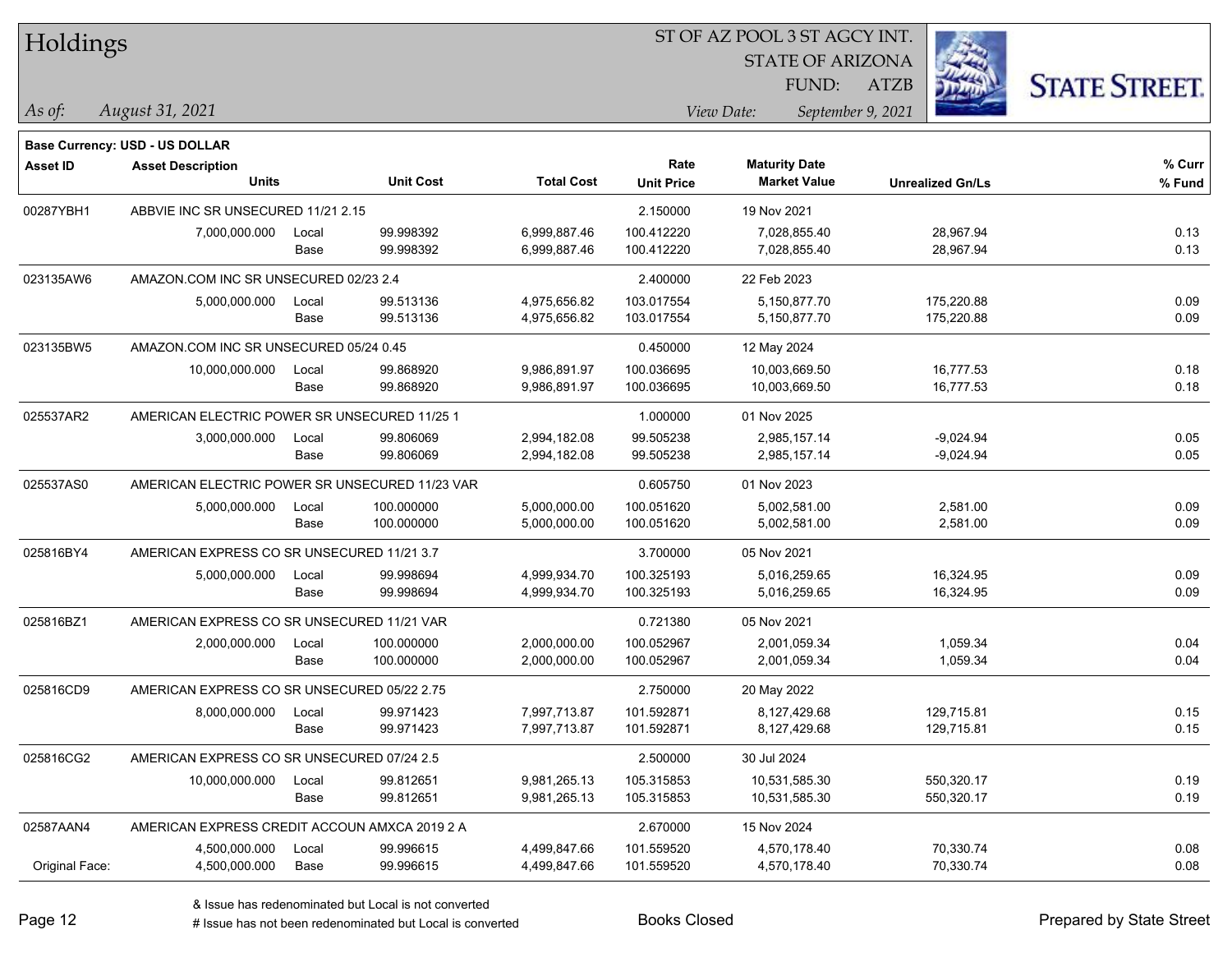| Holdings |
|----------|
|----------|

STATE OF ARIZONA

ATZB



*August 31, 2021 As of: View Date: September 9, 2021*

**Base Currency: USD - US DOLLAR**

FUND:

| Asset ID       | <b>Asset Description</b><br><b>Units</b>       |       | <b>Unit Cost</b> | <b>Total Cost</b> | Rate<br><b>Unit Price</b> | <b>Maturity Date</b><br><b>Market Value</b> | <b>Unrealized Gn/Ls</b> | % Curr<br>% Fund |
|----------------|------------------------------------------------|-------|------------------|-------------------|---------------------------|---------------------------------------------|-------------------------|------------------|
|                |                                                |       |                  |                   |                           |                                             |                         |                  |
| 02588QAB4      | AMERICAN EXPRESS CREDIT ACCOUN AMXCA 2019 1 A  |       |                  |                   | 2.870000                  | 15 Oct 2024                                 |                         |                  |
|                | 3,000,000.000                                  | Local | 99.990709        | 2,999,721.28      | 101.469700                | 3,044,091.00                                | 44,369.72               | 0.05             |
| Original Face: | 3,000,000.000                                  | Base  | 99.990709        | 2,999,721.28      | 101.469700                | 3,044,091.00                                | 44,369.72               | 0.05             |
| 026609AC1      | WYETH LLC COMPANY GUAR 03/23 7.25              |       |                  |                   | 7.250000                  | 01 Mar 2023                                 |                         |                  |
|                | 1,410,000.000                                  | Local | 110.194826       | 1,553,747.05      | 110.306440                | 1,555,320.80                                | 1,573.75                | 0.03             |
|                |                                                | Base  | 110.194826       | 1,553,747.05      | 110.306440                | 1,555,320.80                                | 1,573.75                | 0.03             |
| 02665WDQ1      | AMERICAN HONDA FINANCE SR UNSECURED 01/22 VAR  |       |                  |                   | 0.254250                  | 21 Jan 2022                                 |                         |                  |
|                | 15,000,000.000                                 | Local | 100.000000       | 15,000,000.00     | 100.045470                | 15,006,820.50                               | 6,820.50                | 0.27             |
|                |                                                | Base  | 100.000000       | 15,000,000.00     | 100.045470                | 15,006,820.50                               | 6,820.50                | 0.27             |
| 02665WDX6      | AMERICAN HONDA FINANCE SR UNSECURED 04/23 0.35 |       |                  |                   | 0.350000                  | 20 Apr 2023                                 |                         |                  |
|                | 30,000,000.000                                 | Local | 99.998297        | 29,999,489.14     | 99.982437                 | 29,994,731.10                               | $-4,758.04$             | 0.54             |
|                |                                                | Base  | 99.998297        | 29,999,489.14     | 99.982437                 | 29,994,731.10                               | $-4,758.04$             | 0.54             |
| 031162BN9      | AMGEN INC SR UNSECURED 05/22 3.625             |       |                  |                   | 3.625000                  | 15 May 2022                                 |                         |                  |
|                | 898,000.000                                    | Local | 101.489179       | 911,372.83        | 101.632770                | 912,662.27                                  | 1,289.44                | 0.02             |
|                |                                                | Base  | 101.489179       | 911,372.83        | 101.632770                | 912,662.27                                  | 1,289.44                | 0.02             |
| 036752AQ6      | ANTHEM INC SR UNSECURED 03/23 0.45             |       |                  |                   | 0.450000                  | 15 Mar 2023                                 |                         |                  |
|                | 5,000,000.000                                  | Local | 99.980000        | 4,999,000.00      | 100.106906                | 5,005,345.30                                | 6,345.30                | 0.09             |
|                |                                                | Base  | 99.980000        | 4,999,000.00      | 100.106906                | 5,005,345.30                                | 6,345.30                | 0.09             |
| 037833DC1      | APPLE INC SR UNSECURED 09/22 2.1               |       |                  |                   | 2.100000                  | 12 Sep 2022                                 |                         |                  |
|                | 10,000,000.000                                 | Local | 100.313636       | 10,031,363.64     | 101.871677                | 10,187,167.70                               | 155,804.06              | 0.18             |
|                |                                                | Base  | 100.313636       | 10,031,363.64     | 101.871677                | 10,187,167.70                               | 155,804.06              | 0.18             |
| 037833DV9      | APPLE INC SR UNSECURED 05/23 0.75              |       |                  |                   | 0.750000                  | 11 May 2023                                 |                         |                  |
|                | 15,500,000.000                                 | Local | 99.846736        | 15,476,244.09     | 100.856669                | 15,632,783.70                               | 156,539.61              | 0.28             |
|                |                                                | Base  | 99.846736        | 15,476,244.09     | 100.856669                | 15,632,783.70                               | 156,539.61              | 0.28             |
| 037833DX5      | APPLE INC SR UNSECURED 08/25 0.55              |       |                  |                   | 0.550000                  | 20 Aug 2025                                 |                         |                  |
|                | 10,000,000.000                                 | Local | 99.813567        | 9,981,356.66      | 99.265805                 | 9,926,580.50                                | $-54,776.16$            | 0.18             |
|                |                                                | Base  | 99.813567        | 9,981,356.66      | 99.265805                 | 9,926,580.50                                | -54,776.16              | 0.18             |
| 037833EB2      | APPLE INC SR UNSECURED 02/26 0.7               |       |                  |                   | 0.700000                  | 08 Feb 2026                                 |                         |                  |
|                | 5,000,000.000                                  | Local | 99.800696        | 4,990,034.82      | 99.513703                 | 4,975,685.15                                | $-14,349.67$            | 0.09             |
|                |                                                | Base  | 99.800696        | 4,990,034.82      | 99.513703                 | 4,975,685.15                                | $-14,349.67$            | 0.09             |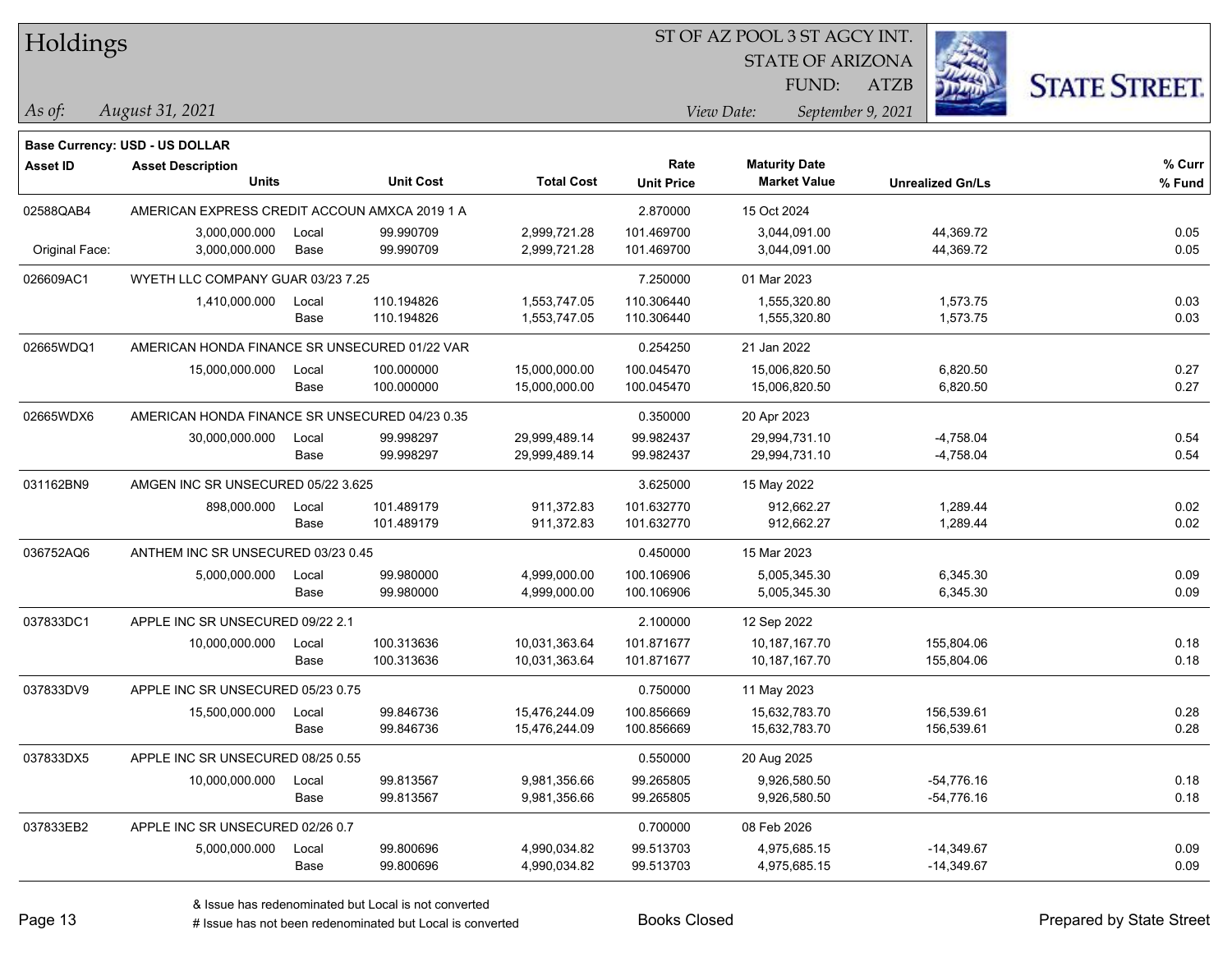| Holdings       |                                                                   |       |                  |                   |                   | ST OF AZ POOL 3 ST AGCY INT. |                         |                      |  |
|----------------|-------------------------------------------------------------------|-------|------------------|-------------------|-------------------|------------------------------|-------------------------|----------------------|--|
|                |                                                                   |       |                  |                   |                   | <b>STATE OF ARIZONA</b>      |                         |                      |  |
|                |                                                                   |       |                  |                   |                   | <b>FUND:</b>                 | <b>ATZB</b>             | <b>STATE STREET.</b> |  |
| $\vert$ As of: | August 31, 2021                                                   |       |                  |                   |                   | View Date:                   | September 9, 2021       |                      |  |
|                |                                                                   |       |                  |                   |                   |                              |                         |                      |  |
| Asset ID       | <b>Base Currency: USD - US DOLLAR</b><br><b>Asset Description</b> |       |                  |                   | Rate              | <b>Maturity Date</b>         |                         | % Curr               |  |
|                | <b>Units</b>                                                      |       | <b>Unit Cost</b> | <b>Total Cost</b> | <b>Unit Price</b> | <b>Market Value</b>          | <b>Unrealized Gn/Ls</b> | % Fund               |  |
| 040555CS1      | ARIZONA PUBLIC SERVICE SR UNSECURED 05/25 3.15                    |       |                  |                   | 3.150000          | 15 May 2025                  |                         |                      |  |
|                | 5,000,000.000                                                     | Local | 108.075287       | 5,403,764.34      | 107.566974        | 5.378.348.70                 | $-25,415.64$            | 0.10                 |  |
|                |                                                                   | Base  | 108.075287       | 5,403,764.34      | 107.566974        | 5,378,348.70                 | $-25,415.64$            | 0.10                 |  |
| 05531FBJ1      | TRUIST FINANCIAL CORP SR UNSECURED 03/23 2.2                      |       |                  |                   | 2.200000          | 16 Mar 2023                  |                         |                      |  |
|                | 10,000,000.000                                                    | Local | 99.968523        | 9,996,852.32      | 102.757715        | 10,275,771.50                | 278,919.18              | 0.18                 |  |
|                |                                                                   | Base  | 99.968523        | 9,996,852.32      | 102.757715        | 10,275,771.50                | 278,919.18              | 0.18                 |  |
| 06048WK66      | BANK OF AMERICA CORP SR UNSECURED 12/25 VAR                       |       |                  |                   | 0.650000          | 23 Dec 2025                  |                         |                      |  |
|                | 5,000,000.000                                                     | Local | 99.738393        | 4,986,919.67      | 98.900127         | 4,945,006.35                 | -41,913.32              | 0.09                 |  |
|                |                                                                   | Base  | 99.738393        | 4,986,919.67      | 98.900127         | 4,945,006.35                 | -41,913.32              | 0.09                 |  |
| 06048WK74      | BANK OF AMERICA CORP SR SECURED 06/23 VAR                         |       |                  |                   | 0.400000          | 21 Jun 2023                  |                         |                      |  |
|                | 5,000,000.000                                                     | Local | 100.000000       | 5,000,000.00      | 99.269206         | 4,963,460.30                 | $-36,539.70$            | 0.09                 |  |
|                |                                                                   | Base  | 100.000000       | 5,000,000.00      | 99.269206         | 4,963,460.30                 | $-36,539.70$            | 0.09                 |  |
| 06048WL24      | BANK OF AMERICA CORP SR UNSECURED 02/24 VAR                       |       |                  |                   | 0.300000          | 16 Feb 2024                  |                         |                      |  |
|                | 25,000,000.000                                                    | Local | 99.876986        | 24,969,246.57     | 99.312940         | 24,828,235.00                | $-141,011.57$           | 0.45                 |  |
|                |                                                                   | Base  | 99.876986        | 24,969,246.57     | 99.312940         | 24,828,235.00                | $-141,011.57$           | 0.45                 |  |
| 06048WL32      | BANK OF AMERICA CORP SR UNSECURED 02/26 0.8                       |       |                  |                   | 0.800000          | 24 Feb 2026                  |                         |                      |  |
|                | 5,371,000.000                                                     | Local | 98.208850        | 5,274,797.31      | 97.759168         | 5,250,644.91                 | $-24,152.40$            | 0.09                 |  |
|                |                                                                   | Base  | 98.208850        | 5,274,797.31      | 97.759168         | 5,250,644.91                 | $-24,152.40$            | 0.09                 |  |
| 06048WL81      | BANK OF AMERICA CORP SR UNSECURED 09/24 0.75                      |       |                  |                   | 0.750000          | 26 Sep 2024                  |                         |                      |  |
|                | 15,000,000.000                                                    | Local | 99.858904        | 14,978,835.62     | 96.263885         | 14,439,582.75                | -539,252.87             | 0.26                 |  |
|                |                                                                   | Base  | 99.858904        | 14,978,835.62     | 96.263885         | 14,439,582.75                | -539,252.87             | 0.26                 |  |
| 06048WM23      | BANK OF AMERICA CORP SR UNSECURED 05/24 0.65                      |       |                  |                   | 0.650000          | 14 May 2024                  |                         |                      |  |
|                | 10,000,000.000                                                    | Local | 100.000000       | 10,000,000.00     | 99.840030         | 9,984,003.00                 | $-15,997.00$            | 0.18                 |  |
|                |                                                                   | Base  | 100.000000       | 10,000,000.00     | 99.840030         | 9,984,003.00                 | $-15,997.00$            | 0.18                 |  |
| 06048WXT2      | BANK OF AMERICA CORP SR UNSECURED 09/21 VAR                       |       |                  |                   | 2.000000          | 26 Sep 2021                  |                         |                      |  |
|                | 10,000,000.000                                                    | Local | 100.000000       | 10,000,000.00     | 100.074235        | 10,007,423.50                | 7,423.50                | 0.18                 |  |
|                |                                                                   | Base  | 100.000000       | 10,000,000.00     | 100.074235        | 10,007,423.50                | 7,423.50                | 0.18                 |  |
| 06367WF99      | BANK OF MONTREAL SR UNSECURED 05/23 VAR                           |       |                  |                   | 1.100000          | 12 May 2023                  |                         |                      |  |
|                | 10,000,000.000                                                    | Local | 100.000000       | 10,000,000.00     | 101.142000        | 10,114,200.00                | 114,200.00              | 0.18                 |  |
|                |                                                                   | Base  | 100.000000       | 10,000,000.00     | 101.142000        | 10,114,200.00                | 114,200.00              | 0.18                 |  |

# Issue has not been redenominated but Local is converted Books Closed Prepared by State Street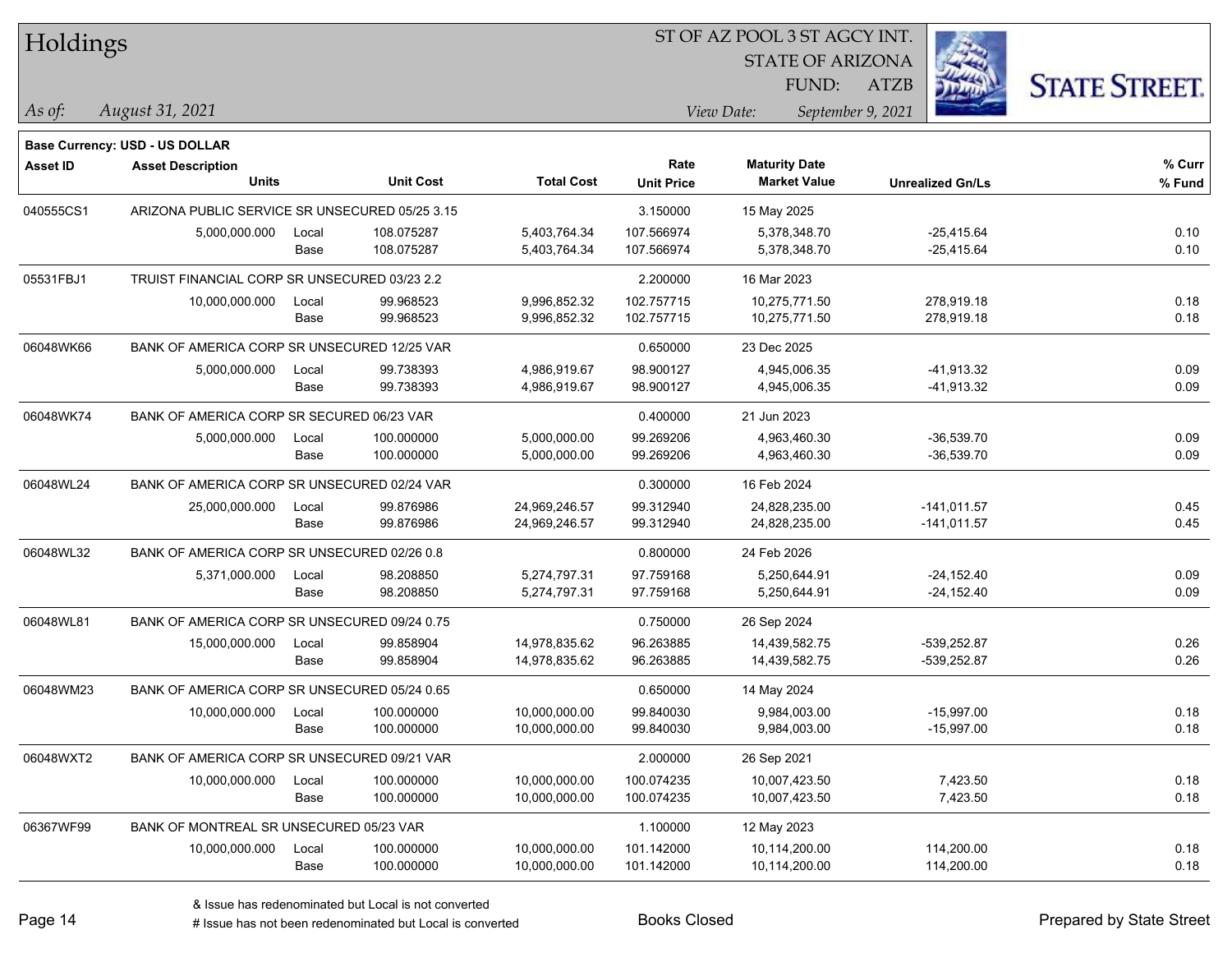| Holdings        |                                                            |       |                  |                   | ST OF AZ POOL 3 ST AGCY INT. |                         |                         |                      |
|-----------------|------------------------------------------------------------|-------|------------------|-------------------|------------------------------|-------------------------|-------------------------|----------------------|
|                 |                                                            |       |                  |                   |                              | <b>STATE OF ARIZONA</b> |                         |                      |
|                 |                                                            |       |                  |                   |                              | FUND:                   | <b>ATZB</b>             | <b>STATE STREET.</b> |
| As of:          | August 31, 2021                                            |       |                  |                   |                              | View Date:              | September 9, 2021       |                      |
|                 |                                                            |       |                  |                   |                              |                         |                         |                      |
| <b>Asset ID</b> | Base Currency: USD - US DOLLAR<br><b>Asset Description</b> |       |                  |                   | Rate                         | <b>Maturity Date</b>    |                         | % Curr               |
|                 | <b>Units</b>                                               |       | <b>Unit Cost</b> | <b>Total Cost</b> | <b>Unit Price</b>            | <b>Market Value</b>     | <b>Unrealized Gn/Ls</b> | % Fund               |
| 06367WX81       | BANK OF MONTREAL SR UNSECURED 07/25 VAR                    |       |                  |                   | 1.000000                     | 30 Jul 2025             |                         |                      |
|                 | 10,000,000.000                                             | Local | 100.000000       | 10,000,000.00     | 99.253363                    | 9,925,336.30            | $-74,663.70$            | 0.18                 |
|                 |                                                            | Base  | 100.000000       | 10,000,000.00     | 99.253363                    | 9,925,336.30            | $-74,663.70$            | 0.18                 |
| 06368EA44       | BANK OF MONTREAL SR UNSECURED 12/23 VAR                    |       |                  |                   | 0.400000                     | 08 Dec 2023             |                         |                      |
|                 | 10,000,000.000                                             | Local | 100.000000       | 10,000,000.00     | 100.321209                   | 10,032,120.90           | 32,120.90               | 0.18                 |
|                 |                                                            | Base  | 100.000000       | 10,000,000.00     | 100.321209                   | 10,032,120.90           | 32,120.90               | 0.18                 |
| 06406RAA5       | BANK OF NY MELLON CORP SR UNSECURED 02/22 2.6              |       |                  |                   | 2.600000                     | 07 Feb 2022             |                         |                      |
|                 | 20,000,000.000                                             | Local | 100.855072       | 20,171,014.42     | 100.849407                   | 20,169,881.40           | $-1,133.02$             | 0.36                 |
|                 |                                                            | Base  | 100.855072       | 20,171,014.42     | 100.849407                   | 20,169,881.40           | $-1,133.02$             | 0.36                 |
| 06406RAG2       | BANK OF NY MELLON CORP SR UNSECURED 04/23 3.5              |       |                  |                   | 3.500000                     | 28 Apr 2023             |                         |                      |
|                 | 7,000,000.000                                              | Local | 99.963906        | 6,997,473.39      | 105.243460                   | 7,367,042.20            | 369,568.81              | 0.13                 |
|                 |                                                            | Base  | 99.963906        | 6,997,473.39      | 105.243460                   | 7,367,042.20            | 369,568.81              | 0.13                 |
| 06406RAL1       | BANK OF NY MELLON CORP SR UNSECURED 10/24 2.1              |       |                  |                   | 2.100000                     | 24 Oct 2024             |                         |                      |
|                 | 7,000,000.000                                              | Local | 99.889943        | 6,992,295.98      | 104.687451                   | 7,328,121.57            | 335,825.59              | 0.13                 |
|                 |                                                            | Base  | 99.889943        | 6,992,295.98      | 104.687451                   | 7,328,121.57            | 335,825.59              | 0.13                 |
| 06406RAM9       | BANK OF NY MELLON CORP SR UNSECURED 01/23 1.85             |       |                  |                   | 1.850000                     | 27 Jan 2023             |                         |                      |
|                 | 5,000,000.000                                              | Local | 99.968075        | 4,998,403.73      | 102.162142                   | 5,108,107.10            | 109,703.37              | 0.09                 |
|                 |                                                            | Base  | 99.968075        | 4,998,403.73      | 102.162142                   | 5,108,107.10            | 109,703.37              | 0.09                 |
| 06406RAP2       | BANK OF NY MELLON CORP SR UNSECURED 12/23 0.35             |       |                  |                   | 0.350000                     | 07 Dec 2023             |                         |                      |
|                 | 10,000,000.000                                             | Local | 99.919926        | 9,991,992.58      | 99.916077                    | 9,991,607.70            | $-384.88$               | 0.18                 |
|                 |                                                            | Base  | 99.919926        | 9,991,992.58      | 99.916077                    | 9,991,607.70            | $-384.88$               | 0.18                 |
| 06406RAQ0       | BANK OF NY MELLON CORP SR UNSECURED 01/26 0.75             |       |                  |                   | 0.750000                     | 28 Jan 2026             |                         |                      |
|                 | 7,000,000.000                                              | Local | 99.810872        | 6,986,761.03      | 99.337801                    | 6,953,646.07            | $-33,114.96$            | 0.12                 |
|                 |                                                            | Base  | 99.810872        | 6,986,761.03      | 99.337801                    | 6,953,646.07            | $-33,114.96$            | 0.12                 |
| 06406RAS6       | BANK OF NY MELLON CORP SR UNSECURED 04/24 0.5              |       |                  |                   | 0.500000                     | 26 Apr 2024             |                         |                      |
|                 | 10,000,000.000                                             | Local | 99.905860        | 9,990,586.01      | 100.038689                   | 10,003,868.90           | 13,282.89               | 0.18                 |
|                 |                                                            | Base  | 99.905860        | 9,990,586.01      | 100.038689                   | 10,003,868.90           | 13,282.89               | 0.18                 |
| 06406RAT4       | BANK OF NY MELLON CORP SR UNSECURED 04/24 VAR              |       |                  |                   | 0.310000                     | 26 Apr 2024             |                         |                      |
|                 | 8,000,000.000                                              | Local | 100.000000       | 8,000,000.00      | 100.459092                   | 8,036,727.36            | 36,727.36               | 0.14                 |
|                 |                                                            | Base  | 100.000000       | 8,000,000.00      | 100.459092                   | 8,036,727.36            | 36,727.36               | 0.14                 |

# Issue has not been redenominated but Local is converted Books Closed Prepared by State Street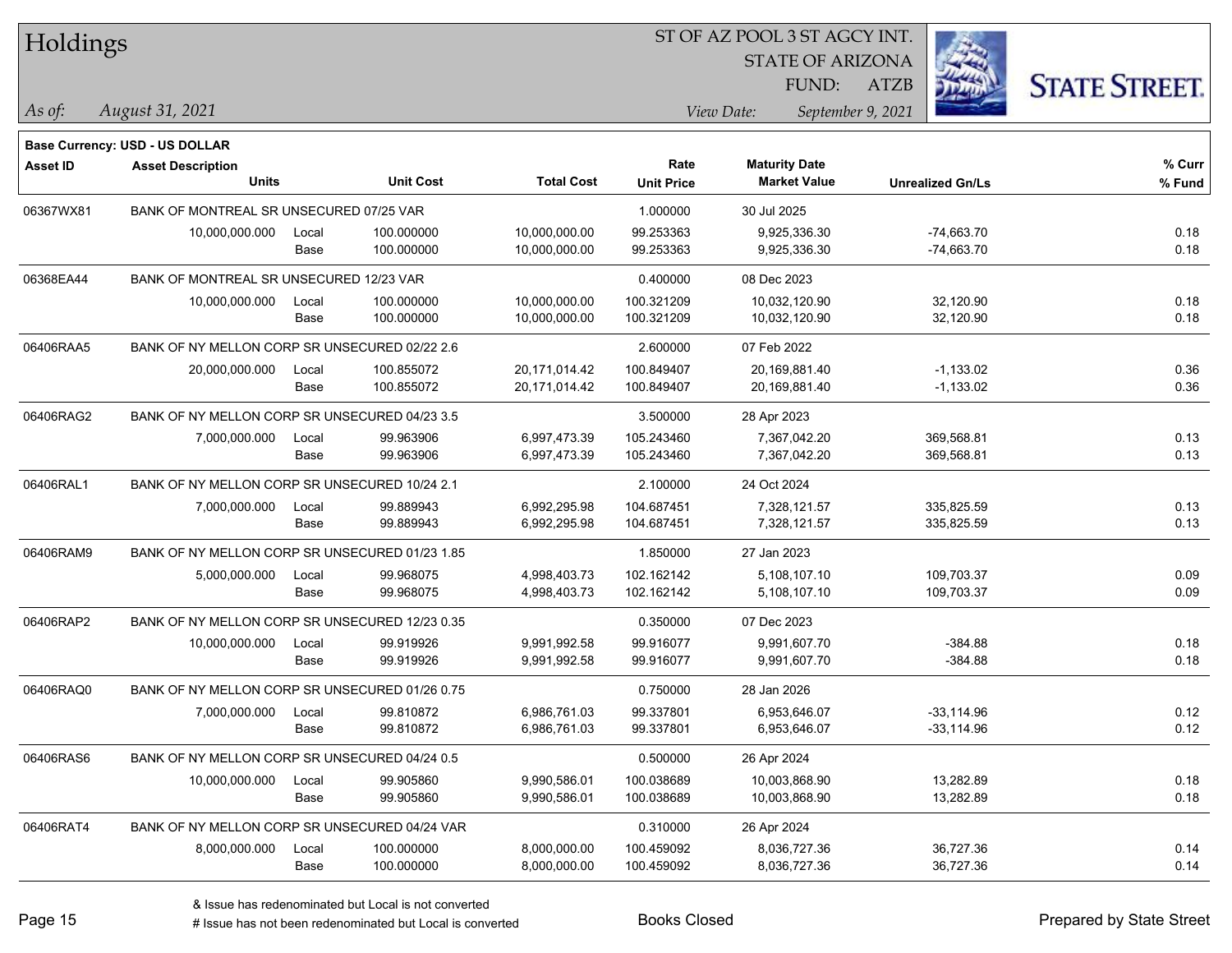| Holdings        |                                                 |       |                  |                   | 51 OF AZ POOL 3 51 AGCY INT. |                               |                      |                   |                         |                      |
|-----------------|-------------------------------------------------|-------|------------------|-------------------|------------------------------|-------------------------------|----------------------|-------------------|-------------------------|----------------------|
|                 |                                                 |       |                  |                   |                              | Ż.<br><b>STATE OF ARIZONA</b> |                      |                   |                         |                      |
|                 |                                                 |       |                  |                   |                              |                               | FUND:                | ATZB              |                         | <b>STATE STREET.</b> |
| As of:          | August 31, 2021                                 |       |                  |                   |                              | View Date:                    |                      | September 9, 2021 |                         |                      |
|                 | <b>Base Currency: USD - US DOLLAR</b>           |       |                  |                   |                              |                               |                      |                   |                         |                      |
| <b>Asset ID</b> | <b>Asset Description</b>                        |       |                  |                   | Rate                         |                               | <b>Maturity Date</b> |                   |                         | % Curr               |
|                 | <b>Units</b>                                    |       | <b>Unit Cost</b> | <b>Total Cost</b> | <b>Unit Price</b>            |                               | <b>Market Value</b>  |                   | <b>Unrealized Gn/Ls</b> | % Fund               |
| 064159KD7       | BANK OF NOVA SCOTIA SR UNSECURED 09/22 2.45     |       |                  |                   | 2.450000                     | 19 Sep 2022                   |                      |                   |                         |                      |
|                 | 17,000,000.000                                  | Local | 100.670606       | 17,114,003.01     | 102.427101                   |                               | 17,412,607.17        |                   | 298,604.16              | 0.31                 |
|                 |                                                 | Base  | 100.670606       | 17,114,003.01     | 102.427101                   |                               | 17,412,607.17        |                   | 298,604.16              | 0.31                 |
| 064159SH0       | BANK OF NOVA SCOTIA SR UNSECURED 11/22 2        |       |                  |                   | 2.000000                     | 15 Nov 2022                   |                      |                   |                         |                      |
|                 | 15,000,000.000                                  | Local | 99.987897        | 14,998,184.56     | 102.094205                   |                               | 15,314,130.75        |                   | 315,946.19              | 0.27                 |
|                 |                                                 | Base  | 99.987897        | 14,998,184.56     | 102.094205                   |                               | 15,314,130.75        |                   | 315,946.19              | 0.27                 |
| 07330NAT2       | TRUIST BANK SR UNSECURED 12/24 2.15             |       |                  |                   | 2.150000                     | 06 Dec 2024                   |                      |                   |                         |                      |
|                 | 2,000,000.000                                   | Local | 99.890106        | 1,997,802.11      | 104.585673                   |                               | 2,091,713.46         |                   | 93,911.35               | 0.04                 |
|                 |                                                 | Base  | 99.890106        | 1,997,802.11      | 104.585673                   |                               | 2,091,713.46         |                   | 93,911.35               | 0.04                 |
| 084664BT7       | BERKSHIRE HATHAWAY FIN COMPANY GUAR 05/22 3     |       |                  |                   | 3.000000                     | 15 May 2022                   |                      |                   |                         |                      |
|                 | 3,667,000.000                                   | Local | 102.021517       | 3,741,129.04      | 101.992213                   |                               | 3,740,054.45         |                   | $-1,074.59$             | 0.07                 |
|                 |                                                 | Base  | 102.021517       | 3,741,129.04      | 101.992213                   |                               | 3,740,054.45         |                   | $-1,074.59$             | 0.07                 |
| 097023CG8       | BOEING CO SR UNSECURED 05/22 2.7                |       |                  |                   | 2.700000                     | 01 May 2022                   |                      |                   |                         |                      |
|                 | 5,000,000.000                                   | Local | 99.960882        | 4,998,044.11      | 101.506209                   |                               | 5,075,310.45         |                   | 77,266.34               | 0.09                 |
|                 |                                                 | Base  | 99.960882        | 4,998,044.11      | 101.506209                   |                               | 5,075,310.45         |                   | 77,266.34               | 0.09                 |
| 097023CZ6       | BOEING CO SR UNSECURED 02/24 1.95               |       |                  |                   | 1.950000                     | 01 Feb 2024                   |                      |                   |                         |                      |
|                 | 17,000,000.000                                  | Local | 99.898745        | 16,982,786.71     | 102.477904                   |                               | 17,421,243.68        |                   | 438,456.97              | 0.31                 |
|                 |                                                 | Base  | 99.898745        | 16,982,786.71     | 102.477904                   |                               | 17,421,243.68        |                   | 438,456.97              | 0.31                 |
| 097023DD4       | BOEING CO SR UNSECURED 02/23 1.167              |       |                  |                   | 1.167000                     | 04 Feb 2023                   |                      |                   |                         |                      |
|                 | 5,000,000.000                                   | Local | 100.000000       | 5,000,000.00      | 100.080135                   |                               | 5,004,006.75         |                   | 4,006.75                | 0.09                 |
|                 |                                                 | Base  | 100.000000       | 5,000,000.00      | 100.080135                   |                               | 5,004,006.75         |                   | 4,006.75                | 0.09                 |
| 110122CL0       | BRISTOL MYERS SQUIBB CO SR UNSECURED 05/22 2.6  |       |                  |                   | 2.600000                     | 16 May 2022                   |                      |                   |                         |                      |
|                 | 5,000,000.000                                   | Local | 99.936922        | 4,996,846.12      | 101.710760                   |                               | 5,085,538.00         |                   | 88,691.88               | 0.09                 |
|                 |                                                 | Base  | 99.936922        | 4,996,846.12      | 101.710760                   |                               | 5,085,538.00         |                   | 88,691.88               | 0.09                 |
| 110122CY2       | BRISTOL MYERS SQUIBB CO SR UNSECURED 02/23 2.75 |       |                  |                   | 2.750000                     | 15 Feb 2023                   |                      |                   |                         |                      |
|                 | 4,750,000.000                                   | Local | 103.371484       | 4,910,145.47      | 103.441297                   |                               | 4,913,461.61         |                   | 3,316.14                | 0.09                 |
|                 |                                                 | Base  | 103.371484       | 4,910,145.47      | 103.441297                   |                               | 4,913,461.61         |                   | 3,316.14                | 0.09                 |
| 12598AAB6       | CNH EQUIPMENT TRUST CNH 2021 A A2               |       |                  |                   | 0.230000                     | 15 Mar 2024                   |                      |                   |                         |                      |
|                 | 3,986,769.930                                   | Local | 99.996756        | 3,986,640.59      | 100.032390                   |                               | 3,988,061.24         |                   | 1,420.65                | 0.07                 |
| Original Face:  | 4,000,000.000                                   | Base  | 99.996756        | 3,986,640.59      | 100.032390                   |                               | 3,988,061.24         |                   | 1,420.65                | 0.07                 |

ST OF A Z POOL 2 ST AGGY INT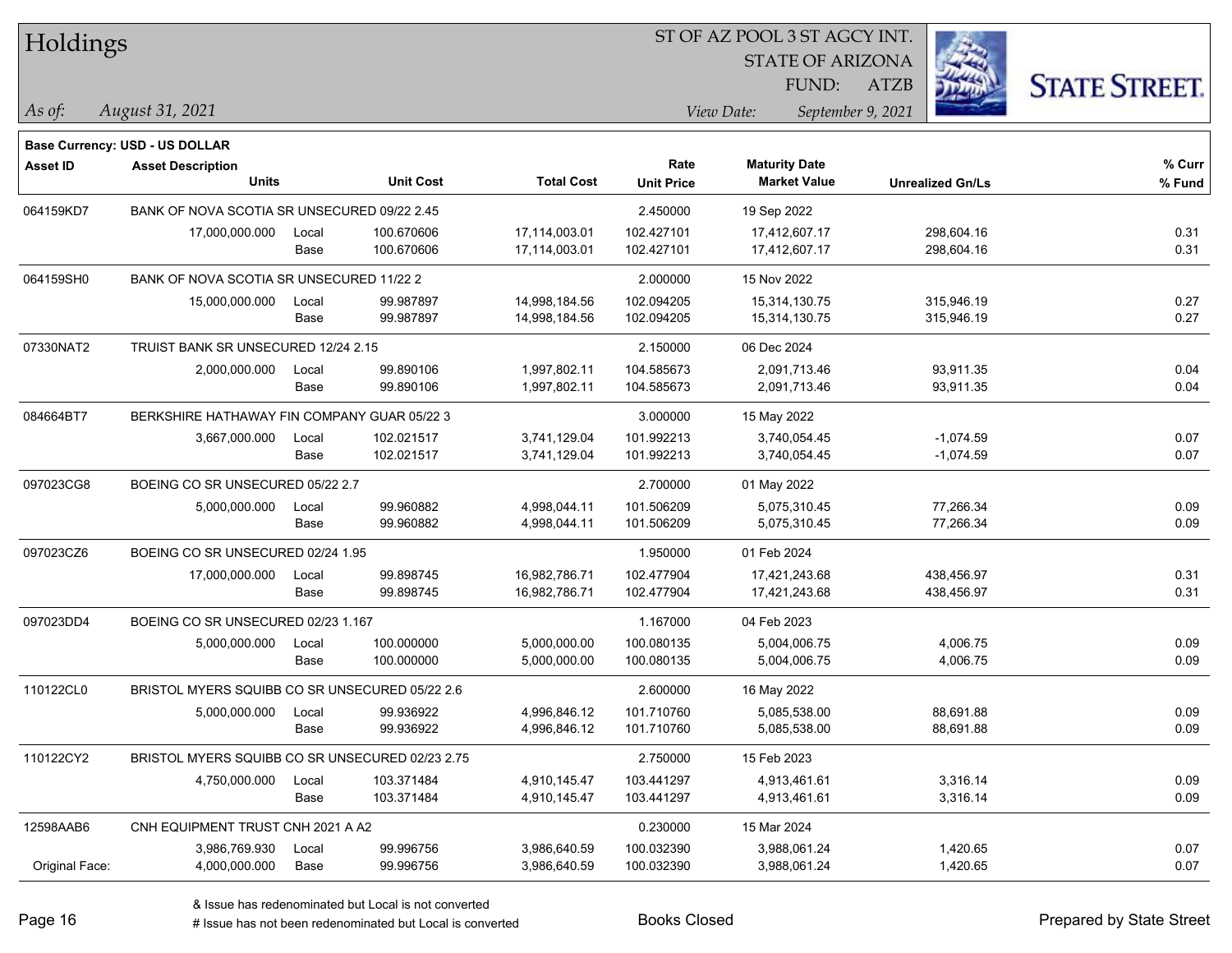| Holdings        |                                                |               |                          |                                | ST OF AZ POOL 3 ST AGCY INT. |                                             |                              |                      |  |  |
|-----------------|------------------------------------------------|---------------|--------------------------|--------------------------------|------------------------------|---------------------------------------------|------------------------------|----------------------|--|--|
|                 |                                                |               |                          |                                |                              | <b>STATE OF ARIZONA</b>                     |                              |                      |  |  |
|                 |                                                |               |                          |                                |                              | FUND:                                       | <b>ATZB</b>                  | <b>STATE STREET.</b> |  |  |
| As of:          | August 31, 2021                                |               |                          |                                |                              | View Date:                                  | September 9, 2021            |                      |  |  |
|                 |                                                |               |                          |                                |                              |                                             |                              |                      |  |  |
|                 | <b>Base Currency: USD - US DOLLAR</b>          |               |                          |                                |                              |                                             |                              |                      |  |  |
| <b>Asset ID</b> | <b>Asset Description</b><br><b>Units</b>       |               | <b>Unit Cost</b>         | <b>Total Cost</b>              | Rate<br><b>Unit Price</b>    | <b>Maturity Date</b><br><b>Market Value</b> | <b>Unrealized Gn/Ls</b>      | % Curr<br>% Fund     |  |  |
|                 |                                                |               |                          |                                |                              |                                             |                              |                      |  |  |
| 126650CV0       | CVS HEALTH CORP SR UNSECURED 03/23 3.7         |               |                          |                                | 3.700000                     | 09 Mar 2023                                 |                              |                      |  |  |
|                 | 10,964,000.000                                 | Local<br>Base | 104.830046<br>104.830046 | 11,493,566.24<br>11,493,566.24 | 104.661229<br>104.661229     | 11,475,057.15<br>11,475,057.15              | $-18,509.09$<br>$-18,509.09$ | 0.21<br>0.21         |  |  |
|                 |                                                |               |                          |                                |                              |                                             |                              |                      |  |  |
| 126650DE7       | CVS HEALTH CORP SR UNSECURED 08/24 2.625       |               |                          |                                | 2.625000                     | 15 Aug 2024                                 |                              |                      |  |  |
|                 | 2,000,000.000                                  | Local         | 99.699488<br>99.699488   | 1,993,989.75                   | 105.337468<br>105.337468     | 2,106,749.36<br>2,106,749.36                | 112,759.61<br>112,759.61     | 0.04<br>0.04         |  |  |
|                 |                                                | Base          |                          | 1,993,989.75                   |                              |                                             |                              |                      |  |  |
| 13605W2F7       | CANADIAN IMPERIAL BANK SR UNSECURED 03/26 VAR  |               |                          |                                | 1.200000                     | 23 Mar 2026                                 |                              |                      |  |  |
|                 | 10,000,000.000                                 | Local         | 100.000000               | 10,000,000.00                  | 98.457000                    | 9,845,700.00                                | $-154,300.00$                | 0.18                 |  |  |
|                 |                                                | Base          | 100.000000               | 10,000,000.00                  | 98.457000                    | 9,845,700.00                                | $-154,300.00$                | 0.18                 |  |  |
| 13605W3A7       | CANADIAN IMPERIAL BANK SR UNSECURED 04/26 VAR  |               |                          |                                | 1.400000                     | 14 Apr 2026                                 |                              |                      |  |  |
|                 | 5,000,000.000                                  | Local         | 100.000000               | 5,000,000.00                   | 100.282000                   | 5,014,100.00                                | 14,100.00                    | 0.09                 |  |  |
|                 |                                                | Base          | 100.000000               | 5,000,000.00                   | 100.282000                   | 5,014,100.00                                | 14,100.00                    | 0.09                 |  |  |
| 13605WD32       | CANADIAN IMPERIAL BANK SR UNSECURED 09/25 0.9  |               |                          |                                | 0.900000                     | 08 Sep 2025                                 |                              |                      |  |  |
|                 | 15,000,000.000                                 | Local         | 100.000000               | 15,000,000.00                  | 97.824093                    | 14,673,613.95                               | $-326,386.05$                | 0.26                 |  |  |
|                 |                                                | Base          | 100.000000               | 15,000,000.00                  | 97.824093                    | 14,673,613.95                               | $-326,386.05$                | 0.26                 |  |  |
| 13605WF71       | CANADIAN IMPERIAL BANK SR UNSECURED 04/24 0.55 |               |                          |                                | 0.550000                     | 06 Apr 2024                                 |                              |                      |  |  |
|                 | 15,000,000.000                                 | Local         | 100.000000               | 15,000,000.00                  | 95.616272                    | 14,342,440.80                               | $-657,559.20$                | 0.26                 |  |  |
|                 |                                                | Base          | 100.000000               | 15,000,000.00                  | 95.616272                    | 14,342,440.80                               | $-657,559.20$                | 0.26                 |  |  |
| 13605WN23       | CANADIAN IMPERIAL BANK SR UNSECURED 11/25 0.9  |               |                          |                                | 0.900000                     | 25 Nov 2025                                 |                              |                      |  |  |
|                 | 10,000,000.000                                 | Local         | 100.000000               | 10,000,000.00                  | 98.162739                    | 9,816,273.90                                | $-183,726.10$                | 0.18                 |  |  |
|                 |                                                | Base          | 100.000000               | 10,000,000.00                  | 98.162739                    | 9,816,273.90                                | $-183,726.10$                | 0.18                 |  |  |
| 13605WWG2       | CANADIAN IMPERIAL BANK SR UNSECURED 03/25 VAR  |               |                          |                                | 1.750000                     | 06 Mar 2025                                 |                              |                      |  |  |
|                 | 10,000,000.000                                 | Local         | 100.000000               | 10,000,000.00                  | 98.940010                    | 9,894,001.00                                | $-105,999.00$                | 0.18                 |  |  |
|                 |                                                | Base          | 100.000000               | 10,000,000.00                  | 98.940010                    | 9,894,001.00                                | $-105,999.00$                | 0.18                 |  |  |
| 14042RHB0       | CAPITAL ONE NA SR UNSECURED 08/22 VAR          |               |                          |                                | 0.945380                     | 08 Aug 2022                                 |                              |                      |  |  |
|                 | 10,000,000.000                                 | Local         | 100.000000               | 10,000,000.00                  | 100.614002                   | 10,061,400.20                               | 61,400.20                    | 0.18                 |  |  |
|                 |                                                | Base          | 100.000000               | 10,000,000.00                  | 100.614002                   | 10,061,400.20                               | 61,400.20                    | 0.18                 |  |  |
| 141781BP8       | CARGILL INC SR UNSECURED 144A 02/24 0.4        |               |                          |                                | 0.400000                     | 02 Feb 2024                                 |                              |                      |  |  |
|                 | 8,000,000.000                                  | Local         | 99.914219                | 7,993,137.52                   | 99.770162                    | 7,981,612.96                                | $-11,524.56$                 | 0.14                 |  |  |
|                 |                                                | Base          | 99.914219                | 7,993,137.52                   | 99.770162                    | 7,981,612.96                                | $-11,524.56$                 | 0.14                 |  |  |

# Issue has not been redenominated but Local is converted Books Closed Prepared by State Street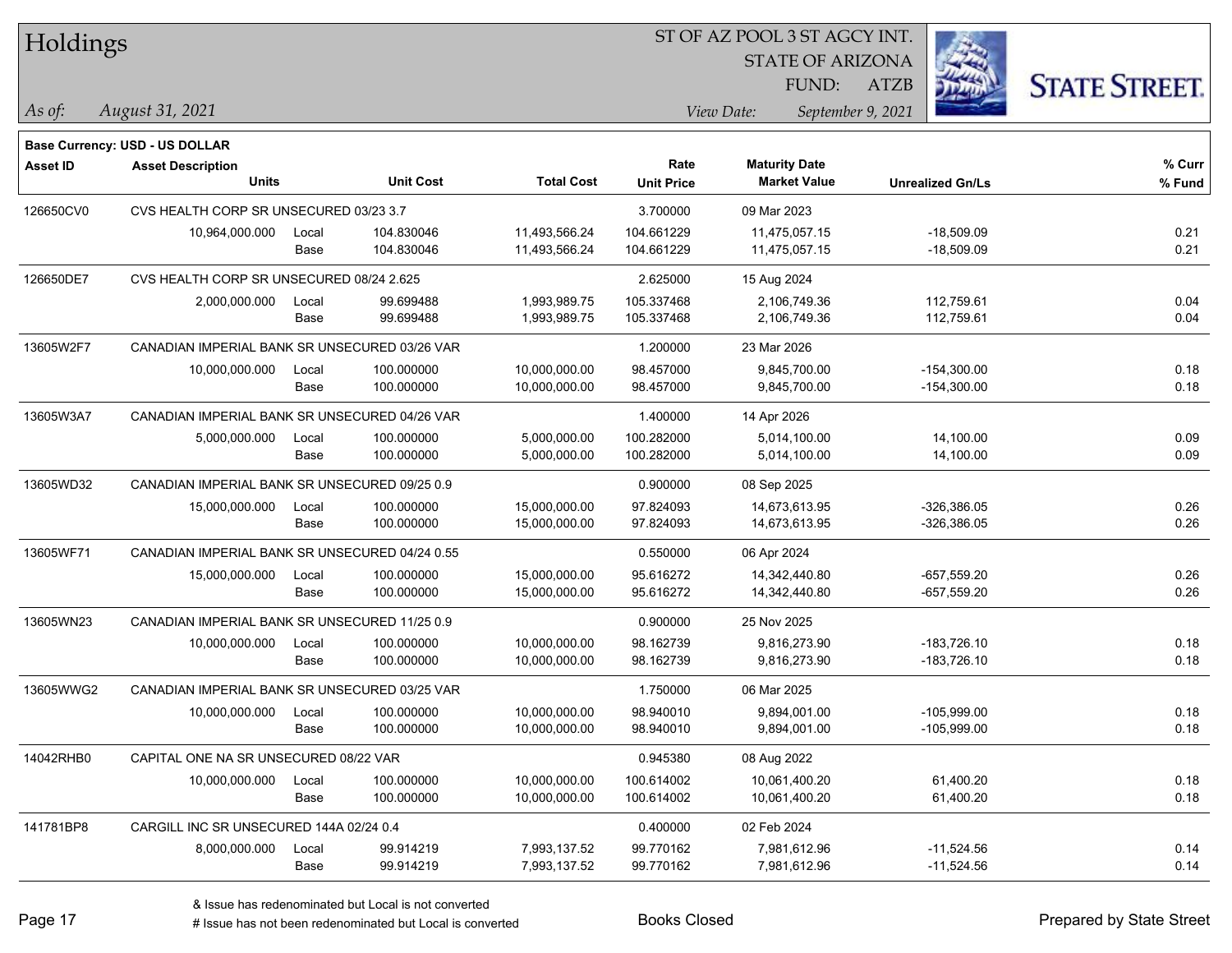| Holdings |
|----------|
|          |

STATE OF ARIZONA FUND:

ATZB



*August 31, 2021 As of: View Date: September 9, 2021*

|                 | <b>Base Currency: USD - US DOLLAR</b>            |               |                          |                                |                          |                                |                          |              |
|-----------------|--------------------------------------------------|---------------|--------------------------|--------------------------------|--------------------------|--------------------------------|--------------------------|--------------|
| <b>Asset ID</b> | <b>Asset Description</b>                         |               | <b>Unit Cost</b>         |                                | Rate                     | <b>Maturity Date</b>           |                          | % Curr       |
|                 | <b>Units</b>                                     |               |                          | <b>Total Cost</b>              | <b>Unit Price</b>        | <b>Market Value</b>            | <b>Unrealized Gn/Ls</b>  | % Fund       |
| 14314QAA2       | CARMAX AUTO OWNER TRUST CARMX 2021 2 A1          |               |                          |                                | 0.140900                 | 15 Apr 2022                    |                          |              |
| Original Face:  | 2,968,574.490<br>9,000,000.000                   | Local<br>Base | 100.000000<br>100.000000 | 2,968,574.49<br>2,968,574.49   | 100.000640<br>100.000640 | 2,968,593.49<br>2,968,593.49   | 19.00<br>19.00           | 0.05<br>0.05 |
| 14316HAA0       | CARMAX AUTO OWNER TRUST CARMX 2020 4 A1          |               |                          |                                | 0.241980                 | 15 Oct 2021                    |                          |              |
| Original Face:  | 0.210<br>15,000,000.000                          | Local<br>Base | 100.000000<br>100.000000 | 0.21<br>0.21                   | 100.000000<br>100.000000 | 0.21<br>0.21                   | 0.00<br>0.00             | 0.00<br>0.00 |
| 14316NAA7       | CARMAX AUTO OWNER TRUST CARMX 2021 1 A1          |               |                          |                                | 0.172380                 | 15 Feb 2022                    |                          |              |
| Original Face:  | 0.070<br>10,500,000.000                          | Local<br>Base | 100.000000<br>100.000000 | 0.07<br>0.07                   | 100.000000<br>100.000000 | 0.07<br>0.07                   | 0.00<br>0.00             | 0.00<br>0.00 |
| 14913Q3C1       | CATERPILLAR FINL SERVICE SR UNSECURED 11/22 1.95 |               |                          | 1.950000                       | 18 Nov 2022              |                                |                          |              |
|                 | 5,000,000.000                                    | Local<br>Base | 101.974081<br>101.974081 | 5,098,704.04<br>5,098,704.04   | 102.105771<br>102.105771 | 5,105,288.55<br>5,105,288.55   | 6,584.51<br>6,584.51     | 0.09<br>0.09 |
| 14913R2B2       | CATERPILLAR FINL SERVICE SR UNSECURED 05/22 0.95 |               |                          |                                | 0.950000                 | 13 May 2022                    |                          |              |
|                 | 5,000,000.000                                    | Local<br>Base | 100.466695<br>100.466695 | 5,023,334.77<br>5,023,334.77   | 100.537432<br>100.537432 | 5,026,871.60<br>5,026,871.60   | 3,536.83<br>3,536.83     | 0.09<br>0.09 |
| 14913R2E6       | CATERPILLAR FINL SERVICE SR UNSECURED 01/22 VAR  |               |                          |                                | 0.357880                 | 06 Jan 2022                    |                          |              |
|                 | 10,000,000.000                                   | Local<br>Base | 100.000000<br>100.000000 | 10,000,000.00<br>10,000,000.00 | 100.088909<br>100.088909 | 10,008,890.90<br>10,008,890.90 | 8,890.90<br>8,890.90     | 0.18<br>0.18 |
| 166756AJ5       | CHEVRON USA INC COMPANY GUAR 08/23 0.426         |               |                          |                                | 0.426000                 | 11 Aug 2023                    |                          |              |
|                 | 5,000,000.000                                    | Local<br>Base | 100.104023<br>100.104023 | 5,005,201.16<br>5,005,201.16   | 100.310705<br>100.310705 | 5,015,535.25<br>5,015,535.25   | 10,334.09<br>10,334.09   | 0.09<br>0.09 |
| 172967FT3       | CITIGROUP INC SR UNSECURED 01/22 4.5             |               |                          |                                | 4.500000                 | 14 Jan 2022                    |                          |              |
|                 | 4,585,000.000                                    | Local<br>Base | 101.581548<br>101.581548 | 4,657,513.98<br>4,657,513.98   | 101.576782<br>101.576782 | 4,657,295.45<br>4,657,295.45   | $-218.53$<br>$-218.53$   | 0.08<br>0.08 |
| 17298CGH5       | CITIGROUP INC SR UNSECURED 11/21 VAR             |               |                          |                                | 3.200000                 | 15 Nov 2021                    |                          |              |
|                 | 10,000,000.000                                   | Local<br>Base | 100.000000<br>100.000000 | 10,000,000.00<br>10,000,000.00 | 100.510030<br>100.510030 | 10,051,003.00<br>10,051,003.00 | 51,003.00<br>51,003.00   | 0.18<br>0.18 |
| 17298CHQ4       | CITIGROUP INC SR UNSECURED 12/24 VAR             |               |                          |                                | 2.350000                 | 30 Dec 2024                    |                          |              |
|                 | 10,000,000.000                                   | Local<br>Base | 100.000000<br>100.000000 | 10,000,000.00<br>10,000,000.00 | 101.496577<br>101.496577 | 10,149,657.70<br>10,149,657.70 | 149,657.70<br>149,657.70 | 0.18<br>0.18 |
|                 |                                                  |               |                          |                                |                          |                                |                          |              |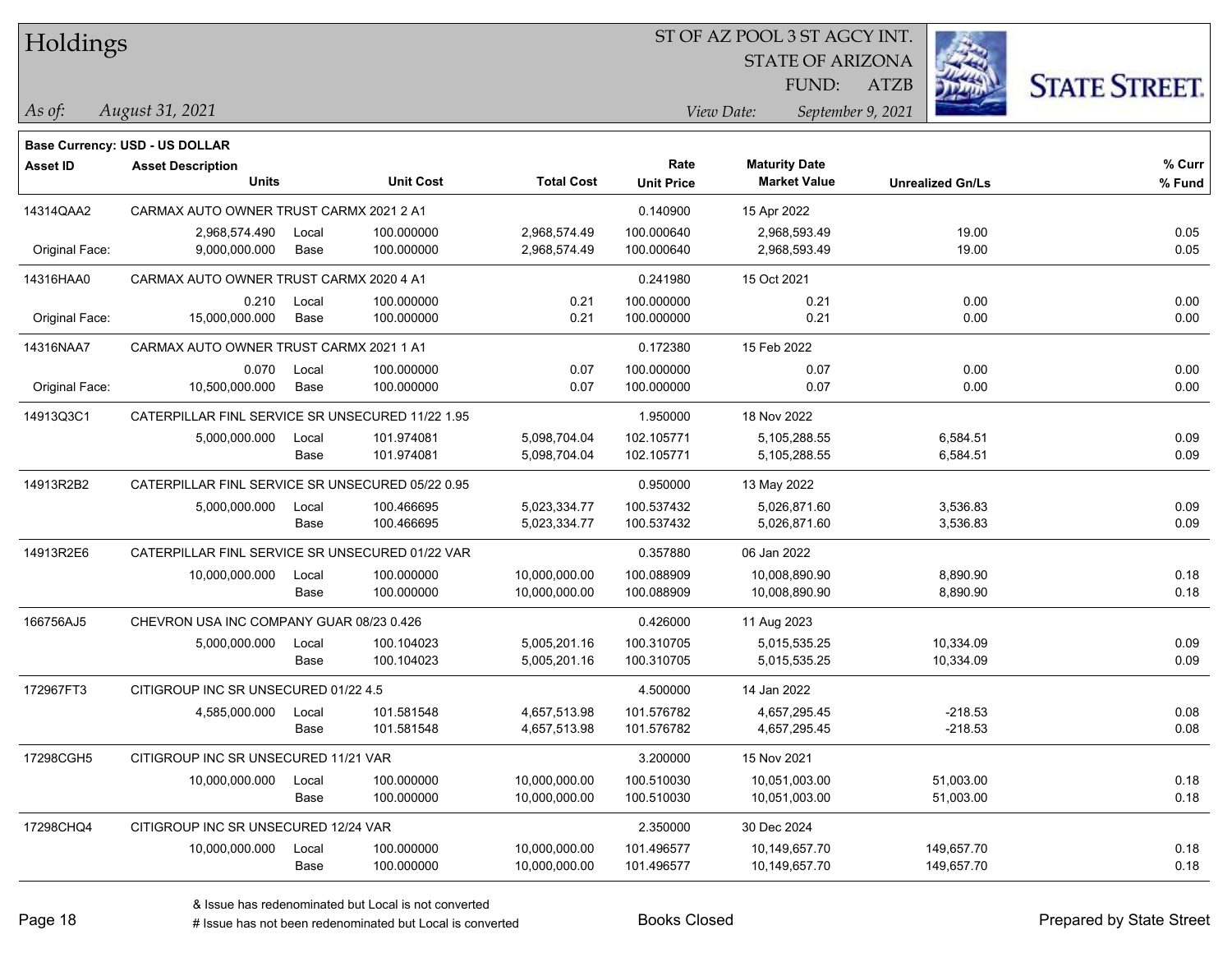| Holdings        |                                                 |               |                          |                                |                           |                                             | <b>STATE OF ARIZONA</b><br>FUND:<br><b>ATZB</b> |                                  | <b>STATE STREET.</b> |
|-----------------|-------------------------------------------------|---------------|--------------------------|--------------------------------|---------------------------|---------------------------------------------|-------------------------------------------------|----------------------------------|----------------------|
| $\vert$ As of:  | August 31, 2021                                 |               |                          |                                |                           | View Date:                                  | September 9, 2021                               |                                  |                      |
|                 | <b>Base Currency: USD - US DOLLAR</b>           |               |                          |                                |                           |                                             |                                                 |                                  |                      |
| <b>Asset ID</b> | <b>Asset Description</b><br><b>Units</b>        |               | <b>Unit Cost</b>         | <b>Total Cost</b>              | Rate<br><b>Unit Price</b> | <b>Maturity Date</b><br><b>Market Value</b> |                                                 | <b>Unrealized Gn/Ls</b>          | % Curr<br>% Fund     |
| 17298CJN9       | CITIGROUP INC SR UNSECURED 06/25 1.4            |               |                          | 1.400000                       | 19 Jun 2025               |                                             |                                                 |                                  |                      |
|                 | 5,000,000.000                                   | Local<br>Base | 100.000000<br>100.000000 | 5.000.000.00<br>5,000,000.00   | 98.184971<br>98.184971    | 4,909,248.55<br>4,909,248.55                |                                                 | $-90,751.45$<br>$-90,751.45$     | 0.09<br>0.09         |
| 17298CJP4       | CITIGROUP INC SR UNSECURED 06/25 VAR            |               |                          |                                | 1.250000                  | 30 Jun 2025                                 |                                                 |                                  |                      |
|                 | 10,000,000.000                                  | Local<br>Base | 100.000000<br>100.000000 | 10,000,000.00<br>10,000,000.00 | 99.690043<br>99.690043    | 9,969,004.30<br>9,969,004.30                |                                                 | $-30,995.70$<br>$-30,995.70$     | 0.18<br>0.18         |
| 17298CKU1       | CITIGROUP INC SR UNSECURED 11/25 VAR            |               |                          |                                | 1.000000                  | 25 Nov 2025                                 |                                                 |                                  |                      |
|                 | 15,000,000.000                                  | Local<br>Base | 100.000000<br>100.000000 | 15,000,000.00<br>15,000,000.00 | 98.358587<br>98.358587    | 14,753,788.05<br>14,753,788.05              |                                                 | $-246,211.95$<br>-246,211.95     | 0.26<br>0.26         |
| 17298CM39       | CITIGROUP INC SR UNSECURED 05/26 1.375          |               |                          |                                | 1.375000                  | 20 May 2026                                 |                                                 |                                  |                      |
|                 | 5,000,000.000                                   | Local<br>Base | 100.000000<br>100.000000 | 5,000,000.00<br>5,000,000.00   | 100.030196<br>100.030196  | 5,001,509.80<br>5,001,509.80                |                                                 | 1,509.80<br>1,509.80             | 0.09<br>0.09         |
| 17328W4G0       | CITIGROUP GLOBAL MARKETS COMPANY GUAR 07/25 VAR |               |                          |                                | 1.100000                  | 31 Jul 2025                                 |                                                 |                                  |                      |
|                 | 15,000,000.000                                  | Local<br>Base | 100.000000<br>100.000000 | 15,000,000.00<br>15,000,000.00 | 99.158756<br>99.158756    | 14,873,813.40<br>14,873,813.40              |                                                 | $-126, 186.60$<br>$-126, 186.60$ | 0.27<br>0.27         |
| 17329FWZ3       | CITIGROUP GLOBAL COMPANY GUAR 09/23 0.5         |               |                          |                                | 0.500000                  | 25 Sep 2023                                 |                                                 |                                  |                      |
|                 | 10,000,000.000                                  | Local<br>Base | 100.000000<br>100.000000 | 10,000,000.00<br>10,000,000.00 | 100.029013<br>100.029013  | 10,002,901.30<br>10,002,901.30              |                                                 | 2,901.30<br>2,901.30             | 0.18<br>0.18         |
| 191216CL2       | COCA COLA CO/THE SR UNSECURED 09/24 1.75        |               |                          |                                | 1.750000                  | 06 Sep 2024                                 |                                                 |                                  |                      |
|                 | 10,000,000.000                                  | Local<br>Base | 101.844400<br>101.844400 | 10,184,439.95<br>10,184,439.95 | 103.963852<br>103.963852  | 10,396,385.20<br>10,396,385.20              |                                                 | 211,945.25<br>211,945.25         | 0.19<br>0.19         |
| 205887CA8       | CONAGRA BRANDS INC SR UNSECURED 05/24 4.3       |               |                          |                                | 4.300000                  | 01 May 2024                                 |                                                 |                                  |                      |
|                 | 7,000,000.000                                   | Local<br>Base | 108.605183<br>108.605183 | 7,602,362.82<br>7,602,362.82   | 108.949177<br>108.949177  | 7,626,442.39<br>7,626,442.39                |                                                 | 24,079.57<br>24,079.57           | 0.14<br>0.14         |
| 22550L2A8       | CREDIT SUISSE NEW YORK SR UNSECURED 11/21 2.1   |               |                          |                                | 2.100000                  | 12 Nov 2021                                 |                                                 |                                  |                      |
|                 | 9,415,000.000                                   | Local<br>Base | 100.378687<br>100.378687 | 9,450,653.38<br>9,450,653.38   | 100.371000<br>100.371000  | 9,449,929.65<br>9,449,929.65                |                                                 | $-723.73$<br>$-723.73$           | 0.17<br>0.17         |
| 24422ETV1       | JOHN DEERE CAPITAL CORP SR UNSECURED 09/22 2.15 |               |                          |                                | 2.150000                  | 08 Sep 2022                                 |                                                 |                                  |                      |
|                 | 2,000,000.000                                   | Local<br>Base | 101.893392<br>101.893392 | 2,037,867.83<br>2,037,867.83   | 102.037530<br>102.037530  | 2,040,750.60<br>2,040,750.60                |                                                 | 2,882.77<br>2,882.77             | 0.04<br>0.04         |

**CONSTRUCTION** 

 $TT.1.1:$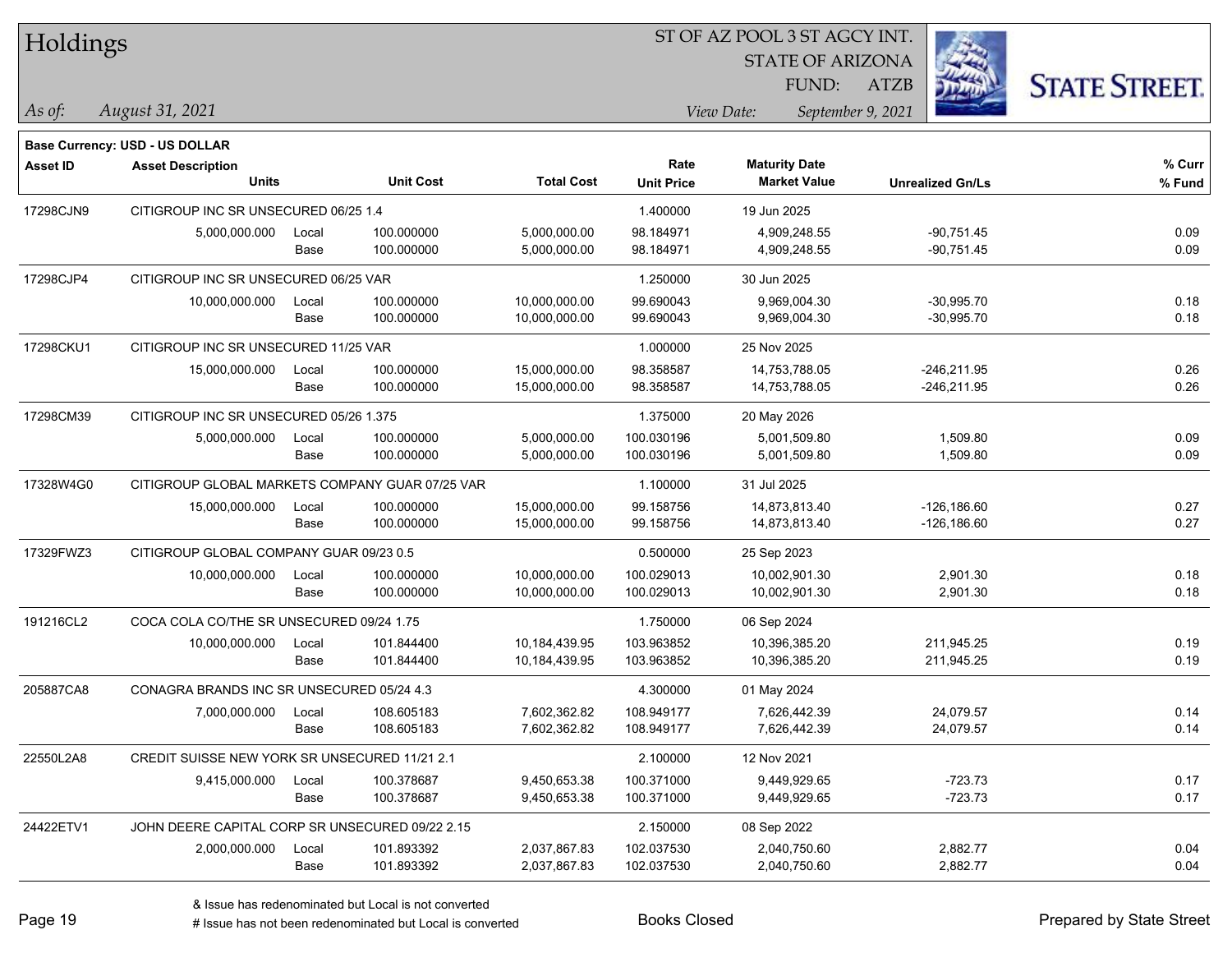| Holdings |
|----------|
|----------|

STATE OF ARIZONA

ATZB



*August 31, 2021 As of: View Date: September 9, 2021*

**Base Currency: USD - US DOLLAR**

FUND:

| Asset ID       | <b>Asset Description</b><br><b>Units</b>         |               | <b>Unit Cost</b>         | <b>Total Cost</b>                    | Rate<br><b>Unit Price</b> | <b>Maturity Date</b><br><b>Market Value</b> | <b>Unrealized Gn/Ls</b> | % Curr<br>% Fund |
|----------------|--------------------------------------------------|---------------|--------------------------|--------------------------------------|---------------------------|---------------------------------------------|-------------------------|------------------|
| 24422EVA4      | JOHN DEERE CAPITAL CORP SR UNSECURED 06/22 1.95  |               |                          |                                      | 1.950000                  | 13 Jun 2022                                 |                         |                  |
|                | 3,000,000.000                                    | Local<br>Base | 101.297069<br>101.297069 | 3,038,912.06<br>3,038,912.06         | 101.408013<br>101.408013  | 3,042,240.39<br>3,042,240.39                | 3,328.33<br>3,328.33    | 0.05<br>0.05     |
| 24422EVH9      | JOHN DEERE CAPITAL CORP SR UNSECURED 07/23 0.7   |               |                          | 0.700000                             | 05 Jul 2023               |                                             |                         |                  |
|                | 5,000,000.000                                    | Local<br>Base | 100.809160<br>100.809160 | 5,040,458.02<br>5,040,458.02         | 100.802807<br>100.802807  | 5,040,140.35<br>5,040,140.35                | $-317.67$<br>$-317.67$  | 0.09<br>0.09     |
| 24422EVN6      | JOHN DEERE CAPITAL CORP SR UNSECURED 01/24 0.45  |               |                          |                                      | 0.450000                  | 17 Jan 2024                                 |                         |                  |
|                | 9,000,000.000                                    | Local<br>Base | 99.941251<br>99.941251   | 8,994,712.56<br>8,994,712.56         | 100.053417<br>100.053417  | 9,004,807.53<br>9,004,807.53                | 10,094.97<br>10,094.97  | 0.16<br>0.16     |
| 254683CK9      | DISCOVER CARD EXECUTION NOTE T DCENT 2019 A1 A1  |               |                          |                                      | 3.040000                  | 15 Jul 2024                                 |                         |                  |
| Original Face: | 4,000,000.000<br>4,000,000.000                   | Local<br>Base | 99.998884<br>99.998884   | 3,999,955.36<br>3,999,955.36         | 101.074870<br>101.074870  | 4,042,994.80<br>4,042,994.80                | 43,039.44<br>43,039.44  | 0.07<br>0.07     |
| 254687FJ0      | WALT DISNEY COMPANY/THE COMPANY GUAR 09/22 1.65  |               |                          |                                      | 1.650000                  | 01 Sep 2022                                 |                         |                  |
|                | 1,675,000.000                                    | Local<br>Base | 101.282876<br>101.282876 | 1,696,488.17<br>1,696,488.17         | 101.418543<br>101.418543  | 1,698,760.60<br>1,698,760.60                | 2,272.43<br>2,272.43    | 0.03<br>0.03     |
| 254687FN1      | WALT DISNEY COMPANY/THE COMPANY GUAR 03/25 3.35  |               |                          |                                      | 3.350000                  | 24 Mar 2025                                 |                         |                  |
|                | 7,000,000.000                                    | Local<br>Base | 108.386132<br>108.386132 | 7,587,029.27<br>7,587,029.27         | 108.500000<br>108.500000  | 7,595,000.00<br>7,595,000.00                | 7,970.73<br>7,970.73    | 0.14<br>0.14     |
| 25468PCT1      | TWDC ENTERPRISES 18 CORP COMPANY GUAR 02/22 2.55 |               |                          |                                      | 2.550000                  | 15 Feb 2022                                 |                         |                  |
|                | 2,200,000.000                                    | Local<br>Base | 101.050669<br>101.050669 | 2,223,114.71<br>2,223,114.71         | 101.085018<br>101.085018  | 2,223,870.40<br>2,223,870.40                | 755.69<br>755.69        | 0.04<br>0.04     |
| 278642AV5      | EBAY INC SR UNSECURED 03/25 1.9                  |               |                          |                                      | 1.900000                  | 11 Mar 2025                                 |                         |                  |
|                | 2,000,000.000                                    | Local<br>Base | 102.538712<br>102.538712 | 2,050,774.24<br>2,050,774.24         | 103.572171<br>103.572171  | 2,071,443.42<br>2,071,443.42                | 20,669.18<br>20,669.18  | 0.04<br>0.04     |
| 278642AX1      | EBAY INC SR UNSECURED 05/26 1.4                  |               |                          |                                      | 1.400000                  | 10 May 2026                                 |                         |                  |
|                | 5,000,000.000                                    | Local<br>Base | 99.878252<br>99.878252   | 4,993,912.58<br>4,993,912.58         | 100.900035<br>100.900035  | 5,045,001.75<br>5,045,001.75                | 51,089.17<br>51,089.17  | 0.09<br>0.09     |
| 29736RAE0      | ESTEE LAUDER CO INC SR UNSECURED 08/22 2.35      |               |                          |                                      | 2.350000                  | 15 Aug 2022                                 |                         |                  |
|                | 17,838,000.000                                   | Local<br>Base | 101.790816<br>101.790816 | 18, 157, 445. 79<br>18, 157, 445. 79 | 101.948984<br>101.948984  | 18,185,659.77<br>18,185,659.77              | 28,213.98<br>28,213.98  | 0.33<br>0.33     |

# Issue has not been redenominated but Local is converted Books Closed Prepared by State Street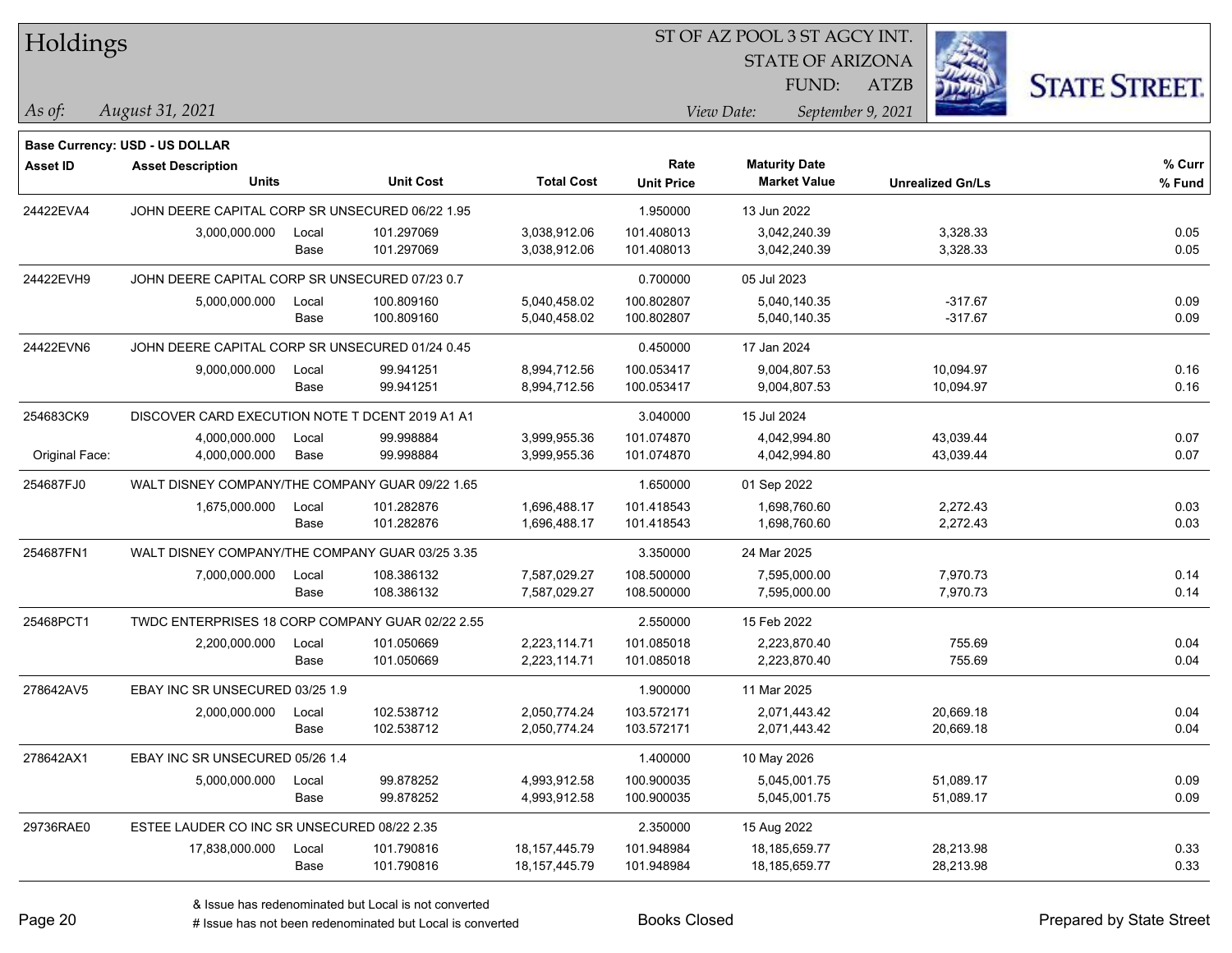| Holdings |  |
|----------|--|
|----------|--|

STATE OF ARIZONA

ATZB



**Base Currency: USD - US DOLLAR**

*August 31, 2021 As of: View Date: September 9, 2021* FUND:

| <b>Asset ID</b> | <b>Asset Description</b><br><b>Units</b>    |               | <b>Unit Cost</b>         | <b>Total Cost</b>              | Rate<br><b>Unit Price</b> | <b>Maturity Date</b><br><b>Market Value</b> | <b>Unrealized Gn/Ls</b>      | % Curr<br>% Fund |
|-----------------|---------------------------------------------|---------------|--------------------------|--------------------------------|---------------------------|---------------------------------------------|------------------------------|------------------|
| 3130ALK29       | FEDERAL HOME LOAN BANK BONDS 03/26 1        |               |                          |                                | 1.000000                  | 17 Mar 2026                                 |                              |                  |
|                 | 5,000,000.000                               | Local<br>Base | 100.000000<br>100.000000 | 5,000,000.00<br>5,000,000.00   | 100.000189<br>100.000189  | 5,000,009.45<br>5,000,009.45                | 9.45<br>9.45                 | 0.09<br>0.09     |
| 3130AMU75       | FEDERAL HOME LOAN BANK BONDS 06/26 1        |               |                          |                                | 1.000000                  | 26 Jun 2026                                 |                              |                  |
|                 | 10,000,000.000                              | Local<br>Base | 100.000000<br>100.000000 | 10,000,000.00<br>10,000,000.00 | 99.997894<br>99.997894    | 9,999,789.40<br>9,999,789.40                | $-210.60$<br>$-210.60$       | 0.18<br>0.18     |
| 3133ELAE4       | FEDERAL FARM CREDIT BANK BONDS 08/22 1.625  |               |                          |                                | 1.625000                  | 22 Aug 2022                                 |                              |                  |
|                 | 15,000,000.000                              | Local<br>Base | 101.459864<br>101.459864 | 15,218,979.61<br>15,218,979.61 | 101.519073<br>101.519073  | 15,227,860.95<br>15,227,860.95              | 8,881.34<br>8,881.34         | 0.27<br>0.27     |
| 3133EM7M8       | FEDERAL FARM CREDIT BANK BONDS 02/23 VAR    |               |                          |                                | 0.157880                  | 21 Feb 2023                                 |                              |                  |
|                 | 10,000,000.000                              | Local<br>Base | 100.000000<br>100.000000 | 10,000,000.00<br>10,000,000.00 | 100.119762<br>100.119762  | 10,011,976.20<br>10,011,976.20              | 11,976.20<br>11,976.20       | 0.18<br>0.18     |
| 3133EMBJ0       | FEDERAL FARM CREDIT BANK BONDS 09/25 0.53   |               |                          |                                | 0.530000                  | 29 Sep 2025                                 |                              |                  |
|                 | 15,000,000.000                              | Local<br>Base | 100.000000<br>100.000000 | 15,000,000.00<br>15,000,000.00 | 99.521313<br>99.521313    | 14,928,196.95<br>14,928,196.95              | $-71,803.05$<br>$-71,803.05$ | 0.27<br>0.27     |
| 3133EMHF2       | FEDERAL FARM CREDIT BANK BONDS 11/25 0.6    |               |                          |                                | 0.600000                  | 24 Nov 2025                                 |                              |                  |
|                 | 5,000,000.000                               | Local<br>Base | 100.000000<br>100.000000 | 5,000,000.00<br>5,000,000.00   | 99.461908<br>99.461908    | 4,973,095.40<br>4,973,095.40                | $-26,904.60$<br>$-26,904.60$ | 0.09<br>0.09     |
| 3133EMPH9       | FEDERAL FARM CREDIT BANK BONDS 02/23 0.125  |               |                          |                                | 0.125000                  | 03 Feb 2023                                 |                              |                  |
|                 | 20,000,000.000                              | Local<br>Base | 99.960110<br>99.960110   | 19,992,021.92<br>19,992,021.92 | 99.985449<br>99.985449    | 19,997,089.80<br>19,997,089.80              | 5,067.88<br>5,067.88         | 0.36<br>0.36     |
| 3133EMWH1       | FEDERAL FARM CREDIT BANK BONDS 04/25 0.71   |               |                          |                                | 0.710000                  | 21 Apr 2025                                 |                              |                  |
|                 | 5,000,000.000                               | Local<br>Base | 99.968044<br>99.968044   | 4,998,402.20<br>4,998,402.20   | 100.153222<br>100.153222  | 5,007,661.10<br>5,007,661.10                | 9,258.90<br>9,258.90         | 0.09<br>0.09     |
| 3133L8CR4       | FED HM LN PC POOL RC1880 FR 03/36 FIXED 1.5 |               |                          |                                | 1.500000                  | 01 Mar 2036                                 |                              |                  |
| Original Face:  | 9,505,207.600<br>10,000,000.000             | Local<br>Base | 102.286400<br>102.286400 | 9,722,534.68<br>9,722,534.68   | 101.850614<br>101.850614  | 9,681,112.30<br>9,681,112.30                | $-41,422.38$<br>$-41,422.38$ | 0.17<br>0.17     |
| 3134GVB31       | FREDDIE MAC NOTES 05/25 0.75                |               |                          |                                | 0.750000                  | 28 May 2025                                 |                              |                  |
|                 | 10,000,000.000                              | Local<br>Base | 100.000000<br>100.000000 | 10,000,000.00<br>10.000.000.00 | 100.094099<br>100.094099  | 10,009,409.90<br>10,009,409.90              | 9,409.90<br>9.409.90         | 0.18<br>0.18     |

# Issue has not been redenominated but Local is converted Books Closed Prepared by State Street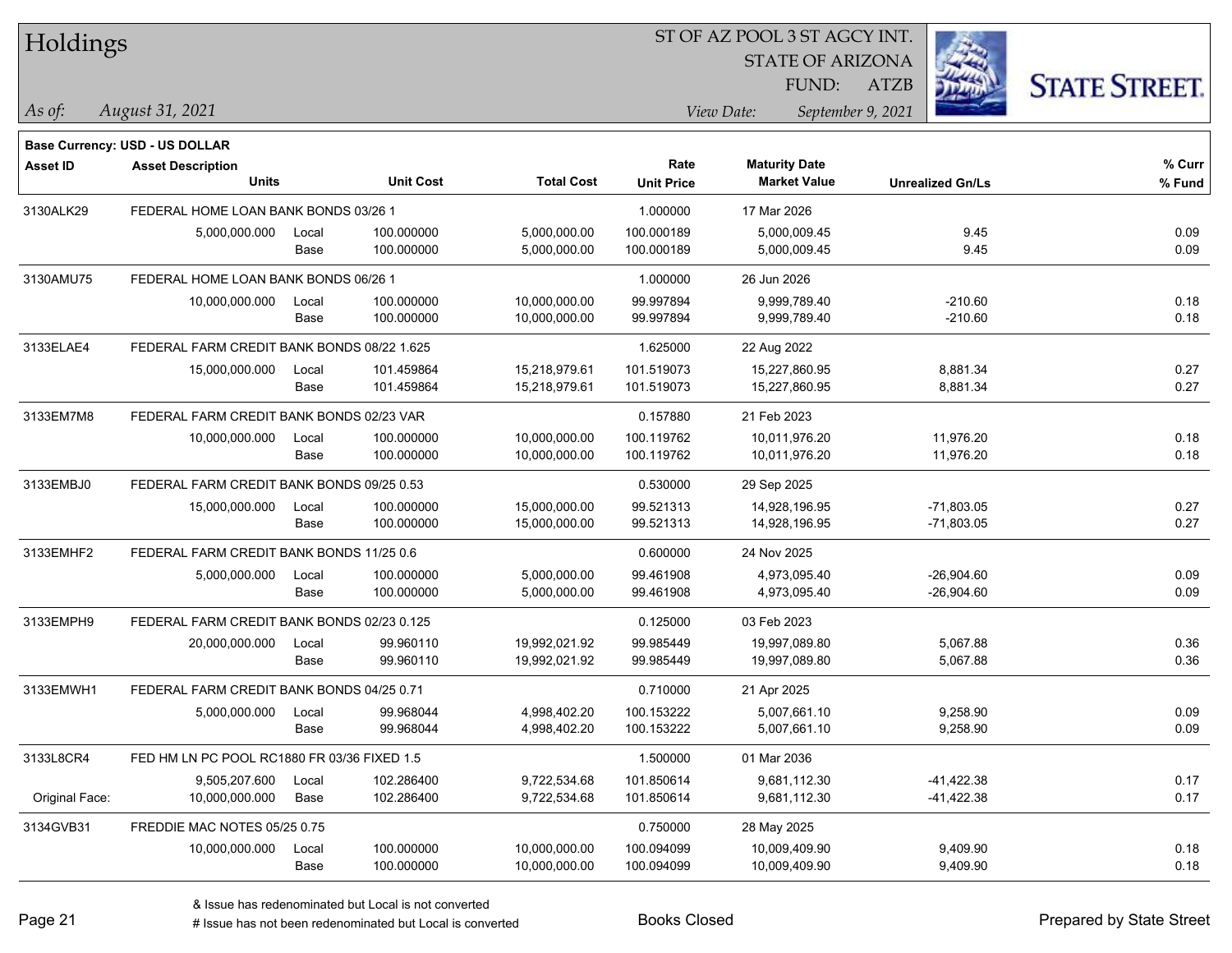|  |  | Holdings |
|--|--|----------|
|--|--|----------|

STATE OF ARIZONA FUND:

ATZB



*August 31, 2021 As of: View Date: September 9, 2021*

|                 | Base Currency: USD - US DOLLAR      |       |                  |                   |                   |                      |                         |        |
|-----------------|-------------------------------------|-------|------------------|-------------------|-------------------|----------------------|-------------------------|--------|
| <b>Asset ID</b> | <b>Asset Description</b>            |       |                  |                   | Rate              | <b>Maturity Date</b> |                         | % Curr |
|                 | <b>Units</b>                        |       | <b>Unit Cost</b> | <b>Total Cost</b> | <b>Unit Price</b> | <b>Market Value</b>  | <b>Unrealized Gn/Ls</b> | % Fund |
| 3134GWH82       | FREDDIE MAC NOTES 09/25 0.625       |       |                  |                   | 0.625000          | 08 Sep 2025          |                         |        |
|                 | 5,000,000.000                       | Local | 100.000000       | 5,000,000.00      | 99.762267         | 4,988,113.35         | $-11,886.65$            | 0.09   |
|                 |                                     | Base  | 100.000000       | 5,000,000.00      | 99.762267         | 4,988,113.35         | $-11,886.65$            | 0.09   |
| 3134GWU79       | FREDDIE MAC NOTES 03/24 0.375       |       |                  |                   | 0.375000          | 25 Mar 2024          |                         |        |
|                 | 5,000,000.000                       | Local | 100.000000       | 5,000,000.00      | 99.952987         | 4,997,649.35         | $-2,350.65$             | 0.09   |
|                 |                                     | Base  | 100.000000       | 5,000,000.00      | 99.952987         | 4,997,649.35         | $-2,350.65$             | 0.09   |
| 3134GWYX8       | FREDDIE MAC NOTES 10/25 0.5         |       |                  |                   | 0.500000          | 15 Oct 2025          |                         |        |
|                 | 5,000,000.000                       | Local | 100.000000       | 5,000,000.00      | 99.865209         | 4,993,260.45         | $-6,739.55$             | 0.09   |
|                 |                                     | Base  | 100.000000       | 5,000,000.00      | 99.865209         | 4,993,260.45         | $-6,739.55$             | 0.09   |
| 3135G0T45       | <b>FANNIE MAE NOTES 04/22 1.875</b> |       |                  |                   | 1.875000          | 05 Apr 2022          |                         |        |
|                 | 15,243,000.000                      | Local | 100.158010       | 15,267,085.44     | 101.071926        | 15,406,393.68        | 139,308.24              | 0.28   |
|                 |                                     | Base  | 100.158010       | 15,267,085.44     | 101.071926        | 15,406,393.68        | 139,308.24              | 0.28   |
| 3136A0GS0       | FANNIE MAE FNR 2011 75 HP           |       |                  |                   | 2.500000          | 25 Jul 2040          |                         |        |
|                 | 65,839.560                          | Local | 102.610391       | 67,558.23         | 101.419630        | 66,774.24            | $-783.99$               | 0.00   |
| Original Face:  | 2,838,688.000                       | Base  | 102.610391       | 67,558.23         | 101.419630        | 66,774.24            | $-783.99$               | 0.00   |
| 3136A6JR6       | FANNIE MAE FNR 2012 58 PA           |       |                  | 2.000000          | 25 Apr 2042       |                      |                         |        |
|                 | 622,952.840                         | Local | 101.399045       | 631,668.23        | 103.536670        | 644,984.63           | 13,316.40               | 0.01   |
| Original Face:  | 5,677,376.000                       | Base  | 101.399045       | 631,668.23        | 103.536670        | 644,984.63           | 13,316.40               | 0.01   |
| 3136AAEK7       | FANNIE MAE FNR 2012 129 TD          |       |                  |                   | 2.000000          | 25 May 2040          |                         |        |
|                 | 668,026.350                         | Local | 101.315285       | 676,812.80        | 103.610290        | 692,144.04           | 15,331.24               | 0.01   |
| Original Face:  | 5,677,376.000                       | Base  | 101.315285       | 676,812.80        | 103.610290        | 692,144.04           | 15,331.24               | 0.01   |
| 3136ABRK1       | FANNIE MAE FNR 2013 9 PH            |       |                  |                   | 1.750000          | 25 Jul 2041          |                         |        |
|                 | 1,084,038.280                       | Local | 100.748758       | 1,092,155.10      | 101.863130        | 1,104,235.32         | 12,080.22               | 0.02   |
| Original Face:  | 6,713,909.000                       | Base  | 100.748758       | 1,092,155.10      | 101.863130        | 1,104,235.32         | 12,080.22               | 0.02   |
| 3136ABUD3       | FANNIE MAE FNR 2013 7 AC            |       |                  |                   | 1.250000          | 25 Feb 2028          |                         |        |
|                 | 1,008,913.550                       | Local | 99.792058        | 1,006,815.60      | 101.459450        | 1,023,638.14         | 16,822.54               | 0.02   |
| Original Face:  | 5,677,376.000                       | Base  | 99.792058        | 1,006,815.60      | 101.459450        | 1,023,638.14         | 16,822.54               | 0.02   |
| 3136ABUY7       | FANNIE MAE FNR 2013 7 GB            |       |                  |                   | 2.000000          | 25 Mar 2042          |                         |        |
|                 | 1,393,257.300                       | Local | 101.423023       | 1,413,083.67      | 102.503400        | 1,428,136.10         | 15,052.43               | 0.03   |
| Original Face:  | 6,995,663.000                       | Base  | 101.423023       | 1,413,083.67      | 102.503400        | 1,428,136.10         | 15,052.43               | 0.03   |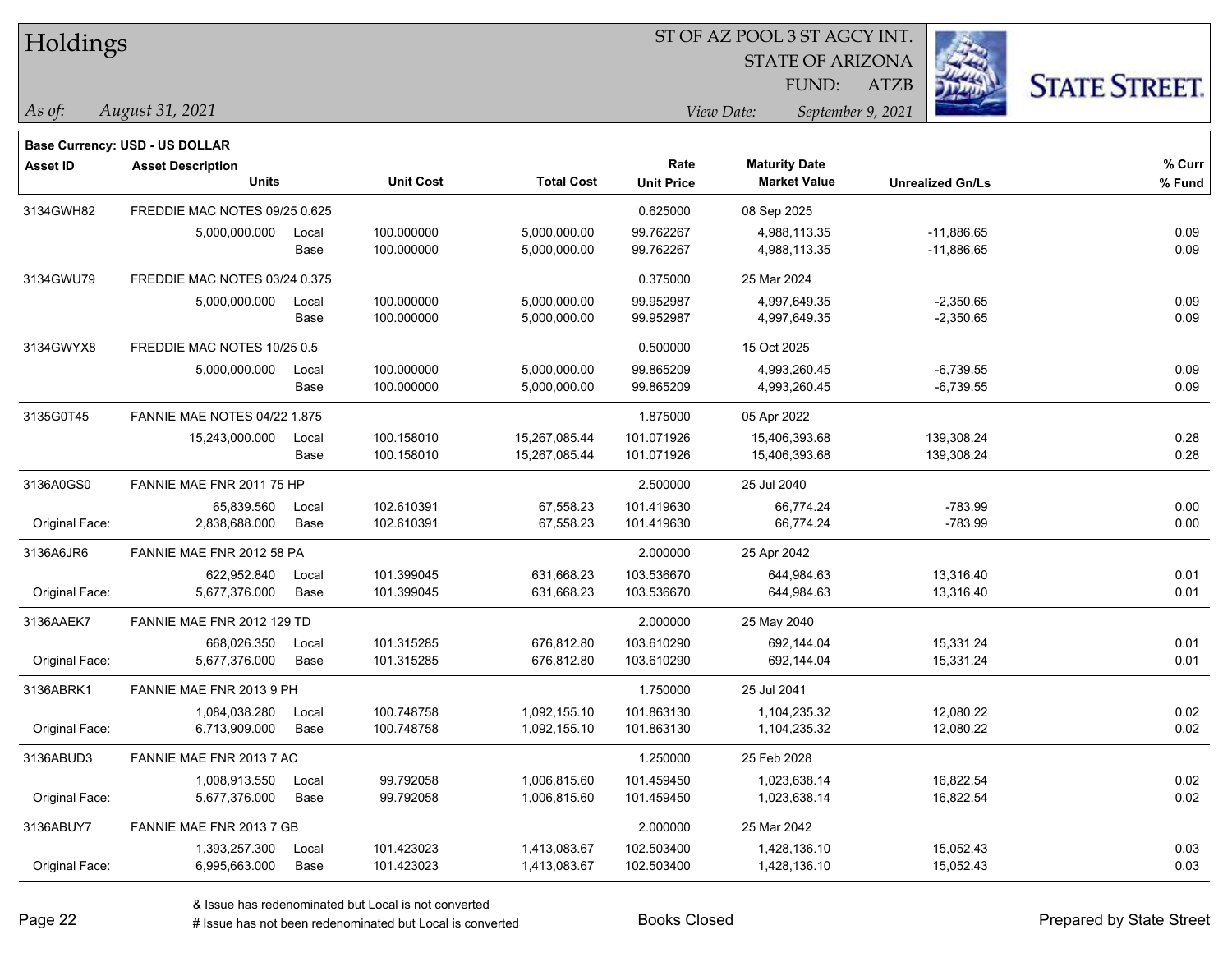Holdings

#### ST OF AZ POOL 3 ST AGCY INT.

STATE OF ARIZONA FUND:

ATZB



*August 31, 2021 As of: View Date: September 9, 2021*

|                 | <b>Base Currency: USD - US DOLLAR</b>    |       |                  |                   |                           |                                             |                         |                  |
|-----------------|------------------------------------------|-------|------------------|-------------------|---------------------------|---------------------------------------------|-------------------------|------------------|
| <b>Asset ID</b> | <b>Asset Description</b><br><b>Units</b> |       | <b>Unit Cost</b> | <b>Total Cost</b> | Rate<br><b>Unit Price</b> | <b>Maturity Date</b><br><b>Market Value</b> | <b>Unrealized Gn/Ls</b> | % Curr<br>% Fund |
|                 |                                          |       |                  |                   |                           |                                             |                         |                  |
| 3136ABUZ4       | FANNIE MAE FNR 2013 7 AD                 |       |                  |                   | 1.500000                  | 25 Feb 2028                                 |                         |                  |
|                 | 1,008,913.550                            | Local | 100.201233       | 1,010,943.82      | 102.133930                | 1,030,443.06                                | 19,499.24               | 0.02             |
| Original Face:  | 5,677,376.000                            | Base  | 100.201233       | 1,010,943.82      | 102.133930                | 1,030,443.06                                | 19,499.24               | 0.02             |
| 3136ABW74       | FANNIE MAE FNR 2013 6 AB                 |       |                  |                   | 2.000000                  | 25 Dec 2042                                 |                         |                  |
|                 | 1,250,322.170                            | Local | 100.646374       | 1,258,403.93      | 102.637650                | 1,283,301.29                                | 24,897.36               | 0.02             |
| Original Face:  | 11,354,753.000                           | Base  | 100.646374       | 1,258,403.93      | 102.637650                | 1,283,301.29                                | 24,897.36               | 0.02             |
| 3136AD2H1       | FANNIE MAE FNR 2013 43 XP                |       |                  |                   | 1.500000                  | 25 Aug 2041                                 |                         |                  |
|                 | 511.996.360                              | Local | 98.688260        | 505,280.30        | 102.092970                | 522.712.29                                  | 17,431.99               | 0.01             |
| Original Face:  | 2,000,000.000                            | Base  | 98.688260        | 505,280.30        | 102.092970                | 522,712.29                                  | 17,431.99               | 0.01             |
| 3136AEBJ5       | FANNIE MAE FNR 2013 47 YA                |       |                  |                   | 2.000000                  | 25 May 2040                                 |                         |                  |
|                 | 1,223,292.870                            | Local | 101.492102       | 1,241,545.65      | 103.610290                | 1,267,457.29                                | 25,911.64               | 0.02             |
| Original Face:  | 8,516,065.000                            | Base  | 101.492102       | 1,241,545.65      | 103.610290                | 1,267,457.29                                | 25,911.64               | 0.02             |
| 3136AELZ8       | FANNIE MAE FNR 2013 62 DB                |       |                  |                   | 1.250000                  | 25 Jun 2028                                 |                         |                  |
|                 | 846,827.990                              | Local | 99.901129        | 845,990.72        | 101.298680                | 857,825.58                                  | 11,834.86               | 0.02             |
| Original Face:  | 5,677,376.000                            | Base  | 99.901129        | 845,990.72        | 101.298680                | 857,825.58                                  | 11,834.86               | 0.02             |
| 3136AJ2X3       | FANNIE MAE FNR 2014 25 WA                |       |                  |                   | 1.500000                  | 25 May 2029                                 |                         |                  |
|                 | 1,450,265.420                            | Local | 98.683847        | 1,431,177.71      | 102.211220                | 1,482,333.98                                | 51,156.27               | 0.03             |
| Original Face:  | 6,060,416.000                            | Base  | 98.683847        | 1,431,177.71      | 102.211220                | 1,482,333.98                                | 51,156.27               | 0.03             |
| 3136BD2B3       | FANNIE MAE FNR 2021 1 PC                 |       |                  |                   | 1.000000                  | 25 Nov 2050                                 |                         |                  |
|                 | 6,287,806.490                            | Local | 99.746672        | 6,271,877.70      | 100.552600                | 6,322,552.91                                | 50,675.21               | 0.11             |
| Original Face:  | 7,000,000.000                            | Base  | 99.746672        | 6,271,877.70      | 100.552600                | 6,322,552.91                                | 50,675.21               | 0.11             |
| 3136G4A37       | FANNIE MAE NOTES 07/25 0.67              |       |                  |                   | 0.670000                  | 28 Jul 2025                                 |                         |                  |
|                 | 10,000,000.000                           | Local | 100.000000       | 10,000,000.00     | 99.922749                 | 9,992,274.90                                | $-7,725.10$             | 0.18             |
|                 |                                          | Base  | 100.000000       | 10,000,000.00     | 99.922749                 | 9,992,274.90                                | $-7,725.10$             | 0.18             |
| 3136G4X40       | FANNIE MAE NOTES 08/25 0.6               |       |                  |                   | 0.600000                  | 26 Aug 2025                                 |                         |                  |
|                 | 10,000,000.000                           | Local | 100.000000       | 10,000,000.00     | 99.742947                 | 9,974,294.70                                | $-25,705.30$            | 0.18             |
|                 |                                          | Base  | 100.000000       | 10,000,000.00     | 99.742947                 | 9,974,294.70                                | -25,705.30              | 0.18             |
| 3137A1UN1       | FREDDIE MAC FHR 3725 PC                  |       |                  |                   | 2.250000                  | 15 Jan 2040                                 |                         |                  |
|                 | 194,099.040                              | Local | 98.375716        | 190,946.32        | 102.534750                | 199,018.97                                  | 8,072.65                | 0.00             |
| Original Face:  | 2,838,688.000                            | Base  | 98.375716        | 190,946.32        | 102.534750                | 199,018.97                                  | 8,072.65                | 0.00             |
|                 |                                          |       |                  |                   |                           |                                             |                         |                  |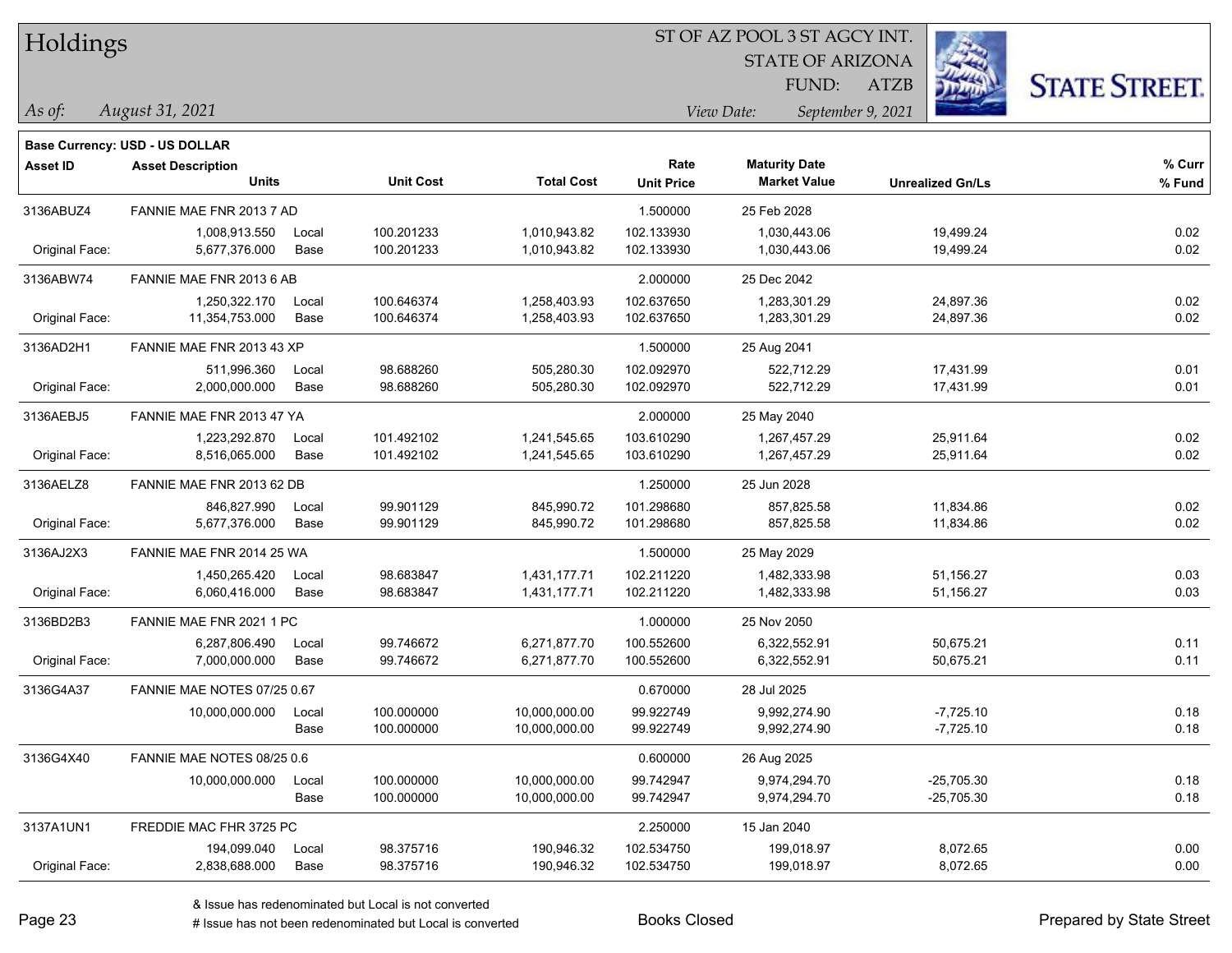| Holdings |
|----------|
|          |

STATE OF ARIZONA FUND:

ATZB



*As of: View Date: September 9, 2021*

| As of: | August 31, 2021 |
|--------|-----------------|
|        |                 |

|                | Base Currency: USD - US DOLLAR           |               |                          |                              |                           |                                             |                         |                  |
|----------------|------------------------------------------|---------------|--------------------------|------------------------------|---------------------------|---------------------------------------------|-------------------------|------------------|
| Asset ID       | <b>Asset Description</b><br><b>Units</b> |               | <b>Unit Cost</b>         | <b>Total Cost</b>            | Rate<br><b>Unit Price</b> | <b>Maturity Date</b><br><b>Market Value</b> | <b>Unrealized Gn/Ls</b> | % Curr<br>% Fund |
| 3137A62S0      | FREDDIE MAC FHR 3796 PE                  |               |                          |                              | 2.000000                  | 15 Feb 2040                                 |                         |                  |
| Original Face: | 330,110.770<br>5,946,910.000             | Local<br>Base | 100.122562<br>100.122562 | 330,515.36<br>330,515.36     | 101.108450<br>101.108450  | 333,769.88<br>333,769.88                    | 3,254.52<br>3,254.52    | 0.01<br>0.01     |
| 3137A7HC7      | FREDDIE MAC FHR 3800 KE                  |               |                          |                              | 3.500000                  | 15 Feb 2026                                 |                         |                  |
| Original Face: | 62,188.160<br>500,000.000                | Local<br>Base | 102.544086<br>102.544086 | 63,770.28<br>63,770.28       | 104.985970<br>104.985970  | 65,288.84<br>65,288.84                      | 1,518.56<br>1,518.56    | 0.00<br>0.00     |
| 3137ADHX8      | FREDDIE MAC FHR 3890 BA                  |               |                          |                              | 2.500000                  | 15 Nov 2040                                 |                         |                  |
| Original Face: | 221,297.210<br>11,354,753.000            | Local<br>Base | 101.282181<br>101.282181 | 224,134.64<br>224, 134.64    | 100.964220<br>100.964220  | 223,431.00<br>223,431.00                    | $-703.64$<br>$-703.64$  | 0.00<br>0.00     |
| 3137AFPD8      | FREDDIE MAC FHR 3919 CD                  |               |                          |                              | 2.500000                  | 15 Oct 2040                                 |                         |                  |
| Original Face: | 149,894.170<br>2,838,688.000             | Local<br>Base | 99.443994<br>99.443994   | 149,060.75<br>149,060.75     | 101.559310<br>101.559310  | 152,231.48<br>152,231.48                    | 3,170.73<br>3,170.73    | 0.00<br>0.00     |
| 3137AGAB6      | FREDDIE MAC FHR 3934 PB                  |               |                          |                              | 2.000000                  | 15 Jul 2041                                 |                         |                  |
| Original Face: | 313,056.710<br>2,838,688.000             | Local<br>Base | 99.979045<br>99.979045   | 312,991.11<br>312,991.11     | 102.482800<br>102.482800  | 320,829.28<br>320,829.28                    | 7,838.17<br>7,838.17    | 0.01<br>0.01     |
| 3137AGRX0      | FREDDIE MAC FHR 3935 JA                  |               |                          |                              | 2.000000                  | 15 May 2041                                 |                         |                  |
| Original Face: | 231,656.910<br>3,247,459.000             | Local<br>Base | 99.958214<br>99.958214   | 231,560.11<br>231,560.11     | 103.010490<br>103.010490  | 238,630.92<br>238,630.92                    | 7,070.81<br>7,070.81    | 0.00<br>0.00     |
| 3137ANK95      | FREDDIE MAC FHR 4024 C                   |               |                          |                              | 3.000000                  | 15 Mar 2027                                 |                         |                  |
| Original Face: | 623,151.350<br>5,677,376.000             | Local<br>Base | 100.162031<br>100.162031 | 624,161.05<br>624,161.05     | 104.875930<br>104.875930  | 653,535.77<br>653,535.77                    | 29,374.72<br>29,374.72  | 0.01<br>0.01     |
| 3137AR5L6      | FREDDIE MAC FHR 4060 JC                  |               |                          |                              | 2.000000                  | 15 Feb 2041                                 |                         |                  |
| Original Face: | 685,443.260<br>8,516,065.000             | Local<br>Base | 100.340117<br>100.340117 | 687,774.57<br>687,774.57     | 101.437770<br>101.437770  | 695,298.36<br>695,298.36                    | 7,523.79<br>7,523.79    | 0.01<br>0.01     |
| 3137AXMZ3      | FREDDIE MAC FHR 4152 AG                  |               |                          |                              | 1.500000                  | 15 Jan 2028                                 |                         |                  |
| Original Face: | 1,295,257.950<br>7,380,589.000           | Local<br>Base | 100.054158<br>100.054158 | 1,295,959.43<br>1,295,959.43 | 101.818790<br>101.818790  | 1,318,815.97<br>1,318,815.97                | 22,856.54<br>22,856.54  | 0.02<br>0.02     |
| 3137AYLB5      | FREDDIE MAC FHR 4161 CD                  |               |                          |                              | 2.000000                  | 15 Feb 2043                                 |                         |                  |
| Original Face: | 1,819,355.850<br>5,677,376.000           | Local<br>Base | 101.192799<br>101.192799 | 1,841,057.11<br>1,841,057.11 | 101.892650<br>101.892650  | 1,853,789.89<br>1,853,789.89                | 12,732.78<br>12,732.78  | 0.03<br>0.03     |
|                |                                          |               |                          |                              |                           |                                             |                         |                  |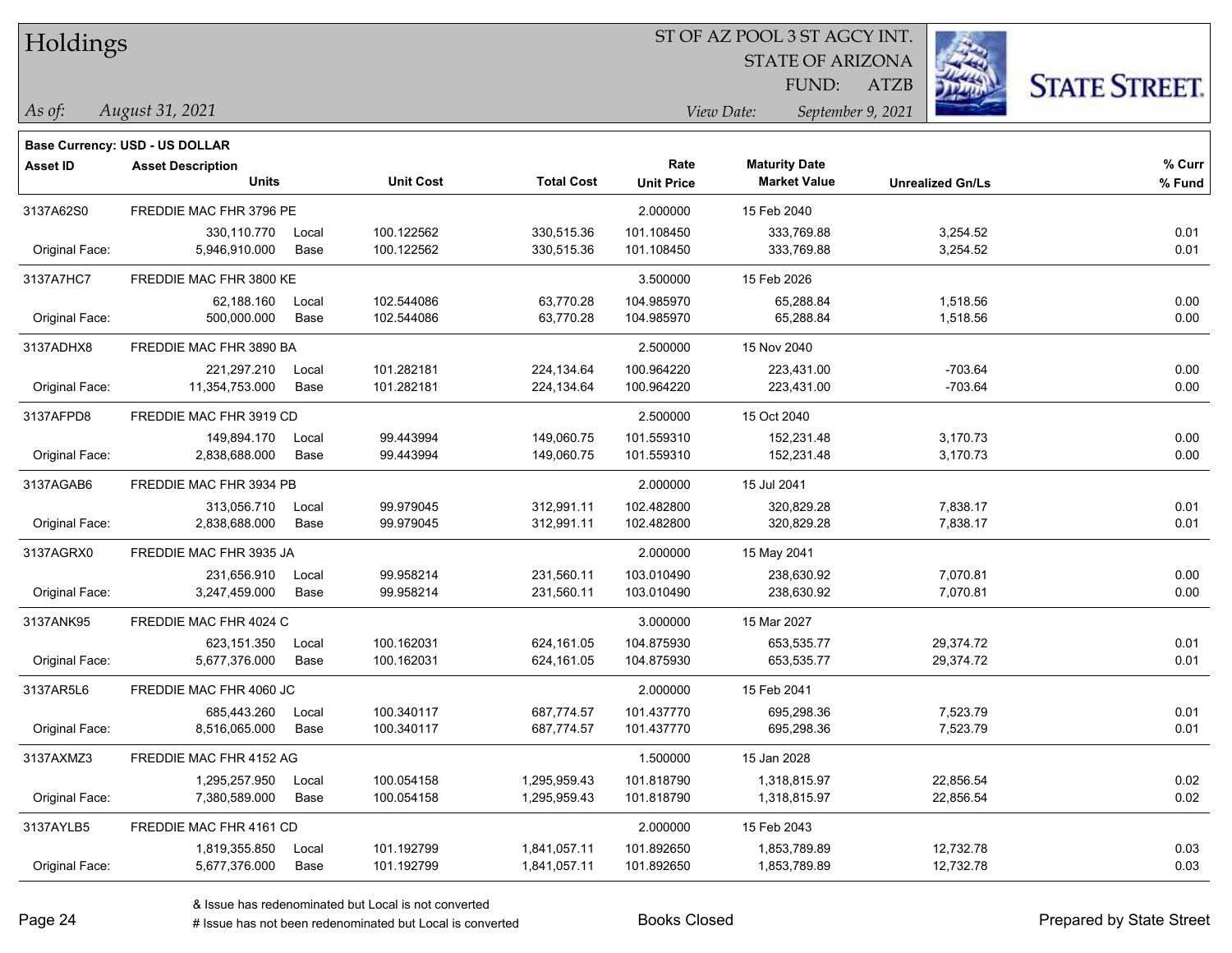| Holdings |
|----------|
|          |

STATE OF ARIZONA FUND:

ATZB



*As of: View Date: September 9, 2021*

| As of: | August 31, 2021 |  |
|--------|-----------------|--|
|        |                 |  |

|                | Base Currency: USD - US DOLLAR           |       |                  |                   |                           |                                             |                         |                  |
|----------------|------------------------------------------|-------|------------------|-------------------|---------------------------|---------------------------------------------|-------------------------|------------------|
| Asset ID       | <b>Asset Description</b><br><b>Units</b> |       | <b>Unit Cost</b> | <b>Total Cost</b> | Rate<br><b>Unit Price</b> | <b>Maturity Date</b><br><b>Market Value</b> | <b>Unrealized Gn/Ls</b> | % Curr<br>% Fund |
| 3137AYSG7      | FREDDIE MAC FHR 4165 TD                  |       |                  |                   | 1.500000                  | 15 Dec 2042                                 |                         |                  |
|                | 1,054,100.980                            | Local | 100.022454       | 1,054,337.67      | 101.012590                | 1,064,774.70                                | 10,437.03               | 0.02             |
| Original Face: | 5,677,376.000                            | Base  | 100.022454       | 1,054,337.67      | 101.012590                | 1,064,774.70                                | 10,437.03               | 0.02             |
| 3137AYSH5      | FREDDIE MAC FHR 4165 TE                  |       |                  |                   | 1.750000                  | 15 Dec 2042                                 |                         |                  |
|                | 2,635,252.740                            | Local | 100.696186       | 2,653,599.00      | 102.106420                | 2,690,762.23                                | 37,163.23               | 0.05             |
| Original Face: | 14,193,441.000                           | Base  | 100.696186       | 2,653,599.00      | 102.106420                | 2,690,762.23                                | 37, 163. 23             | 0.05             |
| 3137B0GK4      | FREDDIE MAC FHR 4173 AG                  |       |                  |                   | 2.000000                  | 15 Mar 2043                                 |                         |                  |
|                | 1,508,209.950                            | Local | 100.443790       | 1,514,903.23      | 101.780690                | 1,535,066.49                                | 20,163.26               | 0.03             |
| Original Face: | 14, 193, 441.000                         | Base  | 100.443790       | 1,514,903.23      | 101.780690                | 1,535,066.49                                | 20,163.26               | 0.03             |
| 3137B1EM0      | FREDDIE MAC FHR 4191 AP                  |       |                  |                   | 2.000000                  | 15 Mar 2043                                 |                         |                  |
|                | 627,236.520                              | Local | 99.900369        | 626,611.60        | 103.042720                | 646,321.57                                  | 19,709.97               | 0.01             |
| Original Face: | 3,250,000.000                            | Base  | 99.900369        | 626,611.60        | 103.042720                | 646,321.57                                  | 19,709.97               | 0.01             |
| 3137B1VH2      | FREDDIE MAC FHR 4210 AC                  |       |                  |                   | 2.000000                  | 15 Mar 2040                                 |                         |                  |
|                | 689,912.860                              | Local | 100.486327       | 693,268.09        | 100.709700                | 694,809.17                                  | 1,541.08                | 0.01             |
| Original Face: | 5,677,376.000                            | Base  | 100.486327       | 693,268.09        | 100.709700                | 694,809.17                                  | 1,541.08                | 0.01             |
| 3137B1ZD7      | FREDDIE MAC FHR 4204 QA                  |       |                  |                   | 1.500000                  | 15 Jul 2042                                 |                         |                  |
|                | 1,777,767.310                            | Local | 99.910455        | 1,776,175.41      | 102.508930                | 1,822,370.25                                | 46,194.84               | 0.03             |
| Original Face: | 8,516,065.000                            | Base  | 99.910455        | 1,776,175.41      | 102.508930                | 1,822,370.25                                | 46,194.84               | 0.03             |
| 3137B2CF5      | FREDDIE MAC FHR 4203 DC                  |       |                  |                   | 1.750000                  | 15 Apr 2033                                 |                         |                  |
|                | 435,435.580                              | Local | 98.104335        | 427,181.18        | 102.294720                | 445,427.61                                  | 18,246.43               | 0.01             |
| Original Face: | 2,500,000.000                            | Base  | 98.104335        | 427,181.18        | 102.294720                | 445,427.61                                  | 18,246.43               | 0.01             |
| 3137BUFZ6      | FREDDIE MAC FHR 4646 TB                  |       |                  |                   | 3.500000                  | 15 Apr 2028                                 |                         |                  |
|                | 2,376,969.100                            | Local | 102.271308       | 2,430,957.38      | 100.493910                | 2,388,709.19                                | -42,248.19              | 0.04             |
| Original Face: | 10,000,000.000                           | Base  | 102.271308       | 2,430,957.38      | 100.493910                | 2,388,709.19                                | $-42,248.19$            | 0.04             |
| 3137F8AW3      | FREDDIE MAC FHR 5058 BD                  |       |                  |                   | 3.000000                  | 25 Dec 2035                                 |                         |                  |
|                | 3,470,509.000                            | Local | 102.522417       | 3,558,049.71      | 101.641350                | 3,527,472.20                                | -30,577.51              | 0.06             |
| Original Face: | 5,000,000.000                            | Base  | 102.522417       | 3,558,049.71      | 101.641350                | 3,527,472.20                                | $-30,577.51$            | 0.06             |
| 31393DDG3      | FANNIE MAE FNR 2003 58 M                 |       |                  |                   | 3.500000                  | 25 Jul 2033                                 |                         |                  |
|                | 443,311.970                              | Local | 101.054312       | 447,985.86        | 106.849860                | 473,678.22                                  | 25,692.36               | 0.01             |
| Original Face: | 44,567,405.000                           | Base  | 101.054312       | 447,985.86        | 106.849860                | 473,678.22                                  | 25,692.36               | 0.01             |
|                |                                          |       |                  |                   |                           |                                             |                         |                  |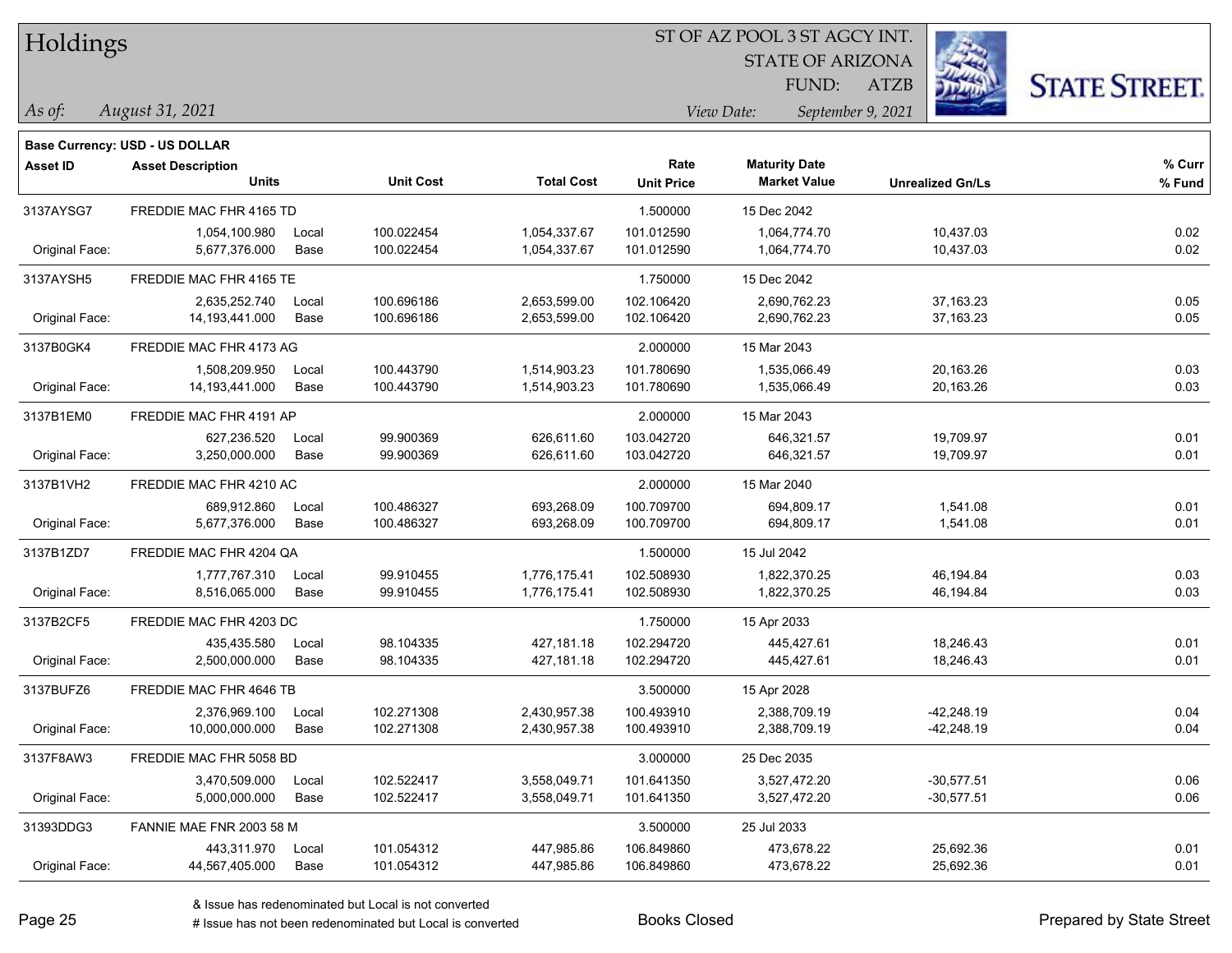Holdings

#### ST OF AZ POOL 3 ST AGCY INT.

STATE OF ARIZONA

ATZB



*August 31, 2021 As of: View Date: September 9, 2021*

**Base Currency: USD - US DOLLAR**

FUND:

| <b>Asset ID</b> | <b>Asset Description</b>                        |       |                  |                   | Rate              | <b>Maturity Date</b> |                         | % Curr |
|-----------------|-------------------------------------------------|-------|------------------|-------------------|-------------------|----------------------|-------------------------|--------|
|                 | <b>Units</b>                                    |       | <b>Unit Cost</b> | <b>Total Cost</b> | <b>Unit Price</b> | <b>Market Value</b>  | <b>Unrealized Gn/Ls</b> | % Fund |
| 31396WBV7       | FANNIE MAE FNR 2007 56 EP                       |       |                  |                   | 5.500000          | 25 Jun 2027          |                         |        |
|                 | 15,964.680                                      | Local | 105.970618       | 16,917.87         | 109.717240        | 17,516.01            | 598.14                  | 0.00   |
| Original Face:  | 1,000,000.000                                   | Base  | 105.970618       | 16,917.87         | 109.717240        | 17,516.01            | 598.14                  | 0.00   |
| 31397NJ30       | FANNIE MAE FNR 2009 29 PA                       |       |                  |                   | 5.000000          | 25 May 2049          |                         |        |
|                 | 635,575.170                                     | Local | 105.552487       | 670,865.40        | 116.263600        | 738,942.57           | 68,077.17               | 0.01   |
| Original Face:  | 24,898,134.000                                  | Base  | 105.552487       | 670,865.40        | 116.263600        | 738,942.57           | 68,077.17               | 0.01   |
| 31398SP80       | FANNIE MAE FNR 2010 135 EA                      |       |                  |                   | 3.000000          | 25 Jan 2040          |                         |        |
|                 | 66,672.770                                      | Local | 99.279031        | 66,192.08         | 100.703870        | 67,142.06            | 949.98                  | 0.00   |
| Original Face:  | 5,677,376.000                                   | Base  | 99.279031        | 66,192.08         | 100.703870        | 67,142.06            | 949.98                  | 0.00   |
| 31398WC36       | FREDDIE MAC FHR 3620 PA                         |       |                  |                   | 4.500000          | 15 Dec 2039          |                         |        |
|                 | 232,100.670                                     | Local | 104.680646       | 242,964.48        | 107.770750        | 250,136.63           | 7,172.15                | 0.00   |
| Original Face:  | 8,516,065.000                                   | Base  | 104.680646       | 242,964.48        | 107.770750        | 250,136.63           | 7,172.15                | 0.00   |
| 31422B3T5       | FARMER MAC NOTES 09/21 VAR                      |       |                  |                   | 0.080000          | 01 Sep 2021          |                         |        |
|                 | 20,000,000.000                                  | Local | 100.000000       | 20,000,000.00     | 100.000000        | 20,000,000.00        | 0.00                    | 0.36   |
|                 |                                                 | Base  | 100.000000       | 20,000,000.00     | 100.000000        | 20,000,000.00        | 0.00                    | 0.36   |
| 341081GD3       | FLORIDA POWER + LIGHT CO SR UNSECURED 05/23 VAR |       |                  |                   | 0.300000          | 10 May 2023          |                         |        |
|                 | 15,000,000.000                                  | Local | 100.000000       | 15,000,000.00     | 100.022999        | 15,003,449.85        | 3,449.85                | 0.27   |
|                 |                                                 | Base  | 100.000000       | 15,000,000.00     | 100.022999        | 15,003,449.85        | 3,449.85                | 0.27   |
| 34528QHA5       | FORD CREDIT FLOORPLAN MASTER O FORDF 2019 3 A1  |       |                  |                   | 2.230000          | 15 Sep 2024          |                         |        |
|                 | 20,000,000.000                                  | Local | 102.391379       | 20,478,275.71     | 102.067890        | 20,413,578.00        | $-64,697.71$            | 0.37   |
| Original Face:  | 20,000,000.000                                  | Base  | 102.391379       | 20,478,275.71     | 102.067890        | 20,413,578.00        | $-64,697.71$            | 0.37   |
| 34532NAB1       | FORD CREDIT AUTO OWNER TRUST FORDO 2021 A A2    |       |                  |                   | 0.170000          | 15 Oct 2023          |                         |        |
|                 | 10,904,767.850                                  | Local | 99.999268        | 10,904,688.04     | 99.997360         | 10,904,479.96        | $-208.08$               | 0.20   |
| Original Face:  | 12,500,000.000                                  | Base  | 99.999268        | 10,904,688.04     | 99.997360         | 10,904,479.96        | $-208.08$               | 0.20   |
| 345397YP2       | FORD MOTOR CREDIT CO LLC SR UNSECURED 08/22 VAR |       |                  |                   | 1.197750          | 03 Aug 2022          |                         |        |
|                 | 20,000,000.000                                  | Local | 100.000000       | 20,000,000.00     | 99.716864         | 19,943,372.80        | $-56,627.20$            | 0.36   |
|                 |                                                 | Base  | 100.000000       | 20,000,000.00     | 99.716864         | 19,943,372.80        | $-56,627.20$            | 0.36   |
| 369550AW8       | GENERAL DYNAMICS CORP COMPANY GUAR 08/23 1.875  |       |                  |                   | 1.875000          | 15 Aug 2023          |                         |        |
|                 | 1,250,000.000                                   | Local | 102.621443       | 1,282,768.04      | 102.652603        | 1,283,157.54         | 389.50                  | 0.02   |
|                 |                                                 | Base  | 102.621443       | 1,282,768.04      | 102.652603        | 1,283,157.54         | 389.50                  | 0.02   |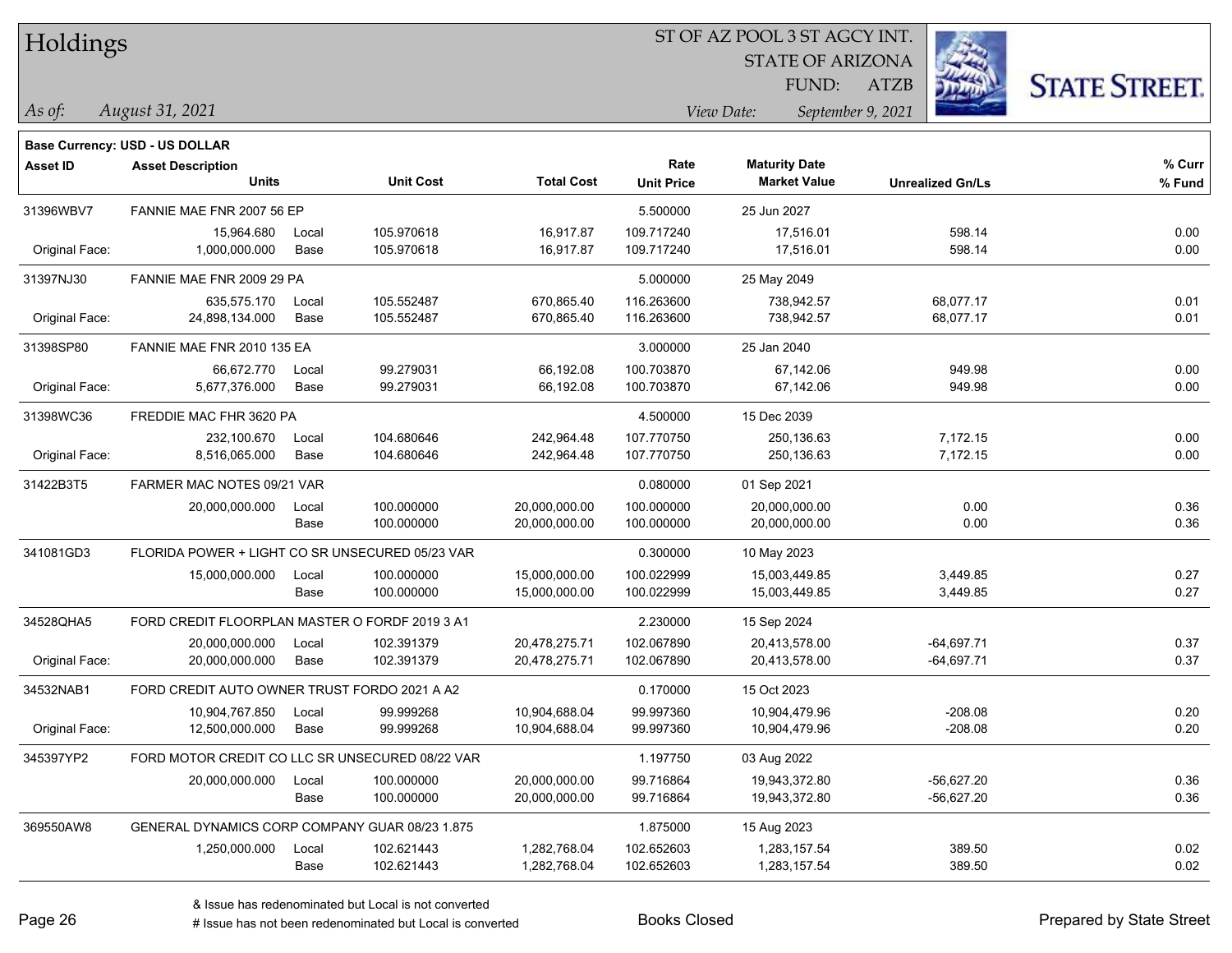| Holdings        |                                                  |       |                  | ST OF AZ POOL 3 ST AGCY INT. |                   |                      |                         |             |                         |                      |
|-----------------|--------------------------------------------------|-------|------------------|------------------------------|-------------------|----------------------|-------------------------|-------------|-------------------------|----------------------|
|                 |                                                  |       |                  |                              |                   |                      | <b>STATE OF ARIZONA</b> |             |                         |                      |
|                 |                                                  |       |                  |                              |                   |                      | FUND:                   | <b>ATZB</b> |                         | <b>STATE STREET.</b> |
| As of:          | August 31, 2021                                  |       |                  |                              |                   | View Date:           | September 9, 2021       |             |                         |                      |
|                 | <b>Base Currency: USD - US DOLLAR</b>            |       |                  |                              |                   |                      |                         |             |                         |                      |
| <b>Asset ID</b> | <b>Asset Description</b>                         |       |                  |                              | Rate              | <b>Maturity Date</b> |                         |             |                         | % Curr               |
|                 | <b>Units</b>                                     |       | <b>Unit Cost</b> | <b>Total Cost</b>            | <b>Unit Price</b> |                      | <b>Market Value</b>     |             | <b>Unrealized Gn/Ls</b> | % Fund               |
| 370334CE2       | GENERAL MILLS INC SR UNSECURED 10/23 3.7         |       |                  |                              | 3.700000          | 17 Oct 2023          |                         |             |                         |                      |
|                 | 2,610,000.000                                    | Local | 106.474509       | 2,778,984.69                 | 106.442444        |                      | 2,778,147.79            |             | $-836.90$               | 0.05                 |
|                 |                                                  | Base  | 106.474509       | 2,778,984.69                 | 106.442444        |                      | 2,778,147.79            |             | $-836.90$               | 0.05                 |
| 375558AU7       | GILEAD SCIENCES INC SR UNSECURED 12/21 4.4       |       |                  |                              | 4.400000          | 01 Dec 2021          |                         |             |                         |                      |
|                 | 5,000,000.000                                    | Local | 100.000000       | 5,000,000.00                 | 100.000000        |                      | 5,000,000.00            |             | 0.00                    | 0.09                 |
|                 |                                                  | Base  | 100.000000       | 5,000,000.00                 | 100.000000        |                      | 5,000,000.00            |             | 0.00                    | 0.09                 |
| 375558BW2       | GILEAD SCIENCES INC SR UNSECURED 09/23 0.75      |       |                  |                              | 0.750000          | 29 Sep 2023          |                         |             |                         |                      |
|                 | 10,000,000.000                                   | Local | 99.997219        | 9,999,721.92                 | 100.020873        | 10,002,087.30        |                         |             | 2,365.38                | 0.18                 |
|                 |                                                  | Base  | 99.997219        | 9,999,721.92                 | 100.020873        | 10,002,087.30        |                         |             | 2,365.38                | 0.18                 |
| 377373AL9       | GLAXOSMITHKLINE CAPITAL COMPANY GUAR 10/23 0.534 |       |                  |                              | 0.534000          | 01 Oct 2023          |                         |             |                         |                      |
|                 | 5,000,000.000                                    | Local | 100.000000       | 5,000,000.00                 | 100.148398        |                      | 5,007,419.90            |             | 7,419.90                | 0.09                 |
|                 |                                                  | Base  | 100.000000       | 5,000,000.00                 | 100.148398        |                      | 5,007,419.90            |             | 7,419.90                | 0.09                 |
| 380144AA3       | GM FINANCIAL AUTOMOBILE LEASIN GMALT 2021 2 A1   |       |                  |                              | 0.109810          | 20 May 2022          |                         |             |                         |                      |
|                 | 6,621,493.030                                    | Local | 100.000000       | 6,621,493.03                 | 100.005430        |                      | 6,621,852.58            |             | 359.55                  | 0.12                 |
| Original Face:  | 18,000,000.000                                   | Base  | 100.000000       | 6,621,493.03                 | 100.005430        |                      | 6,621,852.58            |             | 359.55                  | 0.12                 |
| 38141GXZ2       | GOLDMAN SACHS GROUP INC SR UNSECURED 03/24 VAR   |       |                  |                              | 0.673000          | 08 Mar 2024          |                         |             |                         |                      |
|                 | 7,000,000.000                                    | Local | 100.000000       | 7,000,000.00                 | 100.160037        |                      | 7,011,202.59            |             | 11,202.59               | 0.13                 |
|                 |                                                  | Base  | 100.000000       | 7,000,000.00                 | 100.160037        |                      | 7,011,202.59            |             | 11,202.59               | 0.13                 |
| 38150AEL5       | GOLDMAN SACHS GROUP INC SR UNSECURED 12/25 1     |       |                  |                              | 1.000000          | 21 Dec 2025          |                         |             |                         |                      |
|                 | 20,000,000.000                                   | Local | 100.000000       | 20,000,000.00                | 97.675005         | 19,535,001.00        |                         |             | -464,999.00             | 0.35                 |
|                 |                                                  | Base  | 100.000000       | 20,000,000.00                | 97.675005         | 19,535,001.00        |                         |             | -464,999.00             | 0.35                 |
| 38150AF75       | GOLDMAN SACHS GROUP INC SR UNSECURED 03/26 VAR   |       |                  |                              | 1.000000          | 18 Mar 2026          |                         |             |                         |                      |
|                 | 10,000,000.000                                   | Local | 100.000000       | 10,000,000.00                | 97.598701         |                      | 9,759,870.10            |             | -240,129.90             | 0.18                 |
|                 |                                                  | Base  | 100.000000       | 10,000,000.00                | 97.598701         |                      | 9,759,870.10            |             | $-240,129.90$           | 0.18                 |
| 38150AF91       | GOLDMAN SACHS GROUP INC SR UNSECURED 03/24 0.8   |       |                  |                              | 0.800000          | 25 Mar 2024          |                         |             |                         |                      |
|                 | 5,000,000.000                                    | Local | 100.000000       | 5,000,000.00                 | 99.619972         |                      | 4,980,998.60            |             | $-19,001.40$            | 0.09                 |
|                 |                                                  | Base  | 100.000000       | 5,000,000.00                 | 99.619972         |                      | 4,980,998.60            |             | $-19,001.40$            | 0.09                 |
| 38150AFG5       | GOLDMAN SACHS GROUP INC SR UNSECURED 04/26 VAR   |       |                  |                              | 1.350000          | 30 Apr 2026          |                         |             |                         |                      |
|                 | 10,000,000.000                                   | Local | 100.000000       | 10,000,000.00                | 99.056581         |                      | 9,905,658.10            |             | $-94,341.90$            | 0.18                 |
|                 |                                                  | Base  | 100.000000       | 10,000,000.00                | 99.056581         |                      | 9,905,658.10            |             | $-94,341.90$            | 0.18                 |

 $\overline{\phantom{0}}$ 

 $\overline{\phantom{a}}$ 

 $\overline{\phantom{0}}$ 

 $\overline{\phantom{a}}$ 

 $\overline{\phantom{0}}$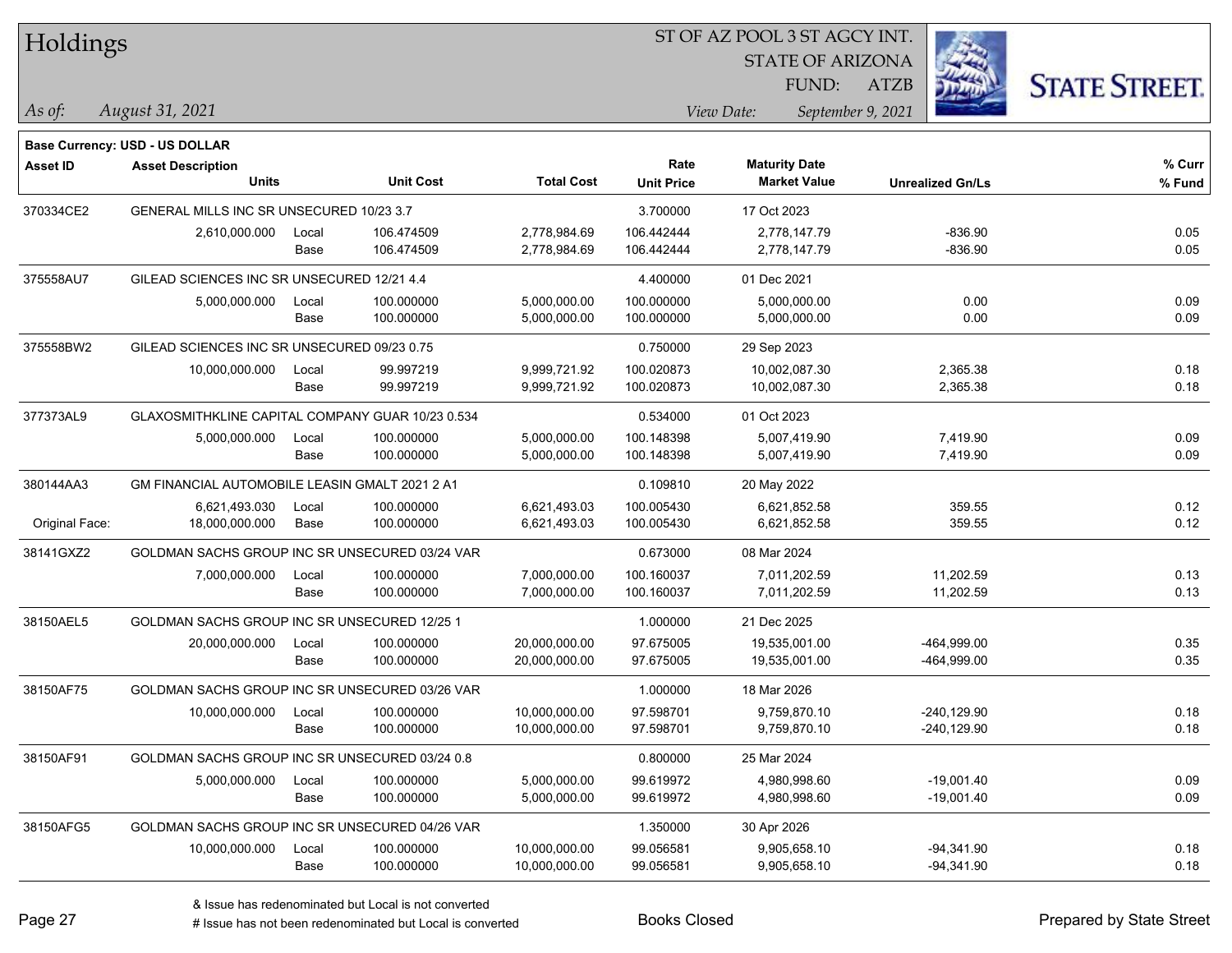Holdings

#### ST OF AZ POOL 3 ST AGCY INT.

STATE OF ARIZONA FUND:

ATZB



*As of: View Date: September 9, 2021*

| As of: | August 31, 2021 |  |
|--------|-----------------|--|
|        |                 |  |

|                | <b>Base Currency: USD - US DOLLAR</b>           |       |                  |                   |                   |                      |                         |        |
|----------------|-------------------------------------------------|-------|------------------|-------------------|-------------------|----------------------|-------------------------|--------|
| Asset ID       | <b>Asset Description</b>                        |       |                  |                   | Rate              | <b>Maturity Date</b> |                         | % Curr |
|                | <b>Units</b>                                    |       | <b>Unit Cost</b> | <b>Total Cost</b> | <b>Unit Price</b> | <b>Market Value</b>  | <b>Unrealized Gn/Ls</b> | % Fund |
| 38150AFJ9      | GOLDMAN SACHS GROUP INC SR UNSECURED 04/26 1.45 |       |                  |                   | 1.450000          | 30 Apr 2026          |                         |        |
|                | 10,000,000.000                                  | Local | 100.000000       | 10,000,000.00     | 100.025896        | 10,002,589.60        | 2,589.60                | 0.18   |
|                |                                                 | Base  | 100.000000       | 10,000,000.00     | 100.025896        | 10,002,589.60        | 2,589.60                | 0.18   |
| 38376JFP4      | GOVERNMENT NATIONAL MORTGAGE A GNR 2009 106 HA  |       |                  |                   | 4.000000          | 16 Nov 2039          |                         |        |
|                | 45,339.860                                      | Local | 104.995538       | 47,604.83         | 110.580150        | 50,136.89            | 2,532.06                | 0.00   |
| Original Face: | 877,500.000                                     | Base  | 104.995538       | 47,604.83         | 110.580150        | 50,136.89            | 2,532.06                | 0.00   |
| 38378BWR6      | GOVERNMENT NATIONAL MORTGAGE A GNR 2012 83 AC   |       |                  |                   | 1.718500          | 16 May 2045          |                         |        |
|                | 1,381,393.760                                   | Local | 98.930482        | 1,366,619.51      | 101.051100        | 1,395,913.59         | 29,294.08               | 0.03   |
| Original Face: | 3,000,000.000                                   | Base  | 98.930482        | 1,366,619.51      | 101.051100        | 1,395,913.59         | 29,294.08               | 0.03   |
| 38378BX38      | GOVERNMENT NATIONAL MORTGAGE A GNR 2012 132 AC  |       |                  |                   | 1.619870          | 16 Jun 2053          |                         |        |
|                | 2,479,757.500                                   | Local | 95.646998        | 2,371,813.61      | 101.069900        | 2,506,288.43         | 134,474.82              | 0.04   |
| Original Face: | 10,000,000.000                                  | Base  | 95.646998        | 2,371,813.61      | 101.069900        | 2,506,288.43         | 134,474.82              | 0.04   |
| 38378EQC0      | GOVERNMENT NATIONAL MORTGAGE A GNR 2012 69 QC   |       |                  |                   | 2.000000          | 16 Mar 2041          |                         |        |
|                | 2,072,905.040                                   | Local | 101.952752       | 2,113,383.74      | 103.061460        | 2,136,366.20         | 22,982.46               | 0.04   |
| Original Face: | 10,493,495.000                                  | Base  | 101.952752       | 2,113,383.74      | 103.061460        | 2,136,366.20         | 22,982.46               | 0.04   |
| 38379UW28      | GOVERNMENT NATIONAL MORTGAGE A GNR 2016 158 AE  |       |                  |                   | 2.050000          | 16 Aug 2057          |                         |        |
|                | 2,952,350.850                                   | Local | 96.534498        | 2,850,037.08      | 101.783410        | 3,005,003.37         | 154,966.29              | 0.05   |
| Original Face: | 5,000,000.000                                   | Base  | 96.534498        | 2,850,037.08      | 101.783410        | 3,005,003.37         | 154,966.29              | 0.05   |
| 38380GPY4      | GOVERNMENT NATIONAL MORTGAGE A GNR 2017 118 KH  |       |                  |                   | 2.250000          | 20 Oct 2046          |                         |        |
|                | 506,496.400                                     | Local | 99.905533        | 506,017.93        | 101.616320        | 514,683.00           | 8,665.07                | 0.01   |
| Original Face: | 5,000,000.000                                   | Base  | 99.905533        | 506,017.93        | 101.616320        | 514,683.00           | 8,665.07                | 0.01   |
| 38381YQU1      | GOVERNMENT NATIONAL MORTGAGE A GNR 2019 111 BG  |       |                  |                   | 2.500000          | 20 Apr 2049          |                         |        |
|                | 776,577.200                                     | Local | 100.659601       | 781,699.51        | 101.153640        | 785,536.11           | 3,836.60                | 0.01   |
| Original Face: | 5,000,000.000                                   | Base  | 100.659601       | 781,699.51        | 101.153640        | 785,536.11           | 3,836.60                | 0.01   |
| 38382NFY8      | GOVERNMENT NATIONAL MORTGAGE A GNR 2021 27 TA   |       |                  |                   | 1.500000          | 20 Feb 2051          |                         |        |
|                | 4,775,838.220                                   | Local | 102.283250       | 4,884,882.55      | 101.943650        | 4,868,663.80         | $-16,218.75$            | 0.09   |
| Original Face: | 5,000,000.000                                   | Base  | 102.283250       | 4,884,882.55      | 101.943650        | 4,868,663.80         | $-16,218.75$            | 0.09   |
| 41284NAB6      | HARLEY DAVIDSON MOTORCYCLE TRU HDMOT 2021 A A2  |       |                  |                   | 0.220000          | 15 Apr 2024          |                         |        |
|                | 5,888,151.630                                   | Local | 99.991640        | 5,887,659.40      | 100.027630        | 5,889,778.53         | 2,119.13                | 0.11   |
| Original Face: | 8,000,000.000                                   | Base  | 99.991640        | 5,887,659.40      | 100.027630        | 5,889,778.53         | 2,119.13                | 0.11   |
|                |                                                 |       |                  |                   |                   |                      |                         |        |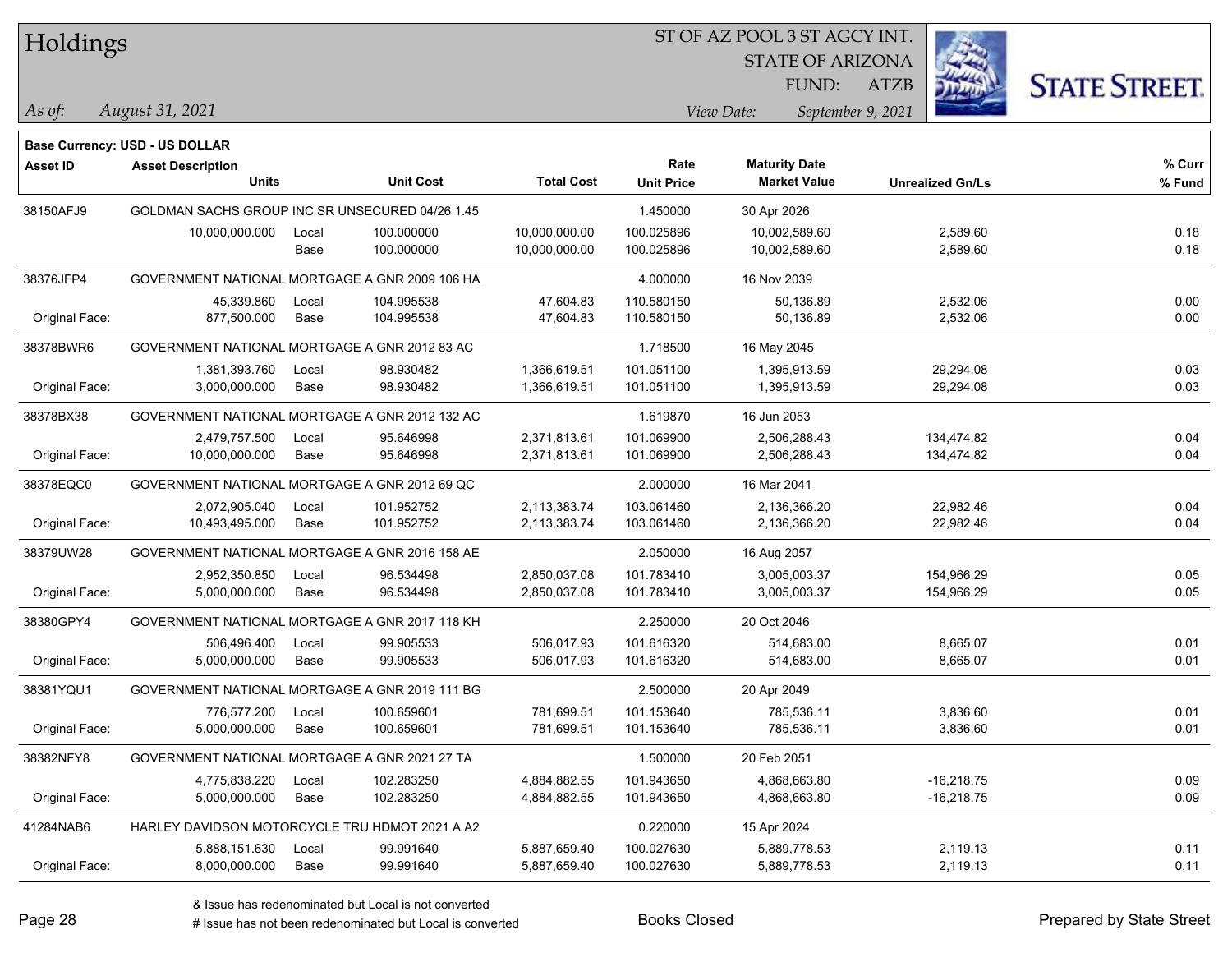| Holdings        |                                                 |       |                  |                   | ST OF AZ POOL 3 ST AGCY INT. |                         |                         |                      |  |  |
|-----------------|-------------------------------------------------|-------|------------------|-------------------|------------------------------|-------------------------|-------------------------|----------------------|--|--|
|                 |                                                 |       |                  |                   |                              | <b>STATE OF ARIZONA</b> |                         |                      |  |  |
|                 |                                                 |       |                  |                   |                              | FUND:                   | <b>ATZB</b>             | <b>STATE STREET.</b> |  |  |
| As of:          | August 31, 2021                                 |       |                  |                   |                              | View Date:              | September 9, 2021       |                      |  |  |
|                 | <b>Base Currency: USD - US DOLLAR</b>           |       |                  |                   |                              |                         |                         |                      |  |  |
| <b>Asset ID</b> | <b>Asset Description</b>                        |       |                  |                   | Rate                         | <b>Maturity Date</b>    |                         | % Curr               |  |  |
|                 | <b>Units</b>                                    |       | <b>Unit Cost</b> | <b>Total Cost</b> | <b>Unit Price</b>            | <b>Market Value</b>     | <b>Unrealized Gn/Ls</b> | % Fund               |  |  |
| 427866BC1       | HERSHEY COMPANY SR UNSECURED 11/24 2.05         |       |                  |                   | 2.050000                     | 15 Nov 2024             |                         |                      |  |  |
|                 | 1,000,000.000                                   | Local | 99.945864        | 999,458.64        | 104.515625                   | 1,045,156.25            | 45,697.61               | 0.02                 |  |  |
|                 |                                                 | Base  | 99.945864        | 999,458.64        | 104.515625                   | 1,045,156.25            | 45,697.61               | 0.02                 |  |  |
| 427866BF4       | HERSHEY COMPANY SR UNSECURED 06/25 0.9          |       |                  |                   | 0.900000                     | 01 Jun 2025             |                         |                      |  |  |
|                 | 2,000,000.000                                   | Local | 99.862100        | 1,997,242.00      | 100.352150                   | 2,007,043.00            | 9,801.00                | 0.04                 |  |  |
|                 |                                                 | Base  | 99.862100        | 1,997,242.00      | 100.352150                   | 2,007,043.00            | 9,801.00                | 0.04                 |  |  |
| 438516BT2       | HONEYWELL INTERNATIONAL SR UNSECURED 08/22 2.15 |       |                  |                   | 2.150000                     | 08 Aug 2022             |                         |                      |  |  |
|                 | 15,680,000.000                                  | Local | 100.490010       | 15,756,833.57     | 101.679634                   | 15,943,366.61           | 186,533.04              | 0.29                 |  |  |
|                 |                                                 | Base  | 100.490010       | 15,756,833.57     | 101.679634                   | 15,943,366.61           | 186,533.04              | 0.29                 |  |  |
| 438516CB0       | HONEYWELL INTERNATIONAL SR UNSECURED 06/25 1.35 |       |                  |                   | 1.350000                     | 01 Jun 2025             |                         |                      |  |  |
|                 | 3,000,000.000                                   | Local | 99.992604        | 2,999,778.11      | 102.043125                   | 3,061,293.75            | 61,515.64               | 0.05                 |  |  |
|                 |                                                 | Base  | 99.992604        | 2,999,778.11      | 102.043125                   | 3,061,293.75            | 61,515.64               | 0.05                 |  |  |
| 44933LAA1       | HYUNDAI AUTO RECEIVABLES TRUST HART 2021 A A1   |       |                  |                   | 0.126220                     | 16 May 2022             |                         |                      |  |  |
|                 | 2,532,881.810                                   | Local | 100.000000       | 2,532,881.81      | 100.000000                   | 2,532,881.81            | 0.00                    | 0.05                 |  |  |
| Original Face:  | 9,000,000.000                                   | Base  | 100.000000       | 2,532,881.81      | 100.000000                   | 2,532,881.81            | 0.00                    | 0.05                 |  |  |
| 459200JQ5       | IBM CORP SR UNSECURED 01/22 2.5                 |       |                  |                   | 2.500000                     | 27 Jan 2022             |                         |                      |  |  |
|                 | 4,000,000.000                                   | Local | 100.890681       | 4,035,627.25      | 100.925969                   | 4,037,038.76            | 1,411.51                | 0.07                 |  |  |
|                 |                                                 | Base  | 100.890681       | 4,035,627.25      | 100.925969                   | 4,037,038.76            | 1,411.51                | 0.07                 |  |  |
| 46513JCE9       | <b>ISRAEL ST 03/23 1.75</b>                     |       |                  |                   | 1.750000                     | 01 Mar 2023             |                         |                      |  |  |
|                 | 3,800,000.000                                   | Local | 100.000000       | 3,800,000.00      | 99.998488                    | 3,799,942.54            | $-57.46$                | 0.07                 |  |  |
|                 |                                                 | Base  | 100.000000       | 3,800,000.00      | 99.998488                    | 3,799,942.54            | $-57.46$                | 0.07                 |  |  |
| 46513JQC8       | ISRAEL ST 03/23 2.02                            |       |                  |                   | 2.020000                     | 01 Mar 2023             |                         |                      |  |  |
|                 | 1,200,000.000                                   | Local | 100.000000       | 1,200,000.00      | 100.000000                   | 1,200,000.00            | 0.00                    | 0.02                 |  |  |
|                 |                                                 | Base  | 100.000000       | 1,200,000.00      | 100.000000                   | 1,200,000.00            | 0.00                    | 0.02                 |  |  |
| 46513JQG9       | ISRAEL ST 05/23 1.79                            |       |                  |                   | 1.790000                     | 01 May 2023             |                         |                      |  |  |
|                 | 5,000,000.000                                   | Local | 100.000000       | 5,000,000.00      | 100.000000                   | 5,000,000.00            | 0.00                    | 0.09                 |  |  |
|                 |                                                 | Base  | 100.000000       | 5,000,000.00      | 100.000000                   | 5,000,000.00            | 0.00                    | 0.09                 |  |  |
| 46625HJE1       | JPMORGAN CHASE + CO SR UNSECURED 09/22 3.25     |       |                  |                   | 3.250000                     | 23 Sep 2022             |                         |                      |  |  |
|                 | 10,000,000.000                                  | Local | 103.222545       | 10,322,254.50     | 103.205640                   | 10,320,564.00           | $-1,690.50$             | 0.19                 |  |  |
|                 |                                                 | Base  | 103.222545       | 10,322,254.50     | 103.205640                   | 10,320,564.00           | $-1,690.50$             | 0.19                 |  |  |

 $\overline{\phantom{a}}$ 

 $\overline{\phantom{0}}$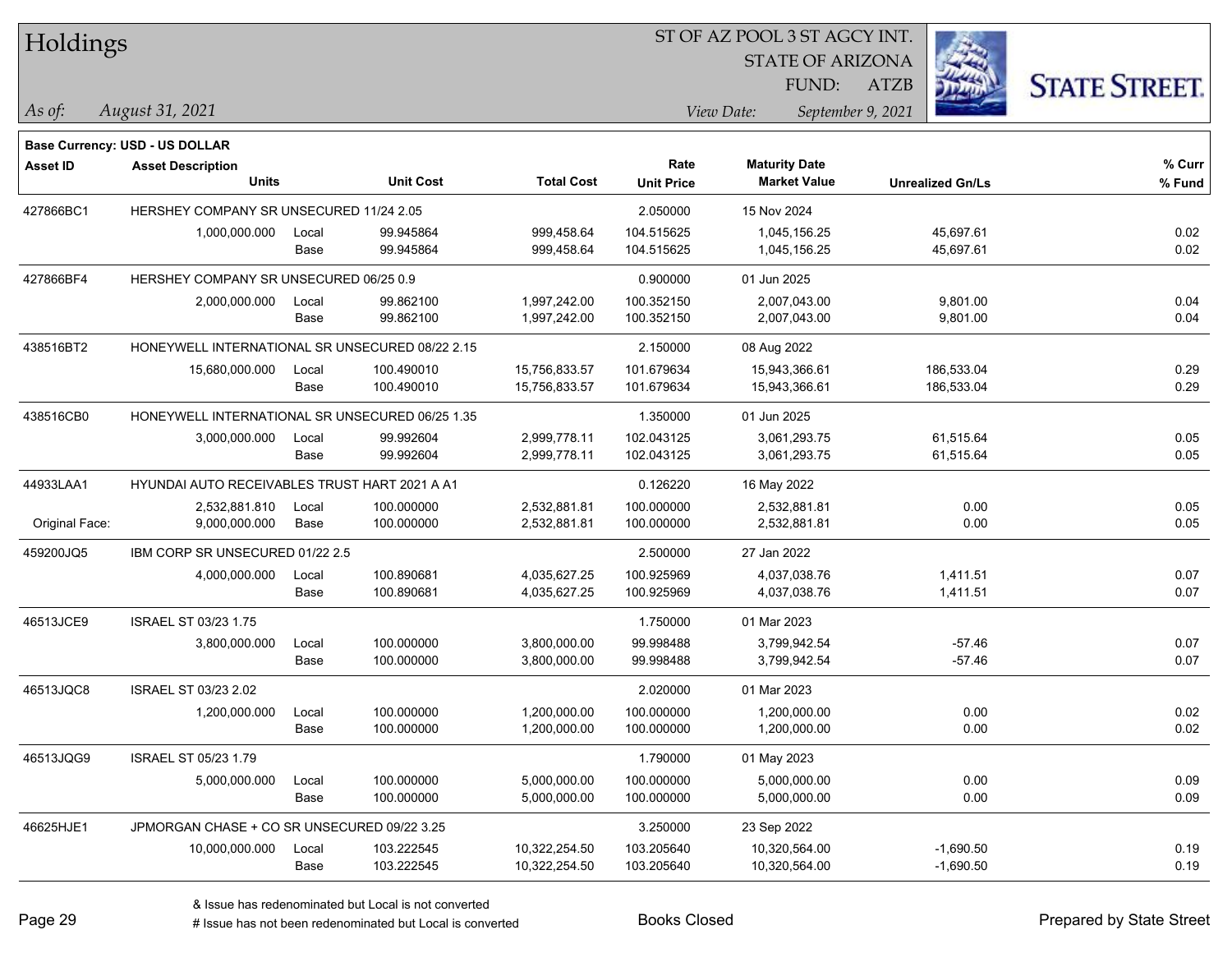| Holdings        |                                                 |       |                  |                   |                   | ST OF AZ POOL 3 ST AGCY INT. |                         |                      |
|-----------------|-------------------------------------------------|-------|------------------|-------------------|-------------------|------------------------------|-------------------------|----------------------|
|                 |                                                 |       |                  |                   |                   | <b>STATE OF ARIZONA</b>      |                         |                      |
|                 |                                                 |       |                  |                   |                   | FUND:                        | ATZB                    | <b>STATE STREET.</b> |
| $\vert$ As of:  | August 31, 2021                                 |       |                  |                   |                   | View Date:                   | September 9, 2021       |                      |
|                 |                                                 |       |                  |                   |                   |                              |                         |                      |
|                 | <b>Base Currency: USD - US DOLLAR</b>           |       |                  |                   | Rate              | <b>Maturity Date</b>         |                         | % Curr               |
| <b>Asset ID</b> | <b>Asset Description</b><br><b>Units</b>        |       | <b>Unit Cost</b> | <b>Total Cost</b> | <b>Unit Price</b> | <b>Market Value</b>          | <b>Unrealized Gn/Ls</b> | % Fund               |
| 478160CN2       | JOHNSON + JOHNSON SR UNSECURED 09/25 0.55       |       |                  |                   | 0.550000          | 01 Sep 2025                  |                         |                      |
|                 | 5,000,000.000                                   | Local | 99.913502        | 4,995,675.08      | 99.135020         | 4,956,751.00                 | $-38,924.08$            | 0.09                 |
|                 |                                                 | Base  | 99.913502        | 4,995,675.08      | 99.135020         | 4,956,751.00                 | $-38,924.08$            | 0.09                 |
| 48128GL73       | JPMORGAN CHASE + CO SR UNSECURED 10/24 VAR      |       |                  |                   | 2.250000          | 31 Oct 2024                  |                         |                      |
|                 | 15,000,000.000                                  | Local | 100.000000       | 15,000,000.00     | 98.667531         | 14,800,129.65                | -199,870.35             | 0.27                 |
|                 |                                                 | Base  | 100.000000       | 15,000,000.00     | 98.667531         | 14,800,129.65                | -199,870.35             | 0.27                 |
| 48128GM49       | JPMORGAN CHASE + CO SR UNSECURED 11/24 VAR      |       |                  |                   | 2.300000          | 27 Nov 2024                  |                         |                      |
|                 | 5,000,000.000                                   | Local | 100.000000       | 5,000,000.00      | 100.097490        | 5.004.874.50                 | 4,874.50                | 0.09                 |
|                 |                                                 | Base  | 100.000000       | 5,000,000.00      | 100.097490        | 5,004,874.50                 | 4,874.50                | 0.09                 |
| 48128GN97       | JPMORGAN CHASE + CO SR UNSECURED 12/24 VAR      |       |                  |                   | 2.300000          | 23 Dec 2024                  |                         |                      |
|                 | 10,000,000.000                                  | Local | 100.000000       | 10,000,000.00     | 98.601198         | 9,860,119.80                 | -139,880.20             | 0.18                 |
|                 |                                                 | Base  | 100.000000       | 10,000,000.00     | 98.601198         | 9,860,119.80                 | -139,880.20             | 0.18                 |
| 48128GV56       | JPMORGAN CHASE + CO SR UNSECURED 08/25 0.8      |       |                  |                   | 0.800000          | 18 Aug 2025                  |                         |                      |
|                 | 5,000,000.000                                   | Local | 100.000000       | 5,000,000.00      | 97.698516         | 4,884,925.80                 | $-115,074.20$           | 0.09                 |
|                 |                                                 | Base  | 100.000000       | 5,000,000.00      | 97.698516         | 4,884,925.80                 | $-115,074.20$           | 0.09                 |
| 48130UVH5       | JPMORGAN CHASE FINANCIAL COMPANY GUAR 03/24 0.5 |       |                  |                   | 0.500000          | 18 Mar 2024                  |                         |                      |
|                 | 5,000,000.000                                   | Local | 100.000000       | 5,000,000.00      | 99.072163         | 4,953,608.15                 | $-46,391.85$            | 0.09                 |
|                 |                                                 | Base  | 100.000000       | 5,000,000.00      | 99.072163         | 4,953,608.15                 | -46,391.85              | 0.09                 |
| 49327M2Z6       | KEY BANK NA SR UNSECURED 03/23 1.25             |       |                  |                   | 1.250000          | 10 Mar 2023                  |                         |                      |
|                 | 3,000,000.000                                   | Local | 99.976178        | 2,999,285.34      | 101.432094        | 3,042,962.82                 | 43,677.48               | 0.05                 |
|                 |                                                 | Base  | 99.976178        | 2,999,285.34      | 101.432094        | 3,042,962.82                 | 43,677.48               | 0.05                 |
| 49327M3A0       | KEY BANK NA SR UNSECURED 01/24 VAR              |       |                  |                   | 0.423000          | 03 Jan 2024                  |                         |                      |
|                 | 5,000,000.000                                   | Local | 100.000000       | 5,000,000.00      | 100.019481        | 5,000,974.05                 | 974.05                  | 0.09                 |
|                 |                                                 | Base  | 100.000000       | 5,000,000.00      | 100.019481        | 5,000,974.05                 | 974.05                  | 0.09                 |
| 50117PAC3       | KUBOTA CREDIT OWNER TRUST KCOT 2018 1A A3 144A  |       |                  |                   | 3.100000          | 15 Aug 2022                  |                         |                      |
|                 | 891,597.010                                     | Local | 99.932031        | 890,991.00        | 100.193170        | 893,319.31                   | 2,328.31                | 0.02                 |
| Original Face:  | 12,640,000.000                                  | Base  | 99.932031        | 890,991.00        | 100.193170        | 893,319.31                   | 2,328.31                | 0.02                 |
| 539830AY5       | LOCKHEED MARTIN CORP SR UNSECURED 09/21 3.35    |       |                  |                   | 3.350000          | 15 Sep 2021                  |                         |                      |
|                 | 3,556,000.000                                   | Local | 100.119418       | 3,560,246.50      | 100.115960        | 3,560,123.54                 | $-122.96$               | 0.06                 |
|                 |                                                 | Base  | 100.119418       | 3,560,246.50      | 100.115960        | 3,560,123.54                 | $-122.96$               | 0.06                 |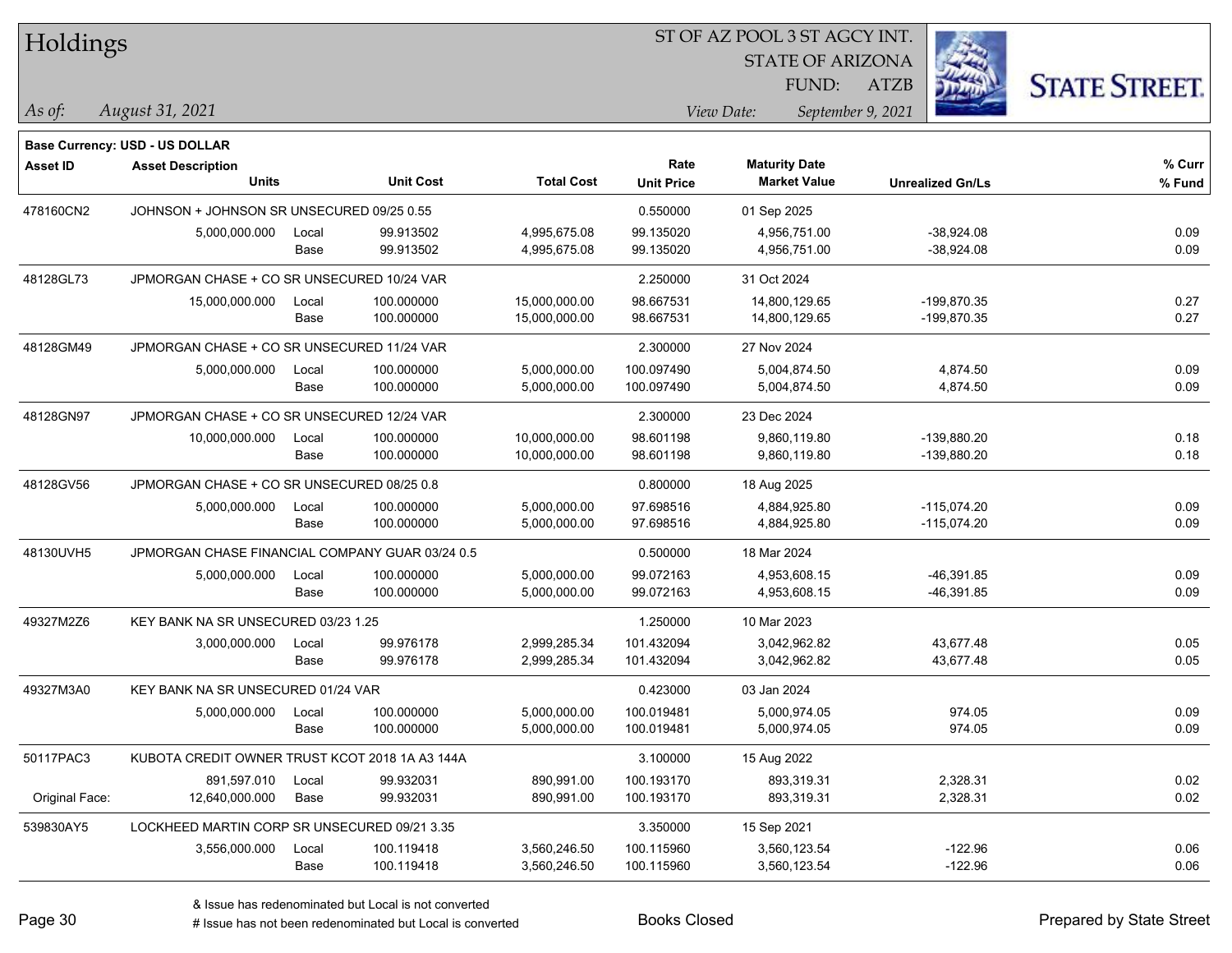| Holdings |
|----------|
|----------|

STATE OF ARIZONA

ATZB



*August 31, 2021 As of: View Date: September 9, 2021*

**Base Currency: USD - US DOLLAR**

FUND:

| <b>Asset ID</b> | <b>Asset Description</b><br><b>Units</b>               |       | <b>Unit Cost</b> | <b>Total Cost</b> | Rate<br><b>Unit Price</b> | <b>Maturity Date</b><br><b>Market Value</b> | <b>Unrealized Gn/Ls</b> | % Curr<br>% Fund |
|-----------------|--------------------------------------------------------|-------|------------------|-------------------|---------------------------|---------------------------------------------|-------------------------|------------------|
|                 |                                                        |       |                  |                   |                           |                                             |                         |                  |
| 571900BB4       | MARRIOTT INTERNATIONAL SR UNSECURED 04/24 3.6          |       |                  |                   | 3.600000                  | 15 Apr 2024                                 |                         |                  |
|                 | 3,000,000.000                                          | Local | 99.755625        | 2,992,668.74      | 106.687168                | 3,200,615.04                                | 207,946.30              | 0.06             |
|                 |                                                        | Base  | 99.755625        | 2,992,668.74      | 106.687168                | 3,200,615.04                                | 207,946.30              | 0.06             |
| 573284AY2       | MARTIN MARIETTA SR UNSECURED 07/23 0.65                |       |                  | 0.650000          | 15 Jul 2023               |                                             |                         |                  |
|                 | 5,000,000.000                                          | Local | 99.989937        | 4,999,496.83      | 100.231011                | 5.011.550.55                                | 12,053.72               | 0.09             |
|                 |                                                        | Base  | 99.989937        | 4,999,496.83      | 100.231011                | 5,011,550.55                                | 12,053.72               | 0.09             |
| 579780AR8       | MCCORMICK + CO SR UNSECURED 02/26 0.9                  |       |                  |                   | 0.900000                  | 15 Feb 2026                                 |                         |                  |
|                 | 5,000,000.000                                          | Local | 99.765643        | 4,988,282.15      | 98.822860                 | 4,941,143.00                                | -47,139.15              | 0.09             |
|                 |                                                        | Base  | 99.765643        | 4,988,282.15      | 98.822860                 | 4,941,143.00                                | -47,139.15              | 0.09             |
| 58013MFE9       | MCDONALD S CORP SR UNSECURED 04/23 3.35                |       |                  |                   | 3.350000                  | 01 Apr 2023                                 |                         |                  |
|                 | 3,250,000.000                                          | Local | 104.168730       | 3,385,483.73      | 104.397935                | 3,392,932.89                                | 7,449.16                | 0.06             |
|                 |                                                        | Base  | 104.168730       | 3,385,483.73      | 104.397935                | 3,392,932.89                                | 7,449.16                | 0.06             |
| 58933YAF2       | MERCK + CO INC SR UNSECURED 05/23 2.8                  |       |                  |                   | 2.800000                  | 18 May 2023                                 |                         |                  |
|                 | 10,000,000.000                                         | Local | 104.281729       | 10,428,172.89     | 104.152740                | 10,415,274.00                               | $-12,898.89$            | 0.19             |
|                 |                                                        | Base  | 104.281729       | 10,428,172.89     | 104.152740                | 10,415,274.00                               | $-12,898.89$            | 0.19             |
| 59217GEK1       | MET LIFE GLOB FUNDING I SECURED 144A 09/23 0.45        |       |                  | 0.450000          | 01 Sep 2023               |                                             |                         |                  |
|                 | 4,000,000.000                                          | Local | 99.990267        | 3,999,610.67      | 100.200542                | 4,008,021.68                                | 8,411.01                | 0.07             |
|                 |                                                        | Base  | 99.990267        | 3,999,610.67      | 100.200542                | 4,008,021.68                                | 8,411.01                | 0.07             |
| 594918BW3       | MICROSOFT CORP SR UNSECURED 02/22 2.4                  |       |                  |                   | 2.400000                  | 06 Feb 2022                                 |                         |                  |
|                 | 10,354,000.000                                         | Local | 100.210312       | 10,375,775.70     | 100.773318                | 10,434,069.35                               | 58,293.65               | 0.19             |
|                 |                                                        | Base  | 100.210312       | 10,375,775.70     | 100.773318                | 10,434,069.35                               | 58,293.65               | 0.19             |
| 60920LAE4       | MONDELEZ INTL HLDINGS NE COMPANY GUAR 144A 09/22 2.125 |       |                  |                   | 2.125000                  | 19 Sep 2022                                 |                         |                  |
|                 | 1,341,000.000                                          | Local | 101.793900       | 1,365,056.20      | 101.955345                | 1,367,221.18                                | 2,164.98                | 0.02             |
|                 |                                                        | Base  | 101.793900       | 1,365,056.20      | 101.955345                | 1,367,221.18                                | 2,164.98                | 0.02             |
| 637432NM3       | NATIONAL RURAL UTIL COOP COLLATERAL T 04/22 2.4        |       |                  |                   | 2.400000                  | 25 Apr 2022                                 |                         |                  |
|                 | 8,867,000.000                                          | Local | 101.012053       | 8,956,738.71      | 101.209412                | 8,974,238.56                                | 17,499.85               | 0.16             |
|                 |                                                        | Base  | 101.012053       | 8,956,738.71      | 101.209412                | 8,974,238.56                                | 17,499.85               | 0.16             |
| 63743HEQ1       | NATIONAL RURAL UTIL COOP SR UNSECURED 09/22 2.3        |       |                  |                   | 2.300000                  | 15 Sep 2022                                 |                         |                  |
|                 | 1,000,000.000                                          | Local | 101.813167       | 1,018,131.67      | 101.964032                | 1,019,640.32                                | 1,508.65                | 0.02             |
|                 |                                                        | Base  | 101.813167       | 1,018,131.67      | 101.964032                | 1,019,640.32                                | 1,508.65                | 0.02             |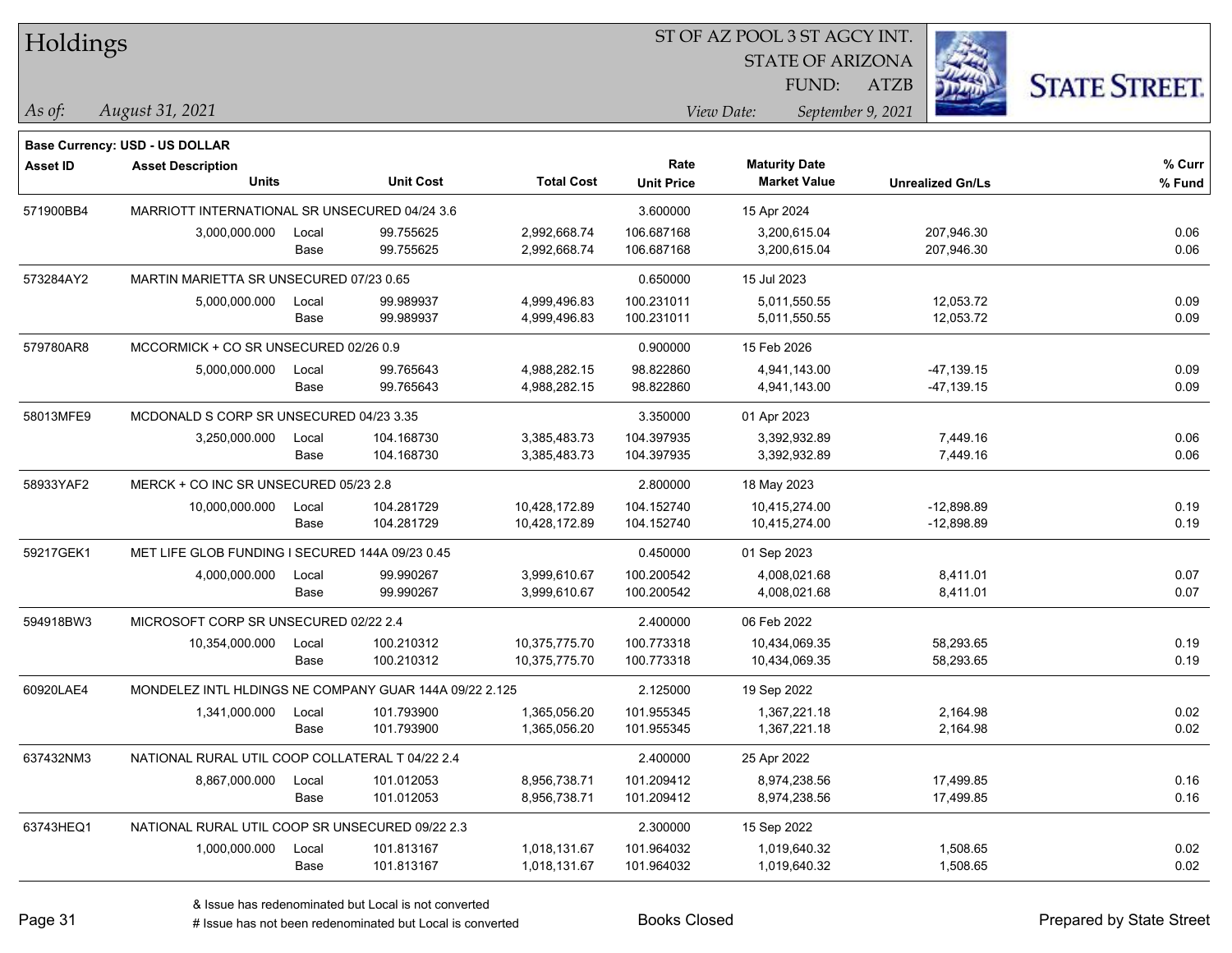| Holdings        |                                                                   |       |                  |                   |                   |                      | ST OF AZ POOL 3 ST AGCY INT. |                         |                      |  |  |
|-----------------|-------------------------------------------------------------------|-------|------------------|-------------------|-------------------|----------------------|------------------------------|-------------------------|----------------------|--|--|
|                 |                                                                   |       |                  |                   |                   |                      | <b>STATE OF ARIZONA</b>      |                         |                      |  |  |
|                 |                                                                   |       |                  |                   |                   |                      | FUND:<br><b>ATZB</b>         |                         | <b>STATE STREET.</b> |  |  |
| $\vert$ As of:  | August 31, 2021                                                   |       |                  |                   |                   | View Date:           | September 9, 2021            |                         |                      |  |  |
|                 |                                                                   |       |                  |                   |                   |                      |                              |                         |                      |  |  |
| <b>Asset ID</b> | <b>Base Currency: USD - US DOLLAR</b><br><b>Asset Description</b> |       |                  |                   | Rate              | <b>Maturity Date</b> |                              |                         | $%$ Curr             |  |  |
|                 | <b>Units</b>                                                      |       | <b>Unit Cost</b> | <b>Total Cost</b> | <b>Unit Price</b> | <b>Market Value</b>  |                              | <b>Unrealized Gn/Ls</b> | % Fund               |  |  |
| 63743HET5       | NATIONAL RURAL UTIL COOP SR UNSECURED 01/22 1.75                  |       |                  |                   | 1.750000          | 21 Jan 2022          |                              |                         |                      |  |  |
|                 | 4,533,000.000                                                     | Local | 100.594354       | 4,559,942.05      | 100.600546        | 4,560,222.75         |                              | 280.70                  | 0.08                 |  |  |
|                 |                                                                   | Base  | 100.594354       | 4,559,942.05      | 100.600546        | 4,560,222.75         |                              | 280.70                  | 0.08                 |  |  |
| 63743HEU2       | NATIONAL RURAL UTIL COOP SR UNSECURED 02/24 0.35                  |       |                  |                   | 0.350000          | 08 Feb 2024          |                              |                         |                      |  |  |
|                 | 10,000,000.000                                                    | Local | 99.943918        | 9,994,391.78      | 99.436417         | 9,943,641.70         |                              | $-50,750.08$            | 0.18                 |  |  |
|                 |                                                                   | Base  | 99.943918        | 9,994,391.78      | 99.436417         | 9,943,641.70         |                              | $-50,750.08$            | 0.18                 |  |  |
| 63743HEW8       | NATIONAL RURAL UTIL COOP SR UNSECURED 06/26 1                     |       |                  |                   | 1.000000          | 15 Jun 2026          |                              |                         |                      |  |  |
|                 | 15,000,000.000                                                    | Local | 99.768484        | 14,965,272.64     | 99.552467         | 14,932,870.05        |                              | -32,402.59              | 0.27                 |  |  |
|                 |                                                                   | Base  | 99.768484        | 14,965,272.64     | 99.552467         | 14,932,870.05        |                              | $-32,402.59$            | 0.27                 |  |  |
| 637639AC9       | NATIONAL SECS CLEARING SR UNSECURED 144A 12/23 0.4                |       |                  |                   | 0.400000          | 07 Dec 2023          |                              |                         |                      |  |  |
|                 | 5,000,000.000                                                     | Local | 99.906455        | 4,995,322.77      | 100.236030        | 5,011,801.50         |                              | 16,478.73               | 0.09                 |  |  |
|                 |                                                                   | Base  | 99.906455        | 4,995,322.77      | 100.236030        | 5,011,801.50         |                              | 16,478.73               | 0.09                 |  |  |
| 641062AQ7       | NESTLE HOLDINGS INC COMPANY GUAR 144A 01/24 0.375                 |       |                  |                   | 0.375000          | 15 Jan 2024          |                              |                         |                      |  |  |
|                 | 15,000,000.000                                                    | Local | 99.828508        | 14,974,276.17     | 99.716123         | 14,957,418.45        |                              | $-16,857.72$            | 0.27                 |  |  |
|                 |                                                                   | Base  | 99.828508        | 14,974,276.17     | 99.716123         | 14,957,418.45        |                              | $-16,857.72$            | 0.27                 |  |  |
| 65339KBU3       | NEXTERA ENERGY CAPITAL COMPANY GUAR 03/23 0.65                    |       |                  |                   | 0.650000          | 01 Mar 2023          |                              |                         |                      |  |  |
|                 | 10,000,000.000                                                    | Local | 99.992353        | 9,999,235.29      | 100.383247        | 10,038,324.70        |                              | 39,089.41               | 0.18                 |  |  |
|                 |                                                                   | Base  | 99.992353        | 9,999,235.29      | 100.383247        | 10,038,324.70        |                              | 39,089.41               | 0.18                 |  |  |
| 654740BQ1       | NISSAN MOTOR ACCEPTANCE SR UNSECURED 144A 03/24 1.05              |       |                  |                   | 1.050000          | 08 Mar 2024          |                              |                         |                      |  |  |
|                 | 7,000,000.000                                                     | Local | 99.992447        | 6,999,471.26      | 100.171872        | 7,012,031.04         |                              | 12,559.78               | 0.13                 |  |  |
|                 |                                                                   | Base  | 99.992447        | 6,999,471.26      | 100.171872        | 7,012,031.04         |                              | 12,559.78               | 0.13                 |  |  |
| 655844BG2       | NORFOLK SOUTHERN CORP SR UNSECURED 12/21 3.25                     |       |                  |                   | 3.250000          | 01 Dec 2021          |                              |                         |                      |  |  |
|                 | 4,000,000.000                                                     | Local | 100.000000       | 4,000,000.00      | 100.000000        | 4,000,000.00         |                              | 0.00                    | 0.07                 |  |  |
|                 |                                                                   | Base  | 100.000000       | 4,000,000.00      | 100.000000        | 4,000,000.00         |                              | 0.00                    | 0.07                 |  |  |
| 655844BJ6       | NORFOLK SOUTHERN CORP SR UNSECURED 04/22 3                        |       |                  |                   | 3.000000          | 01 Apr 2022          |                              |                         |                      |  |  |
|                 | 3,140,000.000                                                     | Local | 100.385743       | 3, 152, 112. 33   | 100.901889        | 3,168,319.31         |                              | 16,206.98               | 0.06                 |  |  |
|                 |                                                                   | Base  | 100.385743       | 3, 152, 112. 33   | 100.901889        | 3,168,319.31         |                              | 16,206.98               | 0.06                 |  |  |
| 665859AP9       | NORTHERN TRUST CORP SUBORDINATED 10/25 3.95                       |       |                  |                   | 3.950000          | 30 Oct 2025          |                              |                         |                      |  |  |
|                 | 4,455,000.000                                                     | Local | 113.286116       | 5,046,896.46      | 112.687450        | 5,020,225.90         |                              | $-26,670.56$            | 0.09                 |  |  |
|                 |                                                                   | Base  | 113.286116       | 5,046,896.46      | 112.687450        | 5,020,225.90         |                              | $-26,670.56$            | 0.09                 |  |  |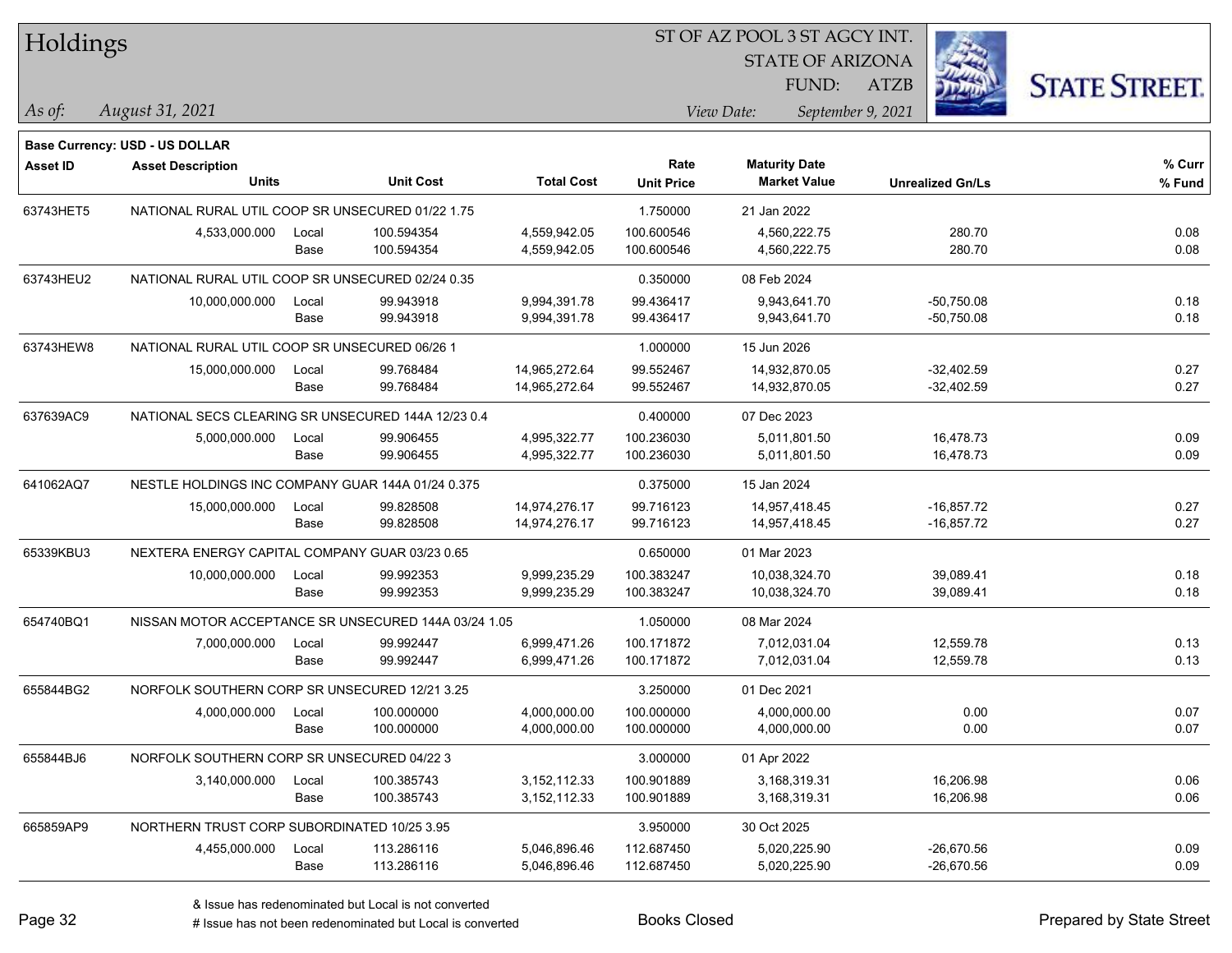| Holdings |  |
|----------|--|
|----------|--|

STATE OF ARIZONA FUND:

ATZB



*August 31, 2021 As of: View Date: September 9, 2021*

|                 | Base Currency: USD - US DOLLAR           |               |                          |                                |                           |                                             |                              |                  |
|-----------------|------------------------------------------|---------------|--------------------------|--------------------------------|---------------------------|---------------------------------------------|------------------------------|------------------|
| <b>Asset ID</b> | <b>Asset Description</b><br><b>Units</b> |               | <b>Unit Cost</b>         | <b>Total Cost</b>              | Rate<br><b>Unit Price</b> | <b>Maturity Date</b><br><b>Market Value</b> | <b>Unrealized Gn/Ls</b>      | % Curr<br>% Fund |
| 67066GAK0       | NVIDIA CORP SR UNSECURED 06/23 0.309     |               |                          |                                | 0.309000                  | 15 Jun 2023                                 |                              |                  |
|                 | 20,000,000.000                           | Local<br>Base | 100.000000<br>100.000000 | 20,000,000.00<br>20,000,000.00 | 100.187889<br>100.187889  | 20,037,577.80<br>20,037,577.80              | 37,577.80<br>37,577.80       | 0.36<br>0.36     |
| 68389XBB0       | ORACLE CORP SR UNSECURED 05/22 2.5       |               |                          |                                | 2.500000                  | 15 May 2022                                 |                              |                  |
|                 | 34,033,000.000                           | Local<br>Base | 101.214566<br>101.214566 | 34,446,353.10<br>34,446,353.10 | 101.196334<br>101.196334  | 34,440,148.35<br>34,440,148.35              | $-6,204.75$<br>$-6,204.75$   | 0.62<br>0.62     |
| 68389XBK0       | ORACLE CORP SR UNSECURED 09/21 1.9       |               |                          |                                | 1.900000                  | 15 Sep 2021                                 |                              |                  |
|                 | 1,164,000.000                            | Local<br>Base | 100.000000<br>100.000000 | 1,164,000.00<br>1,164,000.00   | 100.060377<br>100.060377  | 1,164,702.79<br>1,164,702.79                | 702.79<br>702.79             | 0.02<br>0.02     |
| 68389XBL8       | ORACLE CORP SR UNSECURED 09/23 2.4       |               |                          |                                | 2.400000                  | 15 Sep 2023                                 |                              |                  |
|                 | 6,700,000.000                            | Local<br>Base | 103.707446<br>103.707446 | 6,948,398.85<br>6,948,398.85   | 103.643000<br>103.643000  | 6,944,081.00<br>6,944,081.00                | $-4,317.85$<br>$-4,317.85$   | 0.12<br>0.12     |
| 68389XCC7       | ORACLE CORP SR UNSECURED 03/26 1.65      |               |                          |                                | 1.650000                  | 25 Mar 2026                                 |                              |                  |
|                 | 8,000,000.000                            | Local<br>Base | 99.956296<br>99.956296   | 7,996,503.66<br>7,996,503.66   | 101.758142<br>101.758142  | 8.140.651.36<br>8,140,651.36                | 144, 147. 70<br>144, 147. 70 | 0.15<br>0.15     |
| 713448EY0       | PEPSICO INC SR UNSECURED 05/23 0.75      |               |                          |                                | 0.750000                  | 01 May 2023                                 |                              |                  |
|                 | 4,888,000.000                            | Local<br>Base | 100.708707<br>100.708707 | 4,922,641.58<br>4,922,641.58   | 100.871566<br>100.871566  | 4,930,602.15<br>4,930,602.15                | 7,960.57<br>7,960.57         | 0.09<br>0.09     |
| 713448FB9       | PEPSICO INC SR UNSECURED 10/23 0.4       |               |                          |                                | 0.400000                  | 07 Oct 2023                                 |                              |                  |
|                 | 9,909,000.000                            | Local<br>Base | 100.146408<br>100.146408 | 9,923,507.61<br>9,923,507.61   | 100.334000<br>100.334000  | 9.942.096.06<br>9,942,096.06                | 18,588.45<br>18,588.45       | 0.18<br>0.18     |
| 717081DM2       | PFIZER INC SR UNSECURED 05/24 3.4        |               |                          |                                | 3.400000                  | 15 May 2024                                 |                              |                  |
|                 | 4,753,000.000                            | Local<br>Base | 107.721692<br>107.721692 | 5,120,012.03<br>5,120,012.03   | 107.798000<br>107.798000  | 5,123,638.94<br>5,123,638.94                | 3,626.91<br>3,626.91         | 0.09<br>0.09     |
| 717081ER0       | PFIZER INC SR UNSECURED 03/22 2.8        |               |                          |                                | 2.800000                  | 11 Mar 2022                                 |                              |                  |
|                 | 3,000,000.000                            | Local<br>Base | 99.998954<br>99.998954   | 2,999,968.63<br>2,999,968.63   | 101.383334<br>101.383334  | 3,041,500.02<br>3,041,500.02                | 41,531.39<br>41,531.39       | 0.05<br>0.05     |
| 718546AX2       | PHILLIPS 66 COMPANY GUAR 02/24 VAR       |               |                          |                                | 0.744750                  | 15 Feb 2024                                 |                              |                  |
|                 | 15,000,000.000                           | Local<br>Base | 100.000000<br>100.000000 | 15,000,000.00<br>15,000,000.00 | 100.087203<br>100.087203  | 15,013,080.45<br>15,013,080.45              | 13,080.45<br>13,080.45       | 0.27<br>0.27     |
|                 |                                          |               |                          |                                |                           |                                             |                              |                  |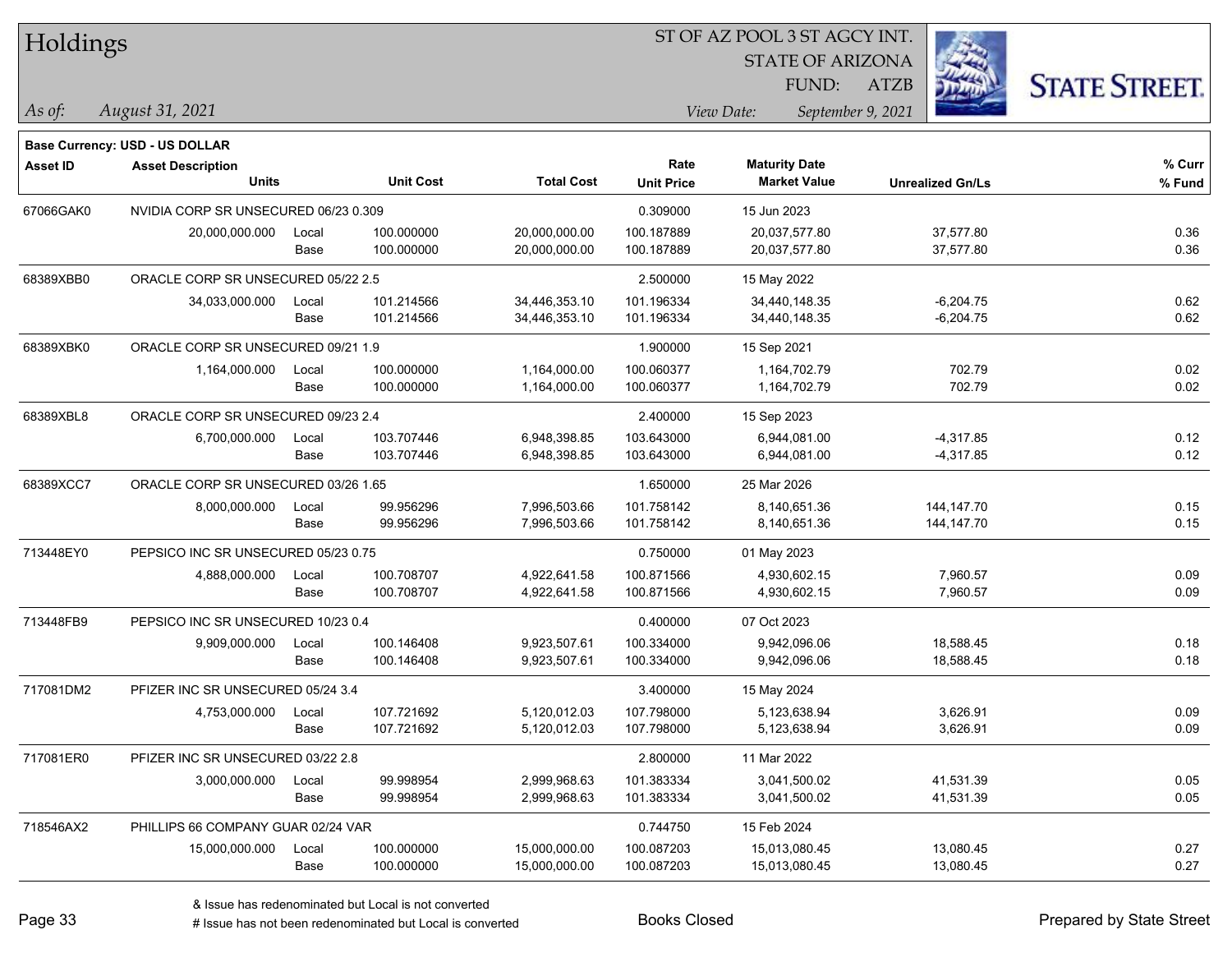| Holdings |
|----------|
|----------|

*As of: View Date: September 9, 2021*

STATE OF ARIZONA FUND:

ATZB



| As of: | August 31, 2021 |
|--------|-----------------|
|        |                 |

|                 | <b>Base Currency: USD - US DOLLAR</b>           |       |                  |                   |                   |                      |                         |        |
|-----------------|-------------------------------------------------|-------|------------------|-------------------|-------------------|----------------------|-------------------------|--------|
| <b>Asset ID</b> | <b>Asset Description</b>                        |       |                  |                   | Rate              | <b>Maturity Date</b> |                         | % Curr |
|                 | <b>Units</b>                                    |       | <b>Unit Cost</b> | <b>Total Cost</b> | <b>Unit Price</b> | <b>Market Value</b>  | <b>Unrealized Gn/Ls</b> | % Fund |
| 723484AH4       | PINNACLE WEST CAPITAL SR UNSECURED 06/25 1.3    |       |                  |                   | 1.300000          | 15 Jun 2025          |                         |        |
|                 | 12,000,000.000                                  | Local | 99.992460        | 11,999,095.14     | 100.937840        | 12.112.540.80        | 113,445.66              | 0.22   |
|                 |                                                 | Base  | 99.992460        | 11,999,095.14     | 100.937840        | 12,112,540.80        | 113,445.66              | 0.22   |
| 74005PBA1       | LINDE INC/CT COMPANY GUAR 02/22 2.45            |       |                  |                   | 2.450000          | 15 Feb 2022          |                         |        |
|                 | 3,000,000.000                                   | Local | 100.179259       | 3,005,377.76      | 100.464262        | 3,013,927.86         | 8,550.10                | 0.05   |
|                 |                                                 | Base  | 100.179259       | 3,005,377.76      | 100.464262        | 3,013,927.86         | 8,550.10                | 0.05   |
| 74256LEM7       | PRINCIPAL LFE GLB FND II SECURED 144A 04/24 VAR |       |                  |                   | 0.500000          | 12 Apr 2024          |                         |        |
|                 | 5,000,000.000                                   | Local | 100.000000       | 5,000,000.00      | 100.210498        | 5,010,524.90         | 10,524.90               | 0.09   |
|                 |                                                 | Base  | 100.000000       | 5,000,000.00      | 100.210498        | 5,010,524.90         | 10,524.90               | 0.09   |
| 742718FL8       | PROCTER + GAMBLE CO/THE SR UNSECURED 10/25 0.55 |       |                  |                   | 0.550000          | 29 Oct 2025          |                         |        |
|                 | 15,000,000.000                                  | Local | 99.865237        | 14,979,785.49     | 99.302266         | 14,895,339.90        | $-84,445.59$            | 0.27   |
|                 |                                                 | Base  | 99.865237        | 14,979,785.49     | 99.302266         | 14,895,339.90        | $-84,445.59$            | 0.27   |
| 742718FP9       | PROCTER + GAMBLE CO/THE SR UNSECURED 04/26 1    |       |                  |                   | 1.000000          | 23 Apr 2026          |                         |        |
|                 | 5,500,000.000                                   | Local | 99.963798        | 5,498,008.88      | 100.587965        | 5.532.338.08         | 34,329.20               | 0.10   |
|                 |                                                 | Base  | 99.963798        | 5,498,008.88      | 100.587965        | 5,532,338.08         | 34,329.20               | 0.10   |
| 771196BR2       | ROCHE HOLDINGS INC COMPANY GUAR 144A 03/24 VAR  |       |                  |                   | 0.290000          | 05 Mar 2024          |                         |        |
|                 | 7,000,000.000                                   | Local | 100.000000       | 7,000,000.00      | 100.311015        | 7,021,771.05         | 21,771.05               | 0.13   |
|                 |                                                 | Base  | 100.000000       | 7,000,000.00      | 100.311015        | 7,021,771.05         | 21,771.05               | 0.13   |
| 78014RAP5       | ROYAL BANK OF CANADA SR UNSECURED 09/21 VAR     |       |                  |                   | 0.484500          | 21 Sep 2021          |                         |        |
|                 | 10,000,000.000                                  | Local | 99.996458        | 9,999,645.81      | 100.020437        | 10,002,043.70        | 2,397.89                | 0.18   |
|                 |                                                 | Base  | 99.996458        | 9,999,645.81      | 100.020437        | 10,002,043.70        | 2,397.89                | 0.18   |
| 78014RAQ3       | ROYAL BANK OF CANADA SR UNSECURED 10/21 VAR     |       |                  |                   | 3.000000          | 22 Oct 2021          |                         |        |
|                 | 10,000,000.000                                  | Local | 100.000000       | 10,000,000.00     | 100.371007        | 10,037,100.70        | 37,100.70               | 0.18   |
|                 |                                                 | Base  | 100.000000       | 10,000,000.00     | 100.371007        | 10,037,100.70        | 37,100.70               | 0.18   |
| 78014RBX7       | ROYAL BANK OF CANADA SR UNSECURED 01/25 VAR     |       |                  |                   | 2.300000          | 30 Jan 2025          |                         |        |
|                 | 10,000,000.000                                  | Local | 100.000000       | 10,000,000.00     | 100.359923        | 10,035,992.30        | 35,992.30               | 0.18   |
|                 |                                                 | Base  | 100.000000       | 10,000,000.00     | 100.359923        | 10,035,992.30        | 35,992.30               | 0.18   |
| 78014RCM0       | ROYAL BANK OF CANADA SR UNSECURED 03/25 VAR     |       |                  |                   | 1.500000          | 27 Mar 2025          |                         |        |
|                 | 10,000,000.000                                  | Local | 100.000000       | 10,000,000.00     | 101.736000        | 10,173,600.00        | 173,600.00              | 0.18   |
|                 |                                                 | Base  | 100.000000       | 10,000,000.00     | 101.736000        | 10,173,600.00        | 173,600.00              | 0.18   |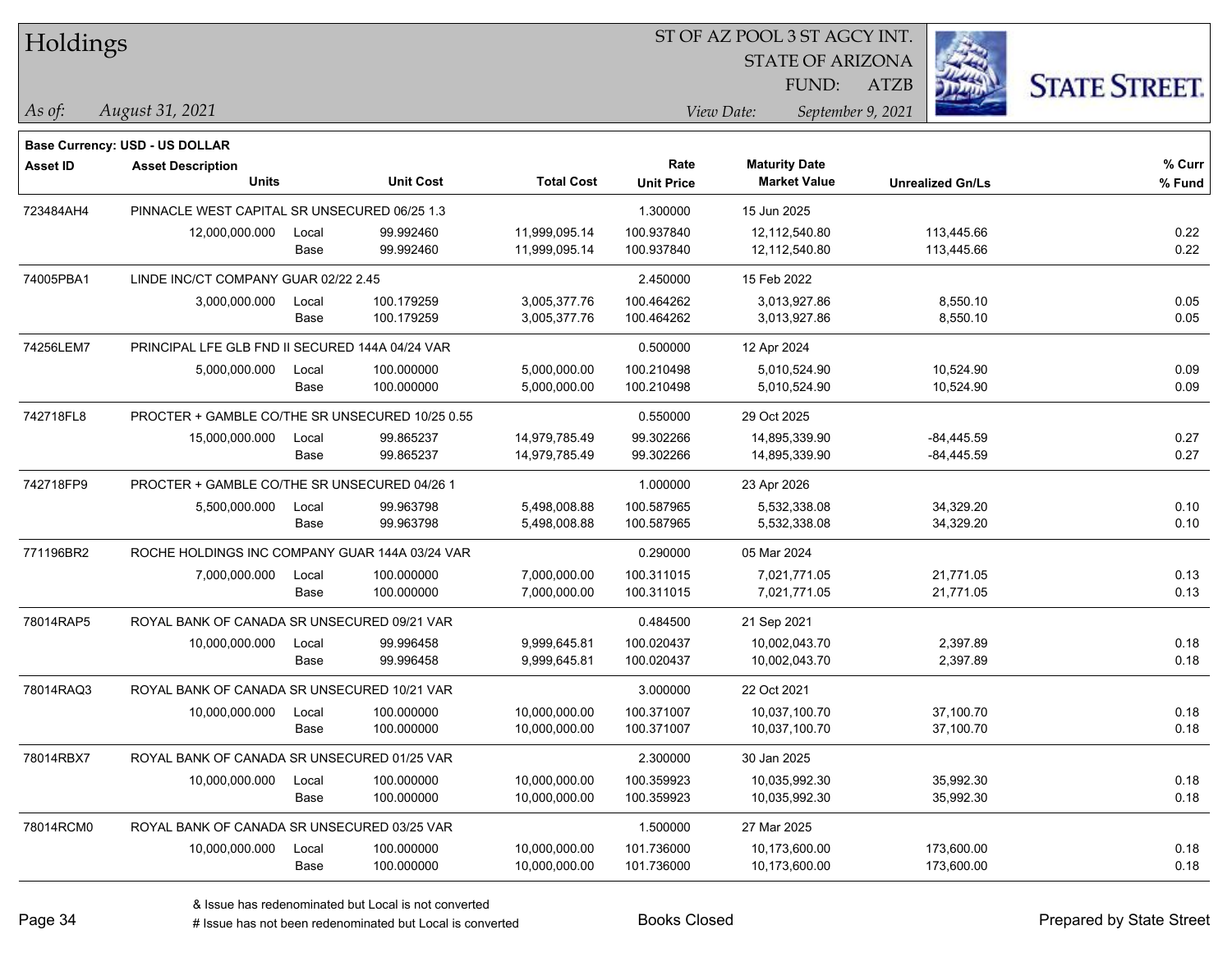| Holdings        |                                                 |               |                          |                              |                           |                                             |                                |                      |
|-----------------|-------------------------------------------------|---------------|--------------------------|------------------------------|---------------------------|---------------------------------------------|--------------------------------|----------------------|
|                 |                                                 |               |                          |                              |                           | <b>STATE OF ARIZONA</b><br>FUND:            | <b>ATZB</b>                    |                      |
|                 |                                                 |               |                          |                              |                           |                                             |                                | <b>STATE STREET.</b> |
| $\vert$ As of:  | August 31, 2021                                 |               |                          |                              |                           | View Date:                                  | September 9, 2021              |                      |
|                 | <b>Base Currency: USD - US DOLLAR</b>           |               |                          |                              |                           |                                             |                                |                      |
| <b>Asset ID</b> | <b>Asset Description</b><br><b>Units</b>        |               | <b>Unit Cost</b>         | <b>Total Cost</b>            | Rate<br><b>Unit Price</b> | <b>Maturity Date</b><br><b>Market Value</b> | <b>Unrealized Gn/Ls</b>        | % Curr<br>% Fund     |
|                 |                                                 |               |                          |                              |                           |                                             |                                |                      |
| 78014RDC1       | ROYAL BANK OF CANADA SR UNSECURED 10/25 VAR     |               |                          |                              | 0.625000                  | 09 Oct 2025                                 |                                |                      |
|                 | 5,000,000.000                                   | Local<br>Base | 100.000000<br>100.000000 | 5,000,000.00<br>5,000,000.00 | 95.050000<br>95.050000    | 4,752,500.00<br>4,752,500.00                | $-247,500.00$<br>$-247,500.00$ | 0.09<br>0.09         |
|                 |                                                 |               |                          |                              |                           |                                             |                                |                      |
| 78015K7L2       | ROYAL BANK OF CANADA SR UNSECURED 01/24 0.425   |               |                          |                              | 0.425000                  | 19 Jan 2024                                 |                                |                      |
|                 | 15,000,000.000                                  | Local         | 99.997616                | 14,999,642.46                | 99.814362                 | 14,972,154.30                               | $-27,488.16$                   | 0.27                 |
|                 |                                                 | Base          | 99.997616                | 14,999,642.46                | 99.814362                 | 14,972,154.30                               | $-27,488.16$                   | 0.27                 |
| 78446YAA1       | SLM STUDENT LOAN TRUST SLMA 2012 2 A            |               |                          |                              | 0.784380                  | 25 Jan 2029                                 |                                |                      |
|                 | 816,128.530                                     | Local         | 100.000000               | 816,128.53                   | 98.258870                 | 801,918.67                                  | $-14,209.86$                   | 0.01                 |
| Original Face:  | 2,838,688.000                                   | Base          | 100.000000               | 816,128.53                   | 98.258870                 | 801,918.67                                  | $-14,209.86$                   | 0.01                 |
| 79466LAG9       | SALESFORCE.COM INC SR UNSECURED 07/24 0.625     |               |                          |                              | 0.625000                  | 15 Jul 2024                                 |                                |                      |
|                 | 5,000,000.000                                   | Local         | 99.956068                | 4,997,803.40                 | 100.218199                | 5,010,909.95                                | 13,106.55                      | 0.09                 |
|                 |                                                 | Base          | 99.956068                | 4,997,803.40                 | 100.218199                | 5,010,909.95                                | 13,106.55                      | 0.09                 |
| 842587CU9       | SOUTHERN CO SR UNSECURED 07/23 2.95             |               |                          |                              | 2.950000                  | 01 Jul 2023                                 |                                |                      |
|                 | 10,000,000.000                                  | Local         | 103.935383               | 10,393,538.33                | 104.153662                | 10,415,366.20                               | 21,827.87                      | 0.19                 |
|                 |                                                 | Base          | 103.935383               | 10,393,538.33                | 104.153662                | 10,415,366.20                               | 21,827.87                      | 0.19                 |
| 8426EPAA6       | SOUTHERN CO GAS CAPITAL COMPANY GUAR 10/23 2.45 |               |                          |                              | 2.450000                  | 01 Oct 2023                                 |                                |                      |
|                 | 15,000,000.000                                  | Local         | 103.681719               | 15,552,257.88                | 103.744332                | 15,561,649.80                               | 9,391.92                       | 0.28                 |
|                 |                                                 | Base          | 103.681719               | 15,552,257.88                | 103.744332                | 15,561,649.80                               | 9,391.92                       | 0.28                 |
| 855244AG4       | STARBUCKS CORP SR UNSECURED 06/22 2.7           |               |                          |                              | 2.700000                  | 15 Jun 2022                                 |                                |                      |
|                 | 9,055,000.000                                   | Local         | 101.549381               | 9,195,296.49                 | 101.524642                | 9,193,056.33                                | $-2,240.16$                    | 0.16                 |
|                 |                                                 | Base          | 101.549381               | 9,195,296.49                 | 101.524642                | 9,193,056.33                                | $-2,240.16$                    | 0.16                 |
| 863667BA8       | STRYKER CORP SR UNSECURED 06/25 1.15            |               |                          |                              | 1.150000                  | 15 Jun 2025                                 |                                |                      |
|                 | 5,000,000.000                                   | Local         | 99.824824                | 4,991,241.19                 | 100.532201                | 5,026,610.05                                | 35,368.86                      | 0.09                 |
|                 |                                                 | Base          | 99.824824                | 4,991,241.19                 | 100.532201                | 5,026,610.05                                | 35,368.86                      | 0.09                 |
| 86787EBE6       | TRUIST BANK SR UNSECURED 05/22 2.8              |               |                          |                              | 2.800000                  | 17 May 2022                                 |                                |                      |
|                 |                                                 |               |                          |                              |                           |                                             | 167,637.75                     |                      |
|                 | 10,000,000.000                                  | Local<br>Base | 99.987995<br>99.987995   | 9,998,799.45<br>9,998,799.45 | 101.664372<br>101.664372  | 10,166,437.20<br>10,166,437.20              | 167,637.75                     | 0.18<br>0.18         |
|                 |                                                 |               |                          |                              |                           |                                             |                                |                      |
| 87612EBD7       | TARGET CORP SR UNSECURED 07/24 3.5              |               |                          |                              | 3.500000                  | 01 Jul 2024                                 |                                |                      |
|                 | 3,678,000.000                                   | Local<br>Base | 108.611935<br>108.611935 | 3,994,746.97<br>3,994,746.97 | 108.404859<br>108.404859  | 3,987,130.71<br>3,987,130.71                | $-7,616.26$<br>$-7,616.26$     | 0.07<br>0.07         |
|                 |                                                 |               |                          |                              |                           |                                             |                                |                      |

**CONSTRUCTION** 

 $TT.1.1:$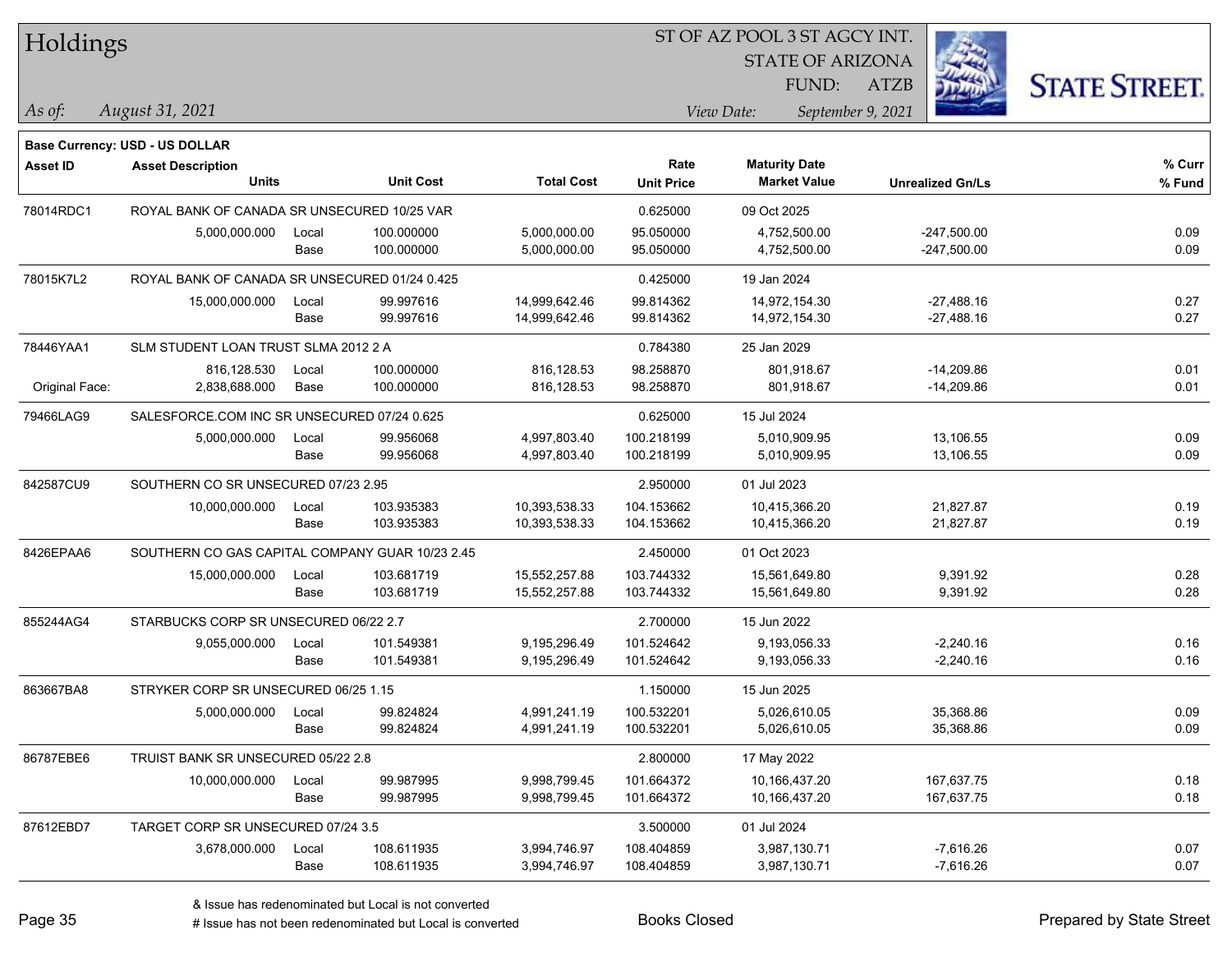*August 31, 2021 As of: View Date: September 9, 2021* Holdings **Base Currency: USD - US DOLLAR**

#### ST OF AZ POOL 3 ST AGCY INT.

STATE OF ARIZONA FUND:

ATZB



| <b>Asset ID</b> | <b>Asset Description</b>                         |       |                  |                   | Rate              | <b>Maturity Date</b> |                         | % Curr |
|-----------------|--------------------------------------------------|-------|------------------|-------------------|-------------------|----------------------|-------------------------|--------|
|                 | <b>Units</b>                                     |       | <b>Unit Cost</b> | <b>Total Cost</b> | <b>Unit Price</b> | <b>Market Value</b>  | <b>Unrealized Gn/Ls</b> | % Fund |
| 880591ER9       | TENN VALLEY AUTHORITY SR UNSECURED 09/24 2.875   |       |                  |                   | 2.875000          | 15 Sep 2024          |                         |        |
|                 | 21,515,000.000                                   | Local | 107.373010       | 23,101,303.13     | 107.019898        | 23,025,331.05        | $-75,972.08$            | 0.41   |
|                 |                                                  | Base  | 107.373010       | 23,101,303.13     | 107.019898        | 23,025,331.05        | $-75,972.08$            | 0.41   |
| 88579YAX9       | 3M COMPANY SR UNSECURED 03/23 2.25               |       |                  |                   | 2.250000          | 15 Mar 2023          |                         |        |
|                 | 1,500,000.000                                    | Local | 102.651556       | 1,539,773.34      | 102.772533        | 1,541,588.00         | 1,814.66                | 0.03   |
|                 |                                                  | Base  | 102.651556       | 1,539,773.34      | 102.772533        | 1,541,588.00         | 1,814.66                | 0.03   |
| 89114Q3J5       | TORONTO DOMINION BANK SR UNSECURED 07/22 VAR     |       |                  |                   | 0.488250          | 22 Jul 2022          |                         |        |
|                 | 5,000,000.000                                    | Local | 100.000000       | 5,000,000.00      | 100.000339        | 5,000,016.95         | 16.95                   | 0.09   |
|                 |                                                  | Base  | 100.000000       | 5,000,000.00      | 100.000339        | 5,000,016.95         | 16.95                   | 0.09   |
| 89114Q5A2       | TORONTO DOMINION BANK SR UNSECURED 08/24 VAR     |       |                  |                   | 2.450000          | 14 Aug 2024          |                         |        |
|                 | 10,000,000.000                                   | Local | 100.000000       | 10,000,000.00     | 101.921055        | 10,192,105.50        | 192,105.50              | 0.18   |
|                 |                                                  | Base  | 100.000000       | 10,000,000.00     | 101.921055        | 10,192,105.50        | 192,105.50              | 0.18   |
| 89114QCR7       | TORONTO DOMINION BANK SR UNSECURED 03/24 VAR     |       |                  |                   | 0.405000          | 04 Mar 2024          |                         |        |
|                 | 11,000,000.000                                   | Local | 100.000000       | 11,000,000.00     | 100.373714        | 11,041,108.54        | 41,108.54               | 0.20   |
|                 |                                                  | Base  | 100.000000       | 11,000,000.00     | 100.373714        | 11,041,108.54        | 41,108.54               | 0.20   |
| 89114TZA3       | TORONTO DOMINION BANK SR UNSECURED 06/23 0.3     |       |                  |                   | 0.300000          | 02 Jun 2023          |                         |        |
|                 | 22,000,000.000                                   | Local | 99.952667        | 21,989,586.67     | 99.886401         | 21,975,008.22        | $-14,578.45$            | 0.39   |
|                 |                                                  | Base  | 99.952667        | 21,989,586.67     | 99.886401         | 21,975,008.22        | $-14,578.45$            | 0.39   |
| 89236TFX8       | TOYOTA MOTOR CREDIT CORP SR UNSECURED 04/22 2.65 |       |                  |                   | 2.650000          | 12 Apr 2022          |                         |        |
|                 | 13,000,000.000                                   | Local | 99.987182        | 12,998,333.60     | 101.501795        | 13,195,233.35        | 196,899.75              | 0.24   |
|                 |                                                  | Base  | 99.987182        | 12,998,333.60     | 101.501795        | 13,195,233.35        | 196,899.75              | 0.24   |
| 89236TGT6       | TOYOTA MOTOR CREDIT CORP SR UNSECURED 02/25 1.8  |       |                  |                   | 1.800000          | 13 Feb 2025          |                         |        |
|                 | 10,000,000.000                                   | Local | 99.953756        | 9,995,375.64      | 103.120131        | 10,312,013.10        | 316,637.46              | 0.18   |
|                 |                                                  | Base  | 99.953756        | 9,995,375.64      | 103.120131        | 10,312,013.10        | 316,637.46              | 0.18   |
| 89236THH1       | TOYOTA MOTOR CREDIT CORP SR UNSECURED 09/25 0.62 |       |                  |                   | 0.620000          | 16 Sep 2025          |                         |        |
|                 | 5,000,000.000                                    | Local | 100.000000       | 5,000,000.00      | 98.151748         | 4,907,587.40         | $-92,412.60$            | 0.09   |
|                 |                                                  | Base  | 100.000000       | 5,000,000.00      | 98.151748         | 4,907,587.40         | $-92,412.60$            | 0.09   |
| 89236THM0       | TOYOTA MOTOR CREDIT CORP SR UNSECURED 10/22 0.35 |       |                  |                   | 0.350000          | 14 Oct 2022          |                         |        |
|                 | 10,000,000.000                                   | Local | 99.950121        | 9,995,012.09      | 100.137821        | 10,013,782.10        | 18,770.01               | 0.18   |
|                 |                                                  | Base  | 99.950121        | 9,995,012.09      | 100.137821        | 10,013,782.10        | 18,770.01               | 0.18   |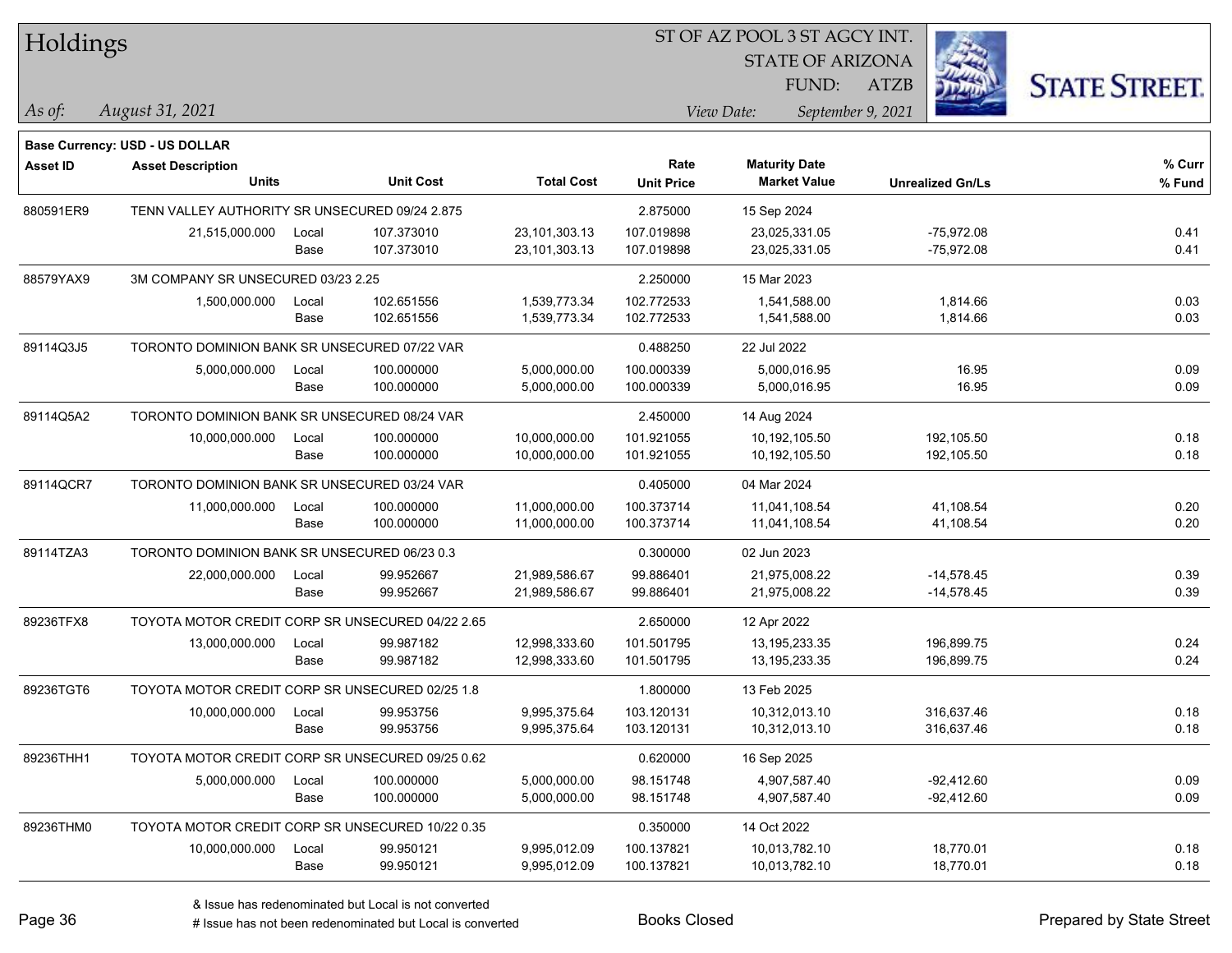| Holdings        |                                                  |       |                  |                   |                   | ST OF AZ POOL 3 ST AGCY INT. |                         |                         |                      |
|-----------------|--------------------------------------------------|-------|------------------|-------------------|-------------------|------------------------------|-------------------------|-------------------------|----------------------|
|                 |                                                  |       |                  |                   |                   |                              | <b>STATE OF ARIZONA</b> |                         |                      |
|                 |                                                  |       |                  |                   |                   |                              | FUND:<br><b>ATZB</b>    |                         | <b>STATE STREET.</b> |
| $\vert$ As of:  | August 31, 2021                                  |       |                  |                   |                   | View Date:                   | September 9, 2021       |                         |                      |
|                 | <b>Base Currency: USD - US DOLLAR</b>            |       |                  |                   |                   |                              |                         |                         |                      |
| <b>Asset ID</b> | <b>Asset Description</b>                         |       |                  |                   | Rate              | <b>Maturity Date</b>         |                         |                         | % Curr               |
|                 | <b>Units</b>                                     |       | <b>Unit Cost</b> | <b>Total Cost</b> | <b>Unit Price</b> | <b>Market Value</b>          |                         | <b>Unrealized Gn/Ls</b> | % Fund               |
| 89236THQ1       | TOYOTA MOTOR CREDIT CORP SR UNSECURED 10/25 0.65 |       |                  |                   | 0.650000          | 09 Oct 2025                  |                         |                         |                      |
|                 | 5,000,000.000                                    | Local | 100.000000       | 5,000,000.00      | 98.016113         | 4,900,805.65                 |                         | $-99, 194.35$           | 0.09                 |
|                 |                                                  | Base  | 100.000000       | 5,000,000.00      | 98.016113         | 4,900,805.65                 |                         | $-99, 194.35$           | 0.09                 |
| 89236THS7       | TOYOTA MOTOR CREDIT CORP SR UNSECURED 06/22 VAR  |       |                  |                   | 0.350000          | 13 Jun 2022                  |                         |                         |                      |
|                 | 10,000,000.000                                   | Local | 100.000000       | 10,000,000.00     | 100.128647        | 10,012,864.70                |                         | 12,864.70               | 0.18                 |
|                 |                                                  | Base  | 100.000000       | 10,000,000.00     | 100.128647        | 10,012,864.70                |                         | 12,864.70               | 0.18                 |
| 89236TJD8       | TOYOTA MOTOR CREDIT CORP SR UNSECURED 04/23 0.4  |       |                  |                   | 0.400000          | 06 Apr 2023                  |                         |                         |                      |
|                 | 12,000,000.000                                   | Local | 99.935155        | 11,992,218.65     | 100.191792        | 12,023,015.04                |                         | 30,796.39               | 0.22                 |
|                 |                                                  | Base  | 99.935155        | 11,992,218.65     | 100.191792        | 12,023,015.04                |                         | 30,796.39               | 0.22                 |
| 89788JAA7       | TRUIST BANK SR UNSECURED 03/25 1.5               |       |                  |                   | 1.500000          | 10 Mar 2025                  |                         |                         |                      |
|                 | 2,000,000.000                                    | Local | 99.855949        | 1,997,118.98      | 102.429288        | 2,048,585.76                 |                         | 51,466.78               | 0.04                 |
|                 |                                                  | Base  | 99.855949        | 1,997,118.98      | 102.429288        | 2,048,585.76                 |                         | 51,466.78               | 0.04                 |
| 89788MAF9       | TRUIST FINANCIAL CORP SR UNSECURED 06/25 VAR     |       |                  |                   | 0.450000          | 09 Jun 2025                  |                         |                         |                      |
|                 | 15,000,000.000                                   | Local | 100.000000       | 15,000,000.00     | 100.193056        | 15,028,958.40                |                         | 28,958.40               | 0.27                 |
|                 |                                                  | Base  | 100.000000       | 15,000,000.00     | 100.193056        | 15,028,958.40                |                         | 28,958.40               | 0.27                 |
| 90327QD48       | USAA CAPITAL CORP SR UNSECURED 144A 05/23 1.5    |       |                  |                   | 1.500000          | 01 May 2023                  |                         |                         |                      |
|                 | 2,000,000.000                                    | Local | 101.978425       | 2,039,568.49      | 101.991701        | 2,039,834.02                 |                         | 265.53                  | 0.04                 |
|                 |                                                  | Base  | 101.978425       | 2,039,568.49      | 101.991701        | 2,039,834.02                 |                         | 265.53                  | 0.04                 |
| 90331HNV1       | US BANK NA CINCINNATI SR UNSECURED 07/23 3.4     |       |                  |                   | 3.400000          | 24 Jul 2023                  |                         |                         |                      |
|                 | 2,775,000.000                                    | Local | 105.280615       | 2,921,537.06      | 105.651000        | 2,931,815.25                 |                         | 10,278.19               | 0.05                 |
|                 |                                                  | Base  | 105.280615       | 2,921,537.06      | 105.651000        | 2,931,815.25                 |                         | 10,278.19               | 0.05                 |
| 904764BF3       | UNILEVER CAPITAL CORP COMPANY GUAR 03/22 3       |       |                  |                   | 3.000000          | 07 Mar 2022                  |                         |                         |                      |
|                 | 10,000,000.000                                   | Local | 100.684454       | 10,068,445.43     | 101.442561        | 10,144,256.10                |                         | 75,810.67               | 0.18                 |
|                 |                                                  | Base  | 100.684454       | 10,068,445.43     | 101.442561        | 10,144,256.10                |                         | 75,810.67               | 0.18                 |
| 904764BJ5       | UNILEVER CAPITAL CORP COMPANY GUAR 09/23 0.375   |       |                  |                   | 0.375000          | 14 Sep 2023                  |                         |                         |                      |
|                 | 3,000,000.000                                    | Local | 99.913147        | 2,997,394.41      | 100.130505        | 3,003,915.15                 |                         | 6,520.74                | 0.05                 |
|                 |                                                  | Base  | 99.913147        | 2,997,394.41      | 100.130505        | 3,003,915.15                 |                         | 6,520.74                | 0.05                 |
| 91159HHX1       | US BANCORP SR UNSECURED 07/24 2.4                |       |                  |                   | 2.400000          | 30 Jul 2024                  |                         |                         |                      |
|                 | 2,000,000.000                                    | Local | 99.943012        | 1,998,860.24      | 105.289976        | 2,105,799.52                 |                         | 106,939.28              | 0.04                 |
|                 |                                                  | Base  | 99.943012        | 1,998,860.24      | 105.289976        | 2,105,799.52                 |                         | 106,939.28              | 0.04                 |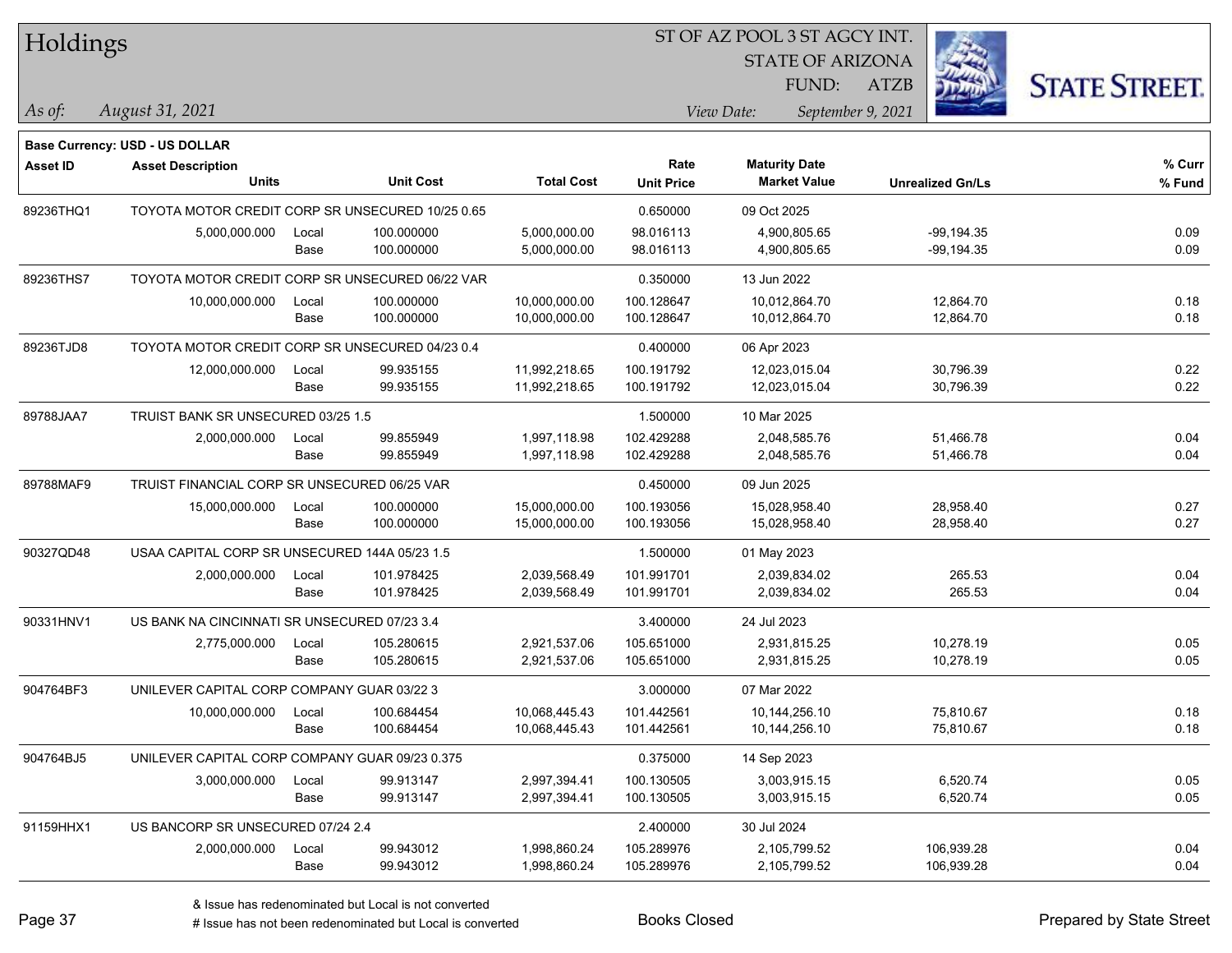| Holdings |
|----------|
|----------|

STATE OF ARIZONA FUND:

ATZB



*As of: View Date: September 9, 2021*

| As of: | August 31, 2021 |  |
|--------|-----------------|--|
|        |                 |  |

|                 | Base Currency: USD - US DOLLAR                 |                                    |                          |                                |                           |                                             |                          |                  |
|-----------------|------------------------------------------------|------------------------------------|--------------------------|--------------------------------|---------------------------|---------------------------------------------|--------------------------|------------------|
| <b>Asset ID</b> | <b>Asset Description</b><br><b>Units</b>       |                                    | <b>Unit Cost</b>         | <b>Total Cost</b>              | Rate<br><b>Unit Price</b> | <b>Maturity Date</b><br><b>Market Value</b> | <b>Unrealized Gn/Ls</b>  | % Curr<br>% Fund |
| 9127965G0       |                                                | <b>TREASURY BILL 12/21 0.00000</b> |                          |                                | 0.010000                  | 02 Dec 2021                                 |                          |                  |
|                 | 40,000,000.000                                 | Local<br>Base                      | 99.972400<br>99.972400   | 39,988,960.00<br>39,988,960.00 | 99.988457<br>99.988457    | 39,995,382.80<br>39,995,382.80              | 6,422.80<br>6,422.80     | 0.72<br>0.72     |
| 912828F96       |                                                | US TREASURY N/B 10/21 2            |                          |                                | 2.000000                  | 31 Oct 2021                                 |                          |                  |
|                 | 40,000,000.000                                 | Local<br>Base                      | 100.310892<br>100.310892 | 40,124,356.62<br>40,124,356.62 | 100.318348<br>100.318348  | 40,127,339.20<br>40,127,339.20              | 2,982.58<br>2,982.58     | 0.72<br>0.72     |
| 91282CBQ3       | US TREASURY N/B 02/26 0.5                      |                                    |                          |                                | 0.500000                  | 28 Feb 2026                                 |                          |                  |
|                 | 20,000,000.000                                 | Local<br>Base                      | 98.679473<br>98.679473   | 19,735,894.66<br>19,735,894.66 | 99.101562<br>99.101562    | 19,820,312.40<br>19,820,312.40              | 84,417.74<br>84,417.74   | 0.36<br>0.36     |
| 91324PDM1       | UNITEDHEALTH GROUP INC SR UNSECURED 02/24 3.5  |                                    |                          |                                | 3.500000                  | 15 Feb 2024                                 |                          |                  |
|                 | 10,000,000.000                                 | Local<br>Base                      | 107.031521<br>107.031521 | 10,703,152.14<br>10,703,152.14 | 107.265596<br>107.265596  | 10,726,559.60<br>10,726,559.60              | 23,407.46<br>23,407.46   | 0.19<br>0.19     |
| 92343VGE8       | VERIZON COMMUNICATIONS SR UNSECURED 03/26 VAR  |                                    |                          |                                | 0.840000                  | 20 Mar 2026                                 |                          |                  |
|                 | 12,000,000.000                                 | Local<br>Base                      | 100.000000<br>100.000000 | 12,000,000.00<br>12,000,000.00 | 101.701000<br>101.701000  | 12,204,120.00<br>12,204,120.00              | 204,120.00<br>204,120.00 | 0.22<br>0.22     |
| 92343VGF5       | VERIZON COMMUNICATIONS SR UNSECURED 03/24 0.75 |                                    |                          |                                | 0.750000                  | 22 Mar 2024                                 |                          |                  |
|                 | 3,000,000.000                                  | Local<br>Base                      | 99.994892<br>99.994892   | 2,999,846.77<br>2,999,846.77   | 100.379719<br>100.379719  | 3,011,391.57<br>3,011,391.57                | 11,544.80<br>11,544.80   | 0.05<br>0.05     |
| 92343VGG3       | VERIZON COMMUNICATIONS SR UNSECURED 03/26 1.45 |                                    |                          |                                | 1.450000                  | 20 Mar 2026                                 |                          |                  |
|                 | 8,000,000.000                                  | Local<br>Base                      | 100.485958<br>100.485958 | 8,038,876.60<br>8,038,876.60   | 101.338970<br>101.338970  | 8,107,117.60<br>8,107,117.60                | 68,241.00<br>68,241.00   | 0.15<br>0.15     |
| 92347YAA2       | VERIZON OWNER TRUST VZOT 2019 A A1A            |                                    |                          |                                | 2.930000                  | 20 Sep 2023                                 |                          |                  |
| Original Face:  | 4,148,773.760<br>8,000,000.000                 | Local<br>Base                      | 99.990932<br>99.990932   | 4,148,397.55<br>4,148,397.55   | 101.012250<br>101.012250  | 4,190,769.72<br>4,190,769.72                | 42,372.17<br>42,372.17   | 0.08<br>0.08     |
| 92348CAA9       | VERIZON OWNER TRUST VZOT 2020 C A              |                                    |                          |                                | 0.410000                  | 21 Apr 2025                                 |                          |                  |
| Original Face:  | 20,000,000.000<br>20,000,000.000               | Local<br>Base                      | 99.986785<br>99.986785   | 19,997,357.03<br>19,997,357.03 | 100.248500<br>100.248500  | 20,049,700.00<br>20,049,700.00              | 52,342.97<br>52,342.97   | 0.36<br>0.36     |
| 92348TAA2       | VERIZON OWNER TRUST VZOT 2020 A A1A            |                                    |                          |                                | 1.850000                  | 22 Jul 2024                                 |                          |                  |
| Original Face:  | 5,500,000.000<br>5,500,000.000                 | Local<br>Base                      | 99.992449<br>99.992449   | 5,499,584.67<br>5,499,584.67   | 101.498160<br>101.498160  | 5,582,398.80<br>5,582,398.80                | 82,814.13<br>82,814.13   | 0.10<br>0.10     |
|                 |                                                |                                    |                          |                                |                           |                                             |                          |                  |

& Issue has redenominated but Local is not converted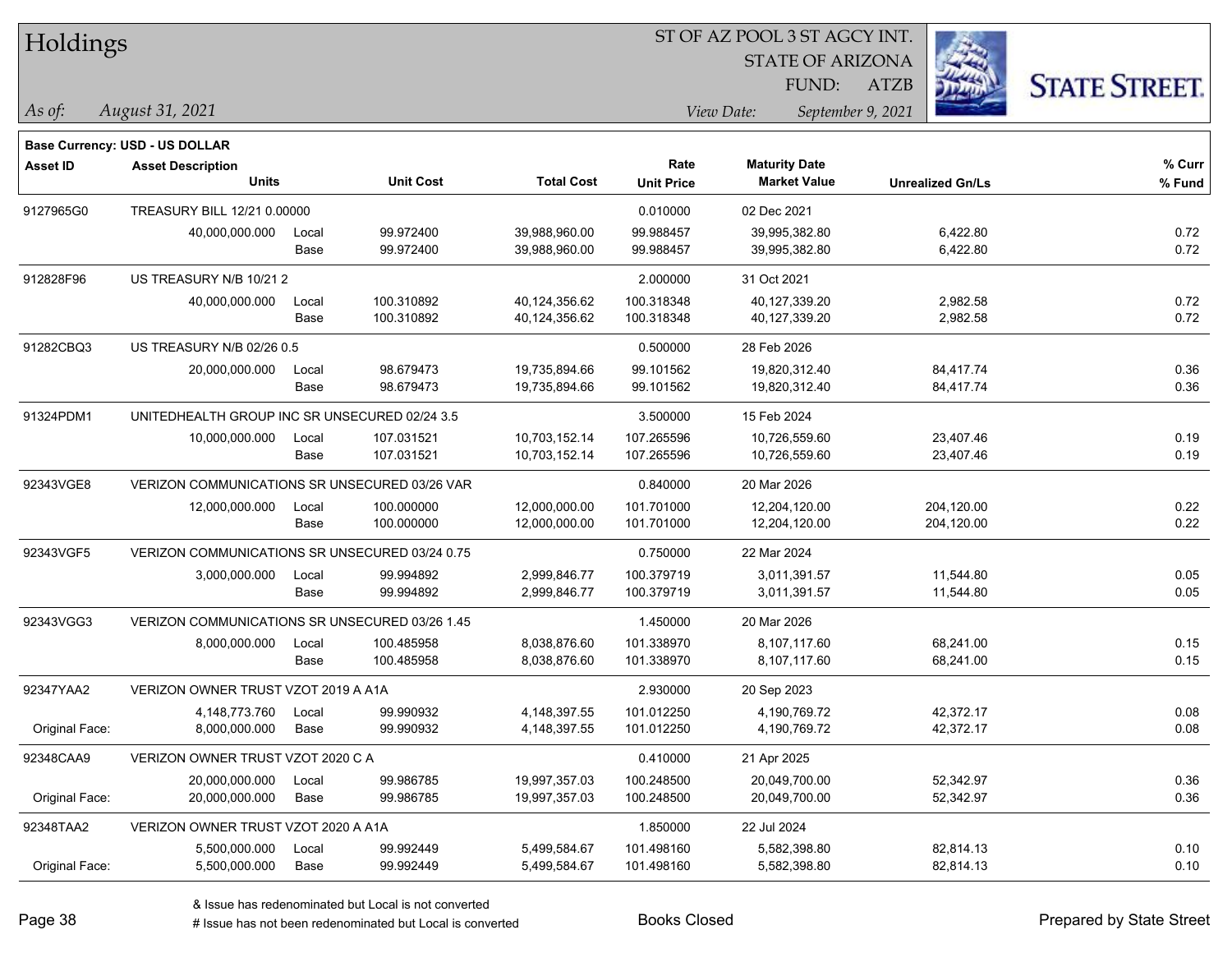| Holdings        |                                                        |       |                  |                   |                   | ST OF AZ POOL 3 ST AGCY INT. |                         |                      |  |  |
|-----------------|--------------------------------------------------------|-------|------------------|-------------------|-------------------|------------------------------|-------------------------|----------------------|--|--|
|                 |                                                        |       |                  |                   |                   | <b>STATE OF ARIZONA</b>      |                         |                      |  |  |
|                 |                                                        |       |                  |                   |                   | FUND:                        | <b>ATZB</b>             | <b>STATE STREET.</b> |  |  |
| As of:          | August 31, 2021                                        |       |                  |                   |                   | View Date:                   | September 9, 2021       |                      |  |  |
|                 | Base Currency: USD - US DOLLAR                         |       |                  |                   |                   |                              |                         |                      |  |  |
| <b>Asset ID</b> | <b>Asset Description</b>                               |       |                  |                   | Rate              | <b>Maturity Date</b>         |                         | % Curr               |  |  |
|                 | Units                                                  |       | <b>Unit Cost</b> | <b>Total Cost</b> | <b>Unit Price</b> | <b>Market Value</b>          | <b>Unrealized Gn/Ls</b> | % Fund               |  |  |
| 92348XAA3       | VERIZON OWNER TRUST VZOT 2018 A A1A                    |       |                  |                   | 3.230000          | 20 Apr 2023                  |                         |                      |  |  |
|                 | 905,199.690                                            | Local | 99.999438        | 905,194.60        | 100.560010        | 910,268.90                   | 5,074.30                | 0.02                 |  |  |
| Original Face:  | 5,000,000.000                                          | Base  | 99.999438        | 905,194.60        | 100.560010        | 910,268.90                   | 5,074.30                | 0.02                 |  |  |
| 928668BG6       | VOLKSWAGEN GROUP AMERICA COMPANY GUAR 144A 11/22 0.75  |       |                  |                   | 0.750000          | 23 Nov 2022                  |                         |                      |  |  |
|                 | 5,000,000.000                                          | Local | 99.969887        | 4,998,494.37      | 100.312508        | 5,015,625.40                 | 17,131.03               | 0.09                 |  |  |
|                 |                                                        | Base  | 99.969887        | 4,998,494.37      | 100.312508        | 5,015,625.40                 | 17,131.03               | 0.09                 |  |  |
| 928668BJ0       | VOLKSWAGEN GROUP AMERICA COMPANY GUAR 144A 11/23 0.875 |       |                  |                   | 0.875000          | 22 Nov 2023                  |                         |                      |  |  |
|                 | 5,000,000.000                                          | Local | 99.888564        | 4,994,428.18      | 100.557319        | 5,027,865.95                 | 33,437.77               | 0.09                 |  |  |
|                 |                                                        | Base  | 99.888564        | 4,994,428.18      | 100.557319        | 5,027,865.95                 | 33,437.77               | 0.09                 |  |  |
| 931142DP5       | WALMART INC SR UNSECURED 04/24 3.3                     |       |                  |                   | 3.300000          | 22 Apr 2024                  |                         |                      |  |  |
|                 | 1,000,000.000                                          | Local | 106.775662       | 1,067,756.62      | 106.857483        | 1,068,574.83                 | 818.21                  | 0.02                 |  |  |
|                 |                                                        | Base  | 106.775662       | 1,067,756.62      | 106.857483        | 1,068,574.83                 | 818.21                  | 0.02                 |  |  |
| 931142EK5       | WALMART INC SR UNSECURED 06/23 3.4                     |       |                  |                   | 3.400000          | 26 Jun 2023                  |                         |                      |  |  |
|                 | 20,000,000.000                                         | Local | 105.360334       | 21,072,066.75     | 105.506145        | 21,101,229.00                | 29,162.25               | 0.38                 |  |  |
|                 |                                                        | Base  | 105.360334       | 21,072,066.75     | 105.506145        | 21,101,229.00                | 29,162.25               | 0.38                 |  |  |
| 931142EL3       | WALMART INC SR UNSECURED 07/24 2.85                    |       |                  |                   | 2.850000          | 08 Jul 2024                  |                         |                      |  |  |
|                 | 4,886,000.000                                          | Local | 102.572329       | 5,011,683.99      | 106.475280        | 5,202,382.18                 | 190,698.19              | 0.09                 |  |  |
|                 |                                                        | Base  | 102.572329       | 5,011,683.99      | 106.475280        | 5,202,382.18                 | 190,698.19              | 0.09                 |  |  |
| 931422AH2       | WALGREEN CO COMPANY GUAR 09/22 3.1                     |       |                  |                   | 3.100000          | 15 Sep 2022                  |                         |                      |  |  |
|                 | 6,682,000.000                                          | Local | 102.566758       | 6,853,510.80      | 102.770405        | 6,867,118.46                 | 13,607.66               | 0.12                 |  |  |
|                 |                                                        | Base  | 102.566758       | 6,853,510.80      | 102.770405        | 6,867,118.46                 | 13,607.66               | 0.12                 |  |  |
| 94106LAY5       | WASTE MANAGEMENT INC COMPANY GUAR 09/22 2.9            |       |                  |                   | 2.900000          | 15 Sep 2022                  |                         |                      |  |  |
|                 | 1,625,000.000                                          | Local | 101.743458       | 1,653,331.19      | 101.970455        | 1,657,019.89                 | 3.688.70                | 0.03                 |  |  |
|                 |                                                        | Base  | 101.743458       | 1,653,331.19      | 101.970455        | 1,657,019.89                 | 3,688.70                | 0.03                 |  |  |
| 94106LBL2       | WASTE MANAGEMENT INC COMPANY GUAR 11/25 0.75           |       |                  |                   | 0.750000          | 15 Nov 2025                  |                         |                      |  |  |
|                 | 5,000,000.000                                          | Local | 99.856467        | 4,992,823.34      | 99.207858         | 4,960,392.90                 | $-32,430.44$            | 0.09                 |  |  |
|                 |                                                        | Base  | 99.856467        | 4,992,823.34      | 99.207858         | 4,960,392.90                 | $-32,430.44$            | 0.09                 |  |  |
| 94988J5T0       | WELLS FARGO BANK NA SR UNSECURED 10/21 3.625           |       |                  |                   | 3.625000          | 22 Oct 2021                  |                         |                      |  |  |
|                 | 18,291,000.000                                         | Local | 100.133052       | 18,315,336.46     | 100.482770        | 18,379,303.46                | 63,967.00               | 0.33                 |  |  |
|                 |                                                        | Base  | 100.133052       | 18,315,336.46     | 100.482770        | 18,379,303.46                | 63,967.00               | 0.33                 |  |  |

 $\overline{\phantom{0}}$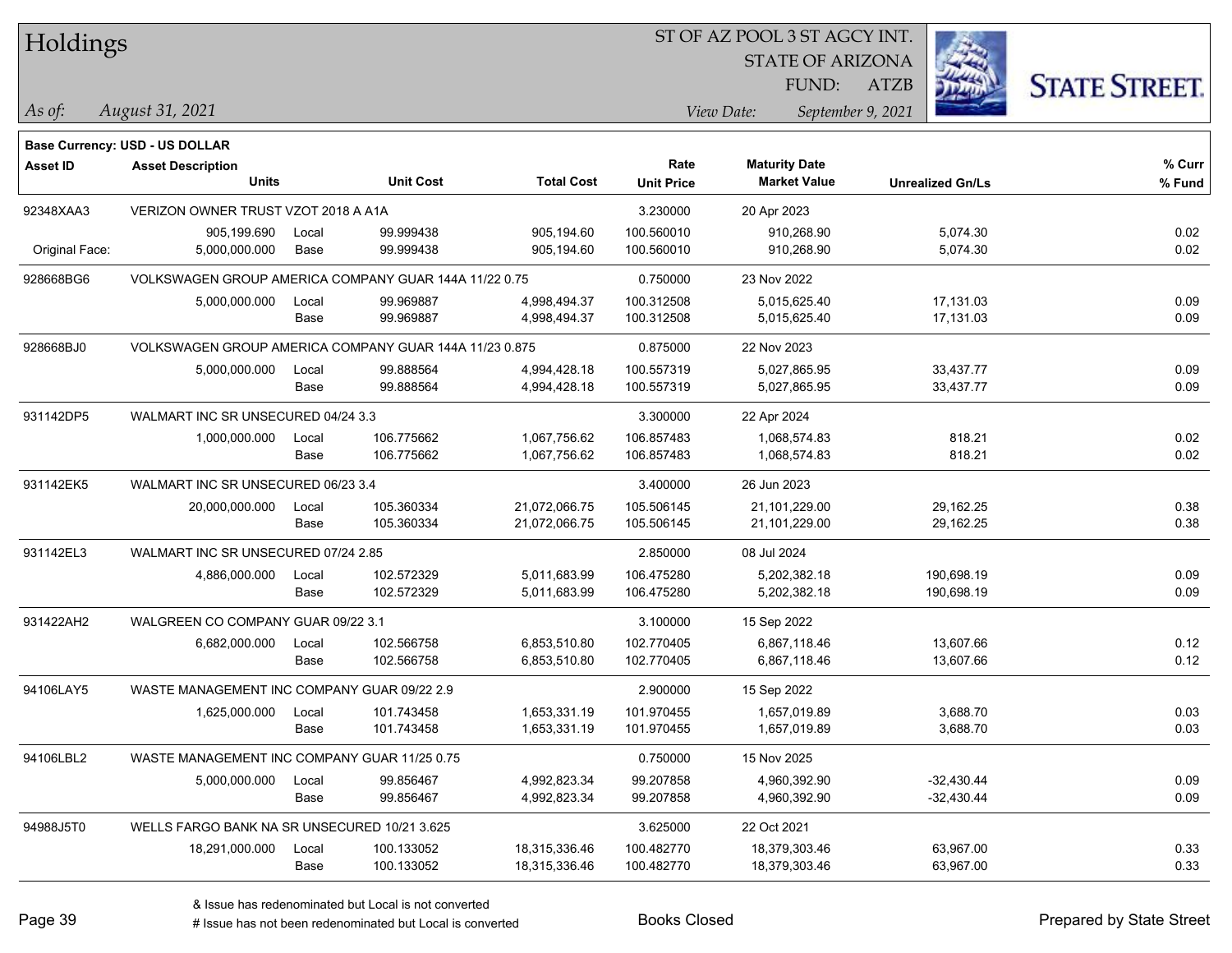| $\mathcal{L}_{\mathcal{B}}$<br><b>STATE OF ARIZONA</b><br><b>STATE STREET.</b><br>FUND:<br><b>ATZB</b><br>September 9, 2021<br><b>Maturity Date</b><br>% Curr<br><b>Market Value</b><br><b>Unrealized Gn/Ls</b><br>% Fund |
|---------------------------------------------------------------------------------------------------------------------------------------------------------------------------------------------------------------------------|
|                                                                                                                                                                                                                           |
|                                                                                                                                                                                                                           |
|                                                                                                                                                                                                                           |
|                                                                                                                                                                                                                           |
|                                                                                                                                                                                                                           |
|                                                                                                                                                                                                                           |
| 09 Sep 2022                                                                                                                                                                                                               |
| $-92.30$<br>0.36<br>20,007,379.20                                                                                                                                                                                         |
| $-92.30$<br>0.36<br>20,007,379.20                                                                                                                                                                                         |
| 24 Jan 2024                                                                                                                                                                                                               |
| 364,123.87<br>0.10<br>5,359,787.20                                                                                                                                                                                        |
| 364,123.87<br>0.10<br>5,359,787.20                                                                                                                                                                                        |
| 19 May 2025                                                                                                                                                                                                               |
| 29,883.77<br>0.13<br>7,029,883.77                                                                                                                                                                                         |
| 0.13<br>7,029,883.77<br>29,883.77                                                                                                                                                                                         |
| 16 May 2022                                                                                                                                                                                                               |
| 70.47<br>0.06<br>3,371,967.63                                                                                                                                                                                             |
| 0.06<br>3,371,967.63<br>70.47                                                                                                                                                                                             |
| 15 Jul 2024                                                                                                                                                                                                               |
| 5,251,049.48<br>1,206.09<br>0.09                                                                                                                                                                                          |
| 1,206.09<br>0.09<br>5,251,049.48                                                                                                                                                                                          |
|                                                                                                                                                                                                                           |
| 37.66<br>2,100,003,302.19<br>4,631,989.66                                                                                                                                                                                 |
| 37.66<br>4,631,989.66<br>2,100,003,302.19                                                                                                                                                                                 |
|                                                                                                                                                                                                                           |
| 37.66<br>2,100,003,302.19<br>4,631,989.66                                                                                                                                                                                 |
|                                                                                                                                                                                                                           |
|                                                                                                                                                                                                                           |

 $\overline{\text{S}}$  of  $\overline{\text{S}}$  and  $\overline{\text{S}}$  and  $\overline{\text{S}}$  and  $\overline{\text{S}}$  and  $\overline{\text{S}}$  and  $\overline{\text{S}}$ 

٦

L

 $\overline{\phantom{a}}$ 

 $\overline{\phantom{a}}$ 

 $\overline{\phantom{a}}$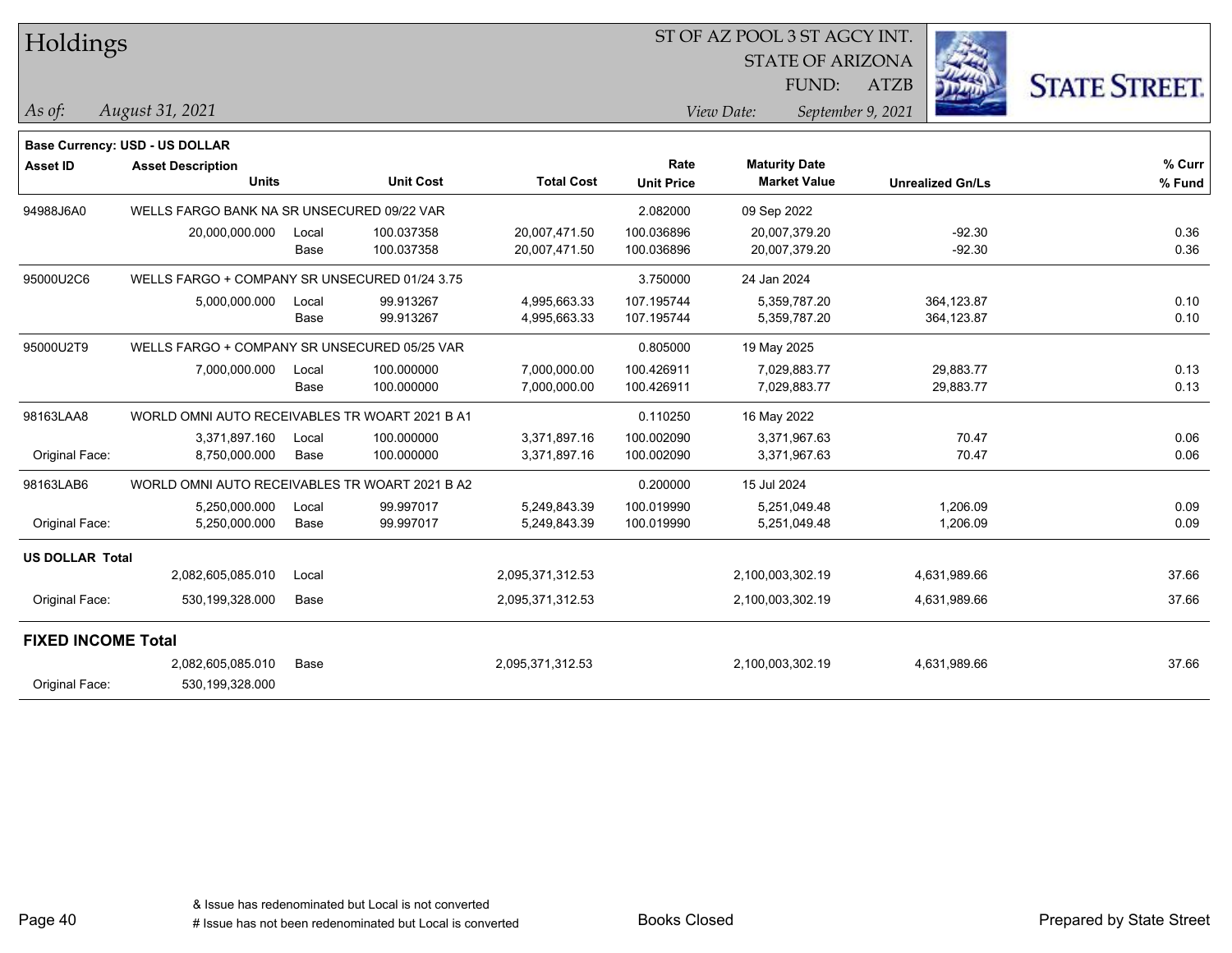| ST OF AZ POOL 3 ST AGCY INT.<br>Holdings<br><b>STATE OF ARIZONA</b><br><b>ATZB</b><br>FUND: |                                          |      |                  |                   |                           |            | <b>STATE STREET.</b>                        |                   |                         |                  |
|---------------------------------------------------------------------------------------------|------------------------------------------|------|------------------|-------------------|---------------------------|------------|---------------------------------------------|-------------------|-------------------------|------------------|
| $\vert$ As of:                                                                              | August 31, 2021                          |      |                  |                   |                           | View Date: |                                             | September 9, 2021 |                         |                  |
|                                                                                             | <b>Base Currency: USD - US DOLLAR</b>    |      |                  |                   |                           |            |                                             |                   |                         |                  |
| <b>Asset ID</b>                                                                             | <b>Asset Description</b><br><b>Units</b> |      | <b>Unit Cost</b> | <b>Total Cost</b> | Rate<br><b>Unit Price</b> |            | <b>Maturity Date</b><br><b>Market Value</b> |                   | <b>Unrealized Gn/Ls</b> | % Curr<br>% Fund |
| <b>FUND Total</b>                                                                           |                                          |      |                  |                   |                           |            |                                             |                   |                         |                  |
|                                                                                             | 5,559,101,357.660                        | Base |                  | 5,571,153,490.76  |                           |            | 5,575,934,620.65                            |                   | 4,781,129.89            | 100.00           |
| Original Face:                                                                              | 530,199,328.000                          |      |                  |                   |                           |            |                                             |                   |                         |                  |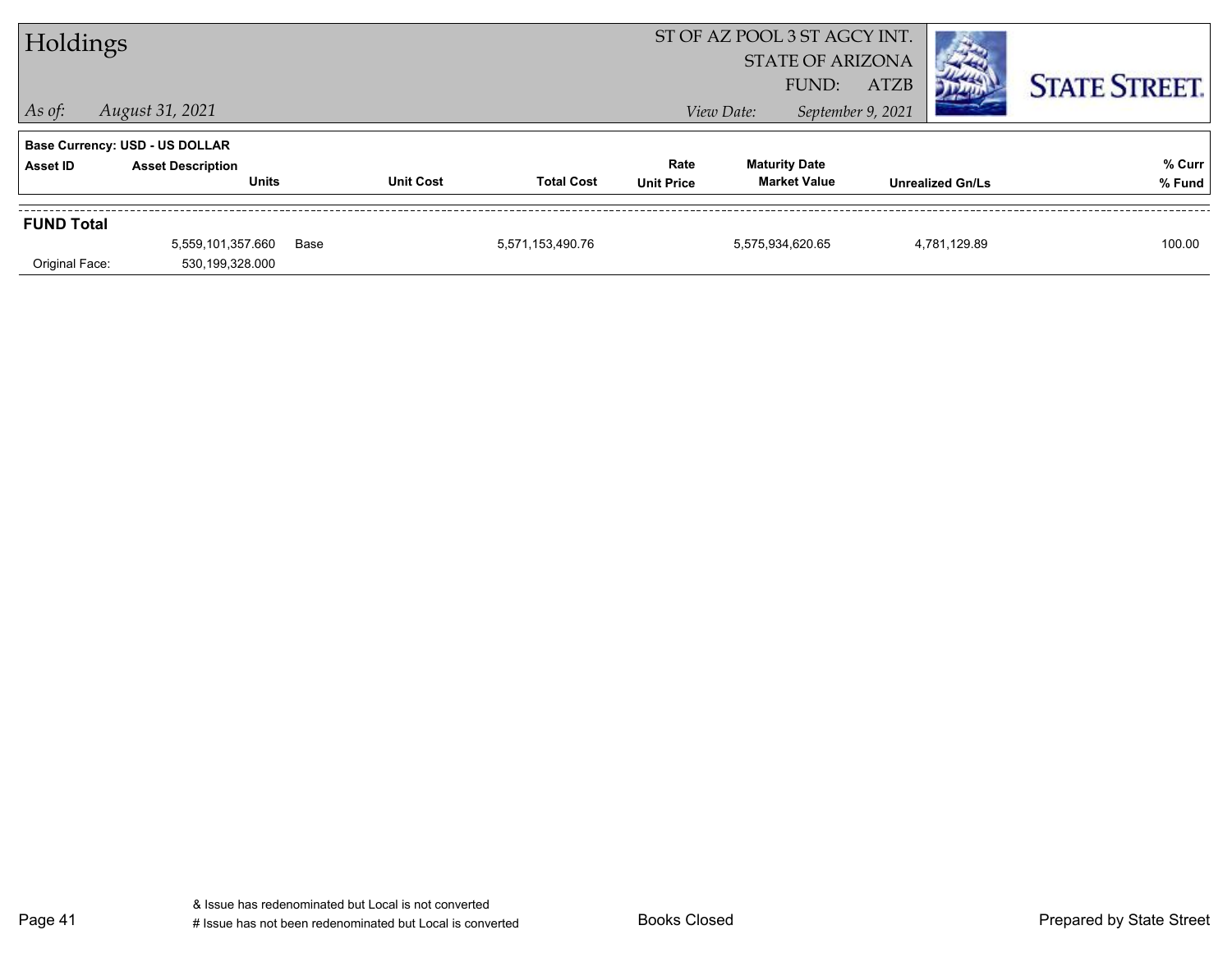# Holdings

### Currency Summary

*As of: August 31, 2021*

## ST OF AZ POOL 3 ST AGCY INT.

STATE OF ARIZONA

FUND: ATZB



*View Date:September 9, 2021*

#### **Base Currency:USD - US DOLLAR**

|                        |                   |       |                   |                     | % Currency |                         |                          |                           |
|------------------------|-------------------|-------|-------------------|---------------------|------------|-------------------------|--------------------------|---------------------------|
|                        | <b>Units</b>      |       | <b>Total Cost</b> | <b>Market Value</b> | % Fund     | <b>Unreal Sec Gn/Ls</b> | <b>Unreal Curr Gn/Ls</b> | <b>Total Unreal Gn/Ls</b> |
| <b>US DOLLAR</b>       |                   |       |                   |                     |            |                         | Exchange Rate:           | 1.000000                  |
| <b>CASH</b>            |                   |       |                   |                     |            |                         |                          |                           |
|                        | 5,106,875.010     | Local | 5,106,875.01      | 5,106,875.01        | 0.09       | 0.00                    |                          | 0.00                      |
|                        |                   | Base  | 5,106,875.01      | 5,106,875.01        | 0.09       | 0.00                    | 0.00                     | 0.00                      |
| <b>CASH EQUIVALENT</b> |                   |       |                   |                     |            |                         |                          |                           |
|                        | 3,471,389,397.640 | Local | 3,470,675,303.22  | 3,470,824,443.45    | 62.25      | 149,140.23              |                          | 149,140.23                |
|                        |                   | Base  | 3,470,675,303.22  | 3,470,824,443.45    | 62.25      | 149,140.23              | 0.00                     | 149,140.23                |
| <b>FIXED INCOME</b>    |                   |       |                   |                     |            |                         |                          |                           |
|                        | 2,082,605,085.010 | Local | 2,095,371,312.53  | 2,100,003,302.19    | 37.66      | 4,631,989.66            |                          | 4,631,989.66              |
| Original Face:         | 530,199,328.000   | Base  | 2,095,371,312.53  | 2,100,003,302.19    | 37.66      | 4,631,989.66            | 0.00                     | 4,631,989.66              |
| <b>US DOLLAR Total</b> |                   |       |                   |                     |            |                         |                          |                           |
|                        | 5,559,101,357.660 | Local | 5,571,153,490.76  | 5,575,934,620.65    | 100.00     | 4,781,129.89            |                          | 4,781,129.89              |
| Original Face:         | 530,199,328.000   | Base  | 5,571,153,490.76  | 5,575,934,620.65    | 100.00     | 4,781,129.89            | 0.00                     | 4,781,129.89              |
| <b>FUND Total</b>      |                   |       |                   |                     |            |                         |                          |                           |
|                        | 5,559,101,357.660 | Base  | 5,571,153,490.76  | 5,575,934,620.65    | 100.00     | 4,781,129.89            | 0.00                     | 4,781,129.89              |
| Original Face:         | 530,199,328.000   |       |                   |                     |            |                         |                          |                           |
|                        |                   |       |                   |                     |            |                         |                          |                           |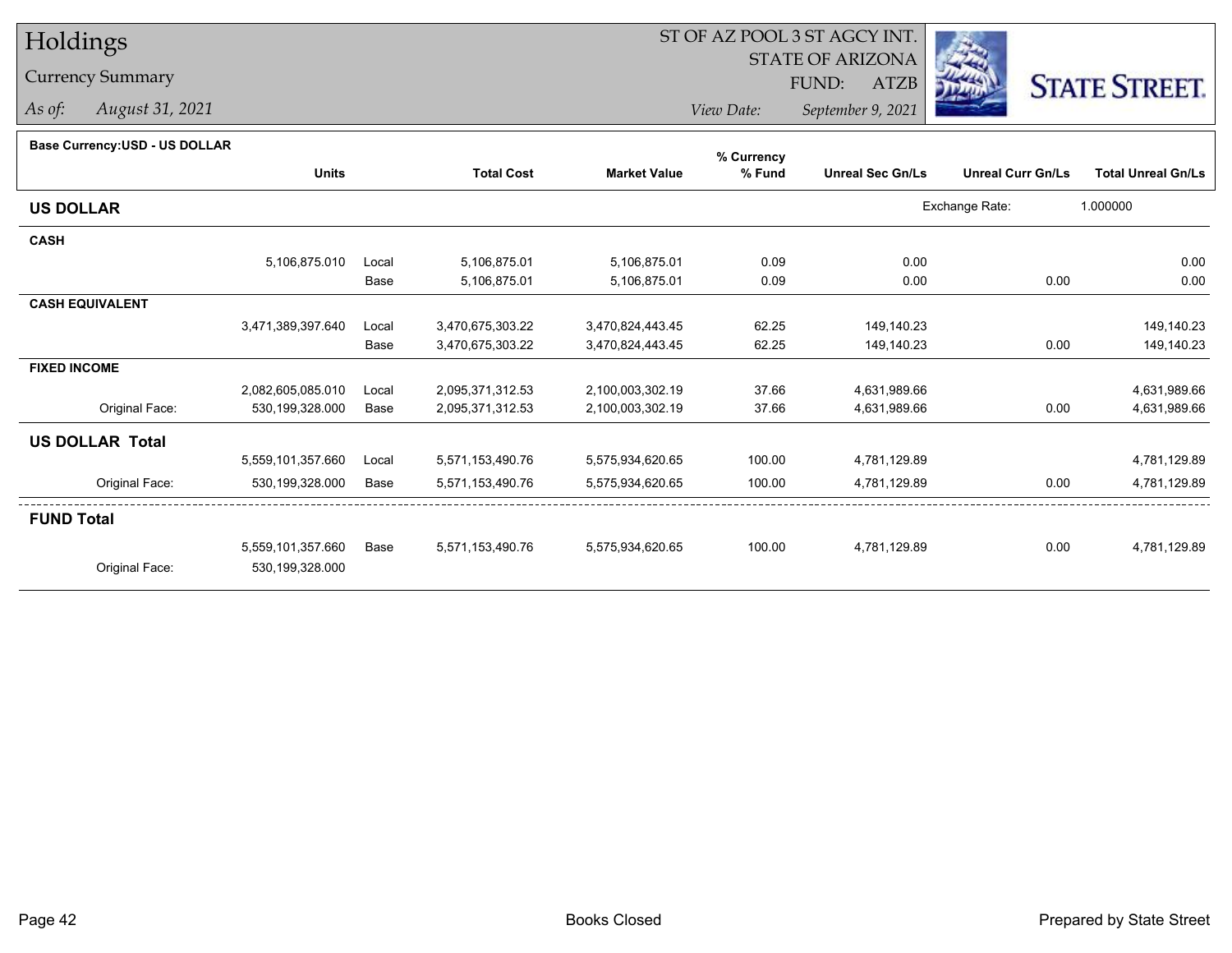| Holdings             |                                       |                   | ST OF AZ POOL 3 ST AGCY INT. |            |                         |                          |                           |
|----------------------|---------------------------------------|-------------------|------------------------------|------------|-------------------------|--------------------------|---------------------------|
| <b>Asset Summary</b> |                                       |                   |                              |            | <b>STATE OF ARIZONA</b> |                          |                           |
|                      |                                       |                   |                              |            | <b>ATZB</b><br>FUND:    |                          | <b>STATE STREET.</b>      |
| As of:               | August 31, 2021                       |                   |                              | View Date: | September 9, 2021       |                          |                           |
|                      | <b>Base Currency: USD - US DOLLAR</b> |                   |                              |            |                         |                          |                           |
|                      | <b>Units</b>                          | <b>Total Cost</b> | <b>Market Value</b>          | % Fund     | <b>Unreal Sec Gn/Ls</b> | <b>Unreal Curr Gn/Ls</b> | <b>Total Unreal Gn/Ls</b> |
| <b>CASH</b>          |                                       |                   |                              |            |                         |                          |                           |
| <b>US DOLLAR</b>     |                                       |                   |                              |            |                         |                          |                           |
|                      | 5,106,875.010                         | 5,106,875.01      | 5,106,875.01                 | 0.09       | 0.00                    | 0.00                     | 0.00                      |
| <b>CASH Total</b>    |                                       |                   |                              |            |                         |                          |                           |
|                      | 5,106,875.010                         | 5,106,875.01      | 5,106,875.01                 | 0.09       | 0.00                    | 0.00                     | 0.00                      |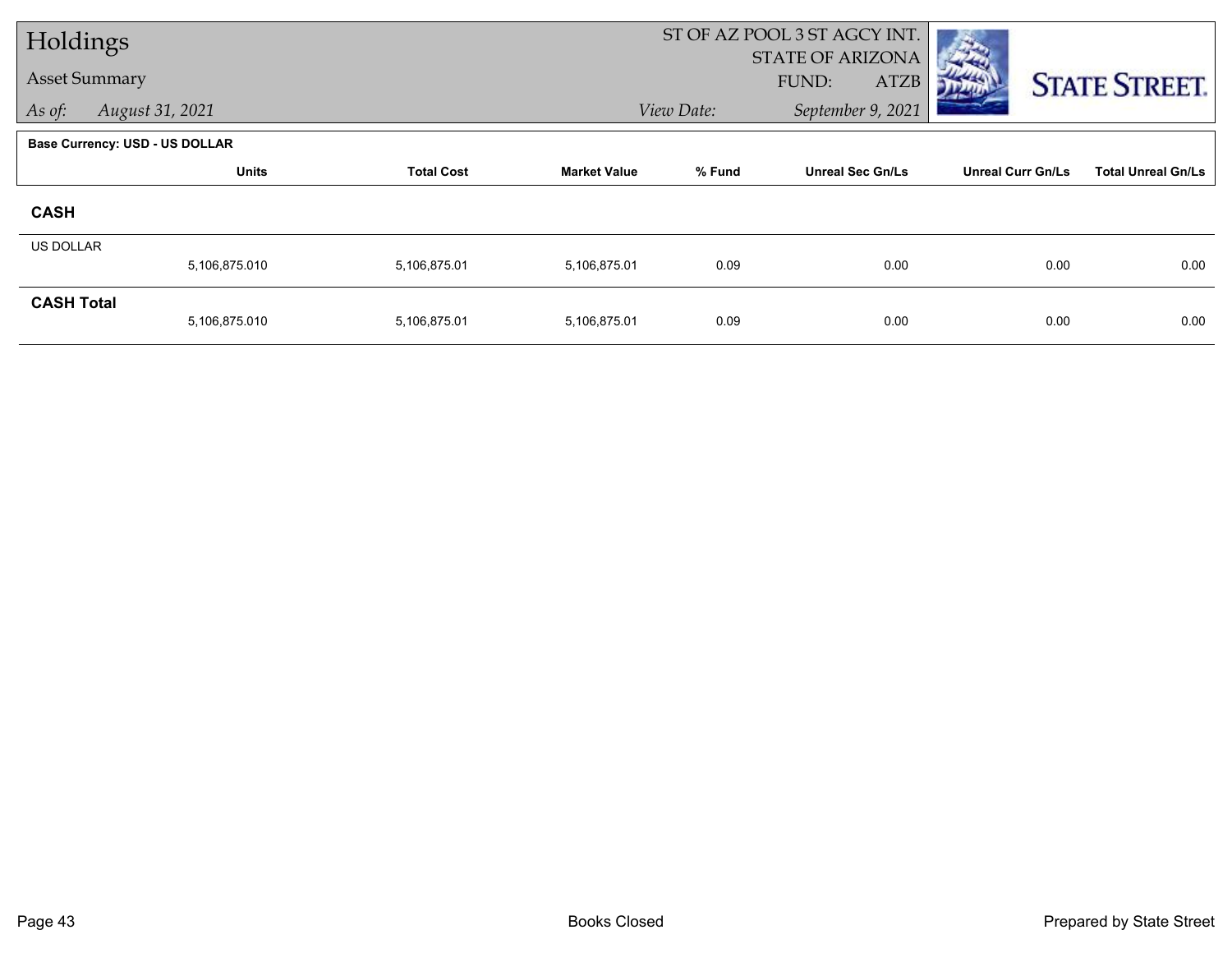| Holdings         |                                       |                   |                     |            | ST OF AZ POOL 3 ST AGCY INT. |                          |                           |  |
|------------------|---------------------------------------|-------------------|---------------------|------------|------------------------------|--------------------------|---------------------------|--|
|                  |                                       |                   |                     |            | <b>STATE OF ARIZONA</b>      |                          |                           |  |
|                  | <b>Asset Summary</b>                  |                   |                     |            | <b>ATZB</b><br>FUND:         |                          | <b>STATE STREET.</b>      |  |
| As of:           | August 31, 2021                       |                   |                     | View Date: | September 9, 2021            |                          |                           |  |
|                  | <b>Base Currency: USD - US DOLLAR</b> |                   |                     |            |                              |                          |                           |  |
|                  | <b>Units</b>                          | <b>Total Cost</b> | <b>Market Value</b> | % Fund     | <b>Unreal Sec Gn/Ls</b>      | <b>Unreal Curr Gn/Ls</b> | <b>Total Unreal Gn/Ls</b> |  |
|                  | <b>CASH EQUIVALENT</b>                |                   |                     |            |                              |                          |                           |  |
| <b>US DOLLAR</b> |                                       |                   |                     |            |                              |                          |                           |  |
|                  | 3,471,389,397.640                     | 3,470,675,303.22  | 3,470,824,443.45    | 62.25      | 149,140.23                   | 0.00                     | 149,140.23                |  |
|                  | <b>CASH EQUIVALENT Total</b>          |                   |                     |            |                              |                          |                           |  |
|                  | 3,471,389,397.640                     | 3,470,675,303.22  | 3,470,824,443.45    | 62.25      | 149,140.23                   | 0.00                     | 149,140.23                |  |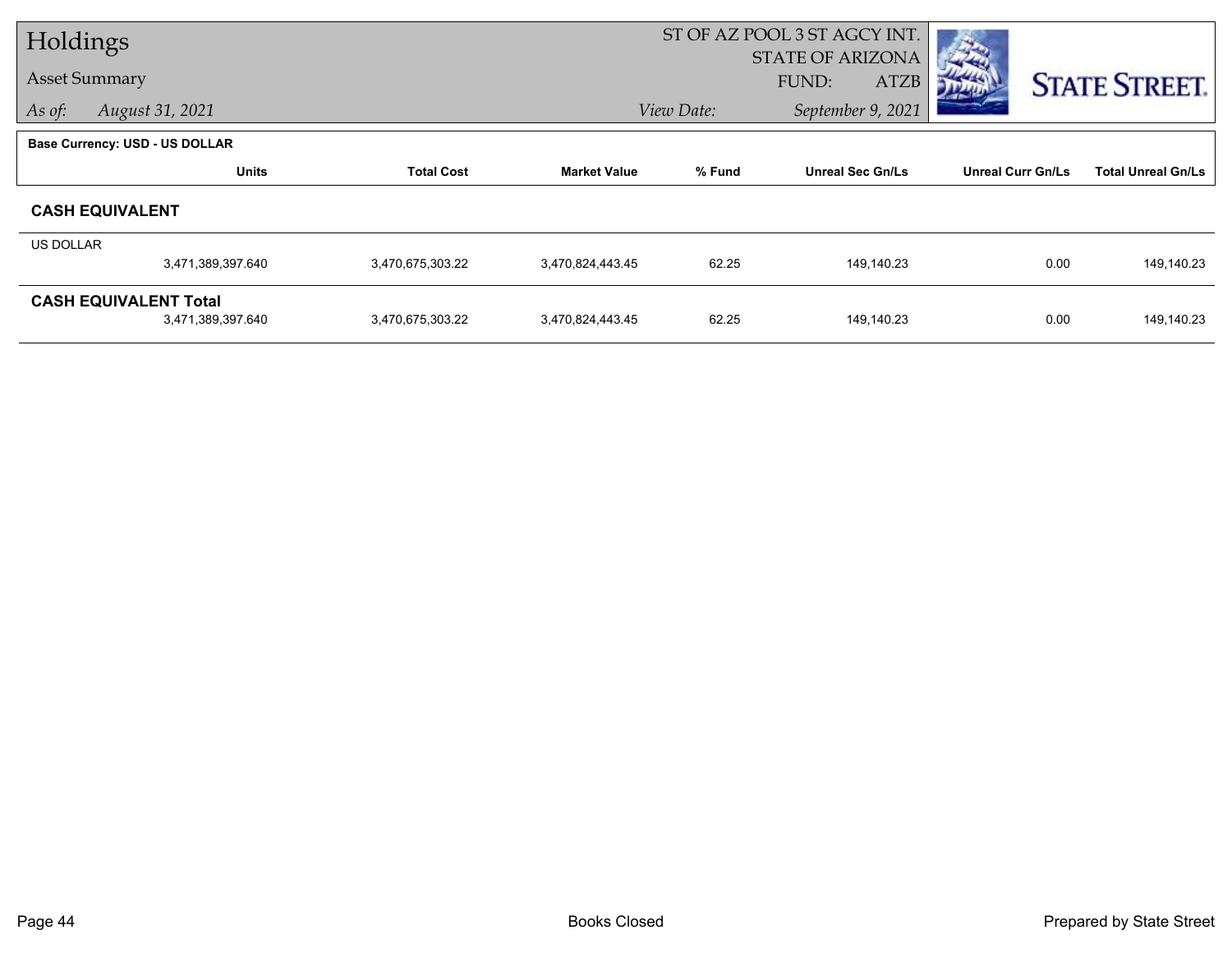| Holdings         |                                       |                   |                     | ST OF AZ POOL 3 ST AGCY INT. |                         |                          |                           |
|------------------|---------------------------------------|-------------------|---------------------|------------------------------|-------------------------|--------------------------|---------------------------|
|                  |                                       |                   |                     |                              | <b>STATE OF ARIZONA</b> |                          |                           |
|                  | <b>Asset Summary</b>                  |                   |                     |                              | FUND:<br><b>ATZB</b>    |                          | <b>STATE STREET.</b>      |
| As of:           | August 31, 2021                       |                   |                     | View Date:                   | September 9, 2021       |                          |                           |
|                  | <b>Base Currency: USD - US DOLLAR</b> |                   |                     |                              |                         |                          |                           |
|                  | <b>Units</b>                          | <b>Total Cost</b> | <b>Market Value</b> | % Fund                       | <b>Unreal Sec Gn/Ls</b> | <b>Unreal Curr Gn/Ls</b> | <b>Total Unreal Gn/Ls</b> |
|                  | <b>FIXED INCOME</b>                   |                   |                     |                              |                         |                          |                           |
| <b>US DOLLAR</b> |                                       |                   |                     |                              |                         |                          |                           |
|                  | 2,082,605,085.010                     | 2,095,371,312.53  | 2,100,003,302.19    | 37.66                        | 4,631,989.66            | 0.00                     | 4,631,989.66              |
|                  | <b>FIXED INCOME Total</b>             |                   |                     |                              |                         |                          |                           |
|                  | 2,082,605,085.010                     | 2,095,371,312.53  | 2,100,003,302.19    | 37.66                        | 4,631,989.66            | 0.00                     | 4,631,989.66              |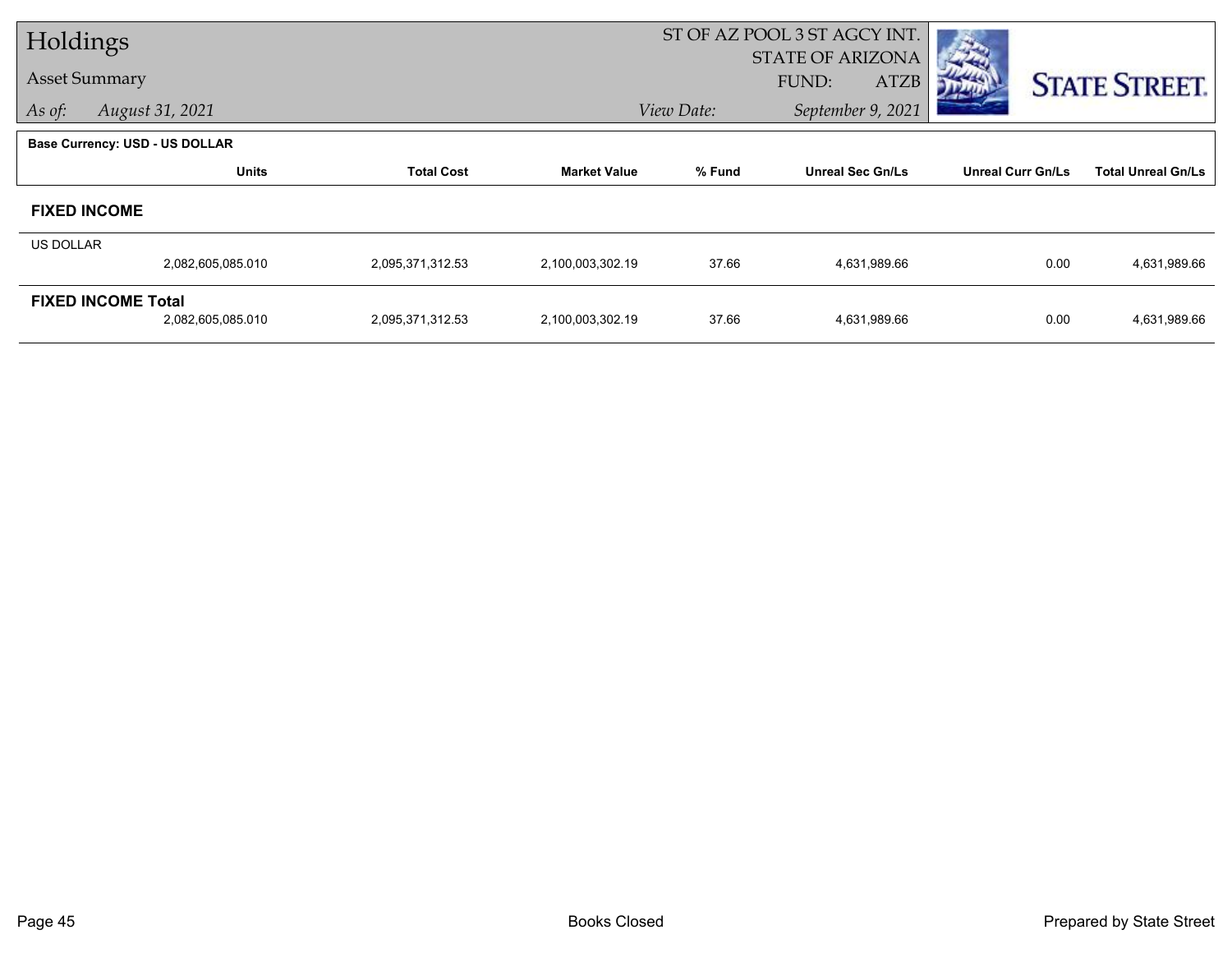| Holdings          |                                       |                                 |                     | ST OF AZ POOL 3 ST AGCY INT. |                                                 |                   |                           |
|-------------------|---------------------------------------|---------------------------------|---------------------|------------------------------|-------------------------------------------------|-------------------|---------------------------|
|                   | <b>Asset Summary</b>                  |                                 |                     |                              | <b>STATE OF ARIZONA</b><br><b>ATZB</b><br>FUND: |                   | <b>STATE STREET.</b>      |
| As of:            | August 31, 2021                       | September 9, 2021<br>View Date: |                     |                              |                                                 |                   |                           |
|                   | <b>Base Currency: USD - US DOLLAR</b> |                                 |                     |                              |                                                 |                   |                           |
|                   | <b>Units</b>                          | <b>Total Cost</b>               | <b>Market Value</b> | % Fund                       | <b>Unreal Sec Gn/Ls</b>                         | Unreal Curr Gn/Ls | <b>Total Unreal Gn/Ls</b> |
| <b>FUND Total</b> |                                       |                                 |                     |                              |                                                 |                   |                           |
|                   | 5,559,101,357.660                     | 5,571,153,490.76                | 5,575,934,620.65    | 100.00                       | 4,781,129.89                                    | 0.00              | 4,781,129.89              |